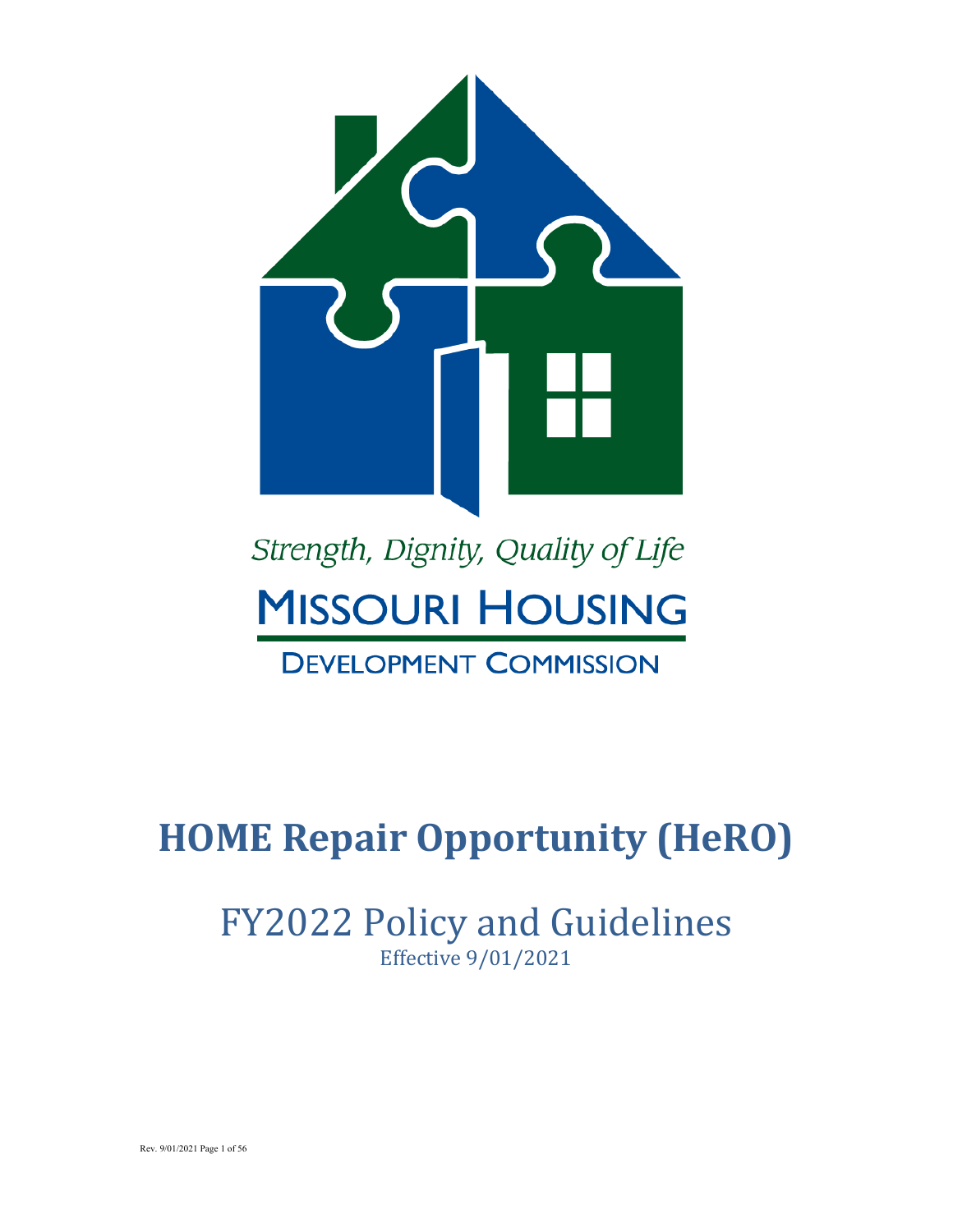## **Introduction**

The HOME Investment Partnerships (HOME) program was authorized by Title II of the Cranston-Gonzalez National Affordable Housing Act<sup>1</sup> and has been in operation for more than 20 years. The HOME program provides grants to states to be used in partnership with local entities to fund a wide range of activities that build, buy, finance and rehabilitate affordable housing or to fund direct rental assistance to people with low incomes. The HOME program is administered through the U.S. Department of Housing and Urban Development (HUD) and funds are awarded annually as formula grants to states or local jurisdictions.

MHDC is the recipient of HOME funds for Missouri and uses HOME funds in a variety of methods and for a variety of programs. One of the programs established by MHDC is the Home Repair Opportunity (HeRO) program.

HeRO provides assistance to low- and moderate-income homeowners who lack the resources to make necessary repairs to their homes located in non-metropolitan and disaster areas of Missouri. MHDC partners with community nonprofit organizations, regional planning commissions and municipalities that operate the program in various regions throughout the state. Funding awards are made through a competitive application process. An agency or organization receiving HOME funds for the purpose of administering the HeRO program is considered a Sub-Grantee of HOME funding and is subject to all pertinent federal regulations. The Sub-Grantee must enter into a grant agreement with MHDC and comply with all provisions of such agreement and must comply with all regulations governing the administration of HOME funds, including but not limited to, 24 CFR part 92, as amended.

This document is intended to provide guidance in the way that MHDC will administer HOME funding through the HeRO program and to provide guidance on the day to day management and implementation of the HeRO program. MHDC reserves the right to modify or update this document periodically in its sole and absolute discretion.

## **Program Requirements**

## *Applicants and Sub-Grantee Eligibility*

A Sub-Grantee is a non-profit agency.

Any organization or applicant that is out of material compliance or disqualified, suspended, or debarred from any program administered by MHDC or under debarment, proposed debarment or suspension by a federal agency is not eligible to participate in the HeRO program as a Sub-Grantee.

Applicants must demonstrate the capability and expertise necessary to administer a home repair program. An eligible Sub-Grantee will:

1. Have previously acted as a recipient or subrecipient of HOME funds used for the purpose of single family rehabilitation activity; or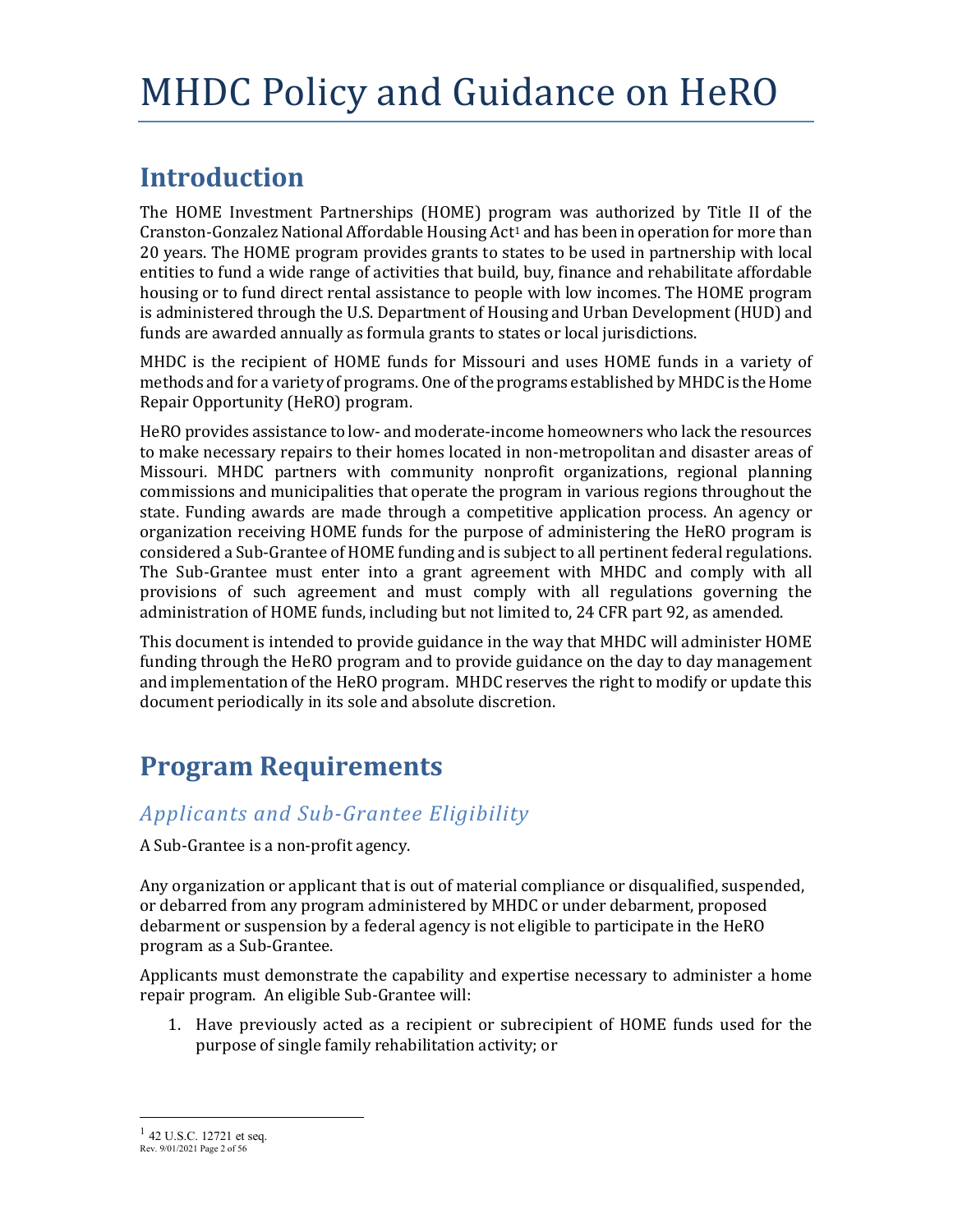- 2. Have previously acted as a Sub-Grantee of MHDC in administering the HeRO program; or
- 3. Have previously acted as a Grantee of MHDC in administering a Missouri Housing Trust Fund grant provided for the purpose of home repair; or
- 4. Be able to demonstrate that at least one staff member is able to work as the primary administrator of the HeRO program and such staff member has at least three years of direct experience in project management or construction and rehabilitation and such staff member has at least one year of experience in administering a program involving state or federal funding.

Applicants must be authorized to conduct business in the state of Missouri and be in good standing.

Religious or faith-based organizations are eligible, on the same basis as any other organization. Organizations that are directly funded through the HeRO program may not engage in inherently religious activities, such as worship, religious instruction, or proselytization, as part of or as a condition of the assistance funded. If an organization conducts such activities, the activities must be offered separately, in time or location, from assistance funded and participation must be voluntary. An organization shall not discriminate against a program beneficiary or prospective program beneficiary on the basis of religion or religious belief.

Applicants that do not have a written program plan documenting the organization's intended implementation of the HeRO program are not eligible and will not be considered.

## *Conflict of Interest*

In the procurement of property and services by Sub-Grantees, the conflict of interest provisions at 24 CFR 85.36 and 24 CFR 84.42 applies. These regulations require Sub-Grantees to maintain written standards governing the performance of their employees engaged in awarding and administering contracts. At minimum, these standards must:

- 1. Require that no employee, officer, or agent of the Sub-Grantee shall participate in the selection, award or administration of a contract if a conflict of interest, either real or apparent, would be involved;
- 2. Require that Sub-Grantee's employees, officers and agents not accept gratuities, favors or anything of monetary value from contractors, potential contractors or parties to sub-agreements; and
- 3. Stipulate provisions for penalties, sanctions or other disciplinary actions for violations of standards.

A conflict would arise when any of the following has a financial or other interest in an organization or individual selected for the award:

- 1. An employee, agent or officer of the Sub-Grantee;
- 2. Any member of the employee's, agent's, or officer's family;
- 3. An employee's agent's or officer's partner; or
- 4. An organization that employs or is about to employ an employee, agent or officer of the Sub-Grantee.

In cases not covered by 24 CFR 85.36 and 24 CFR 84.42, the HOME regulations at 24 CFR 92.356 governing conflict of interest apply. These provisions cover employees, agents, consultants, officers and elected or appointed officials of the Sub-Grantee. The HOME regulations state that no person covered who exercises or has exercised any functions or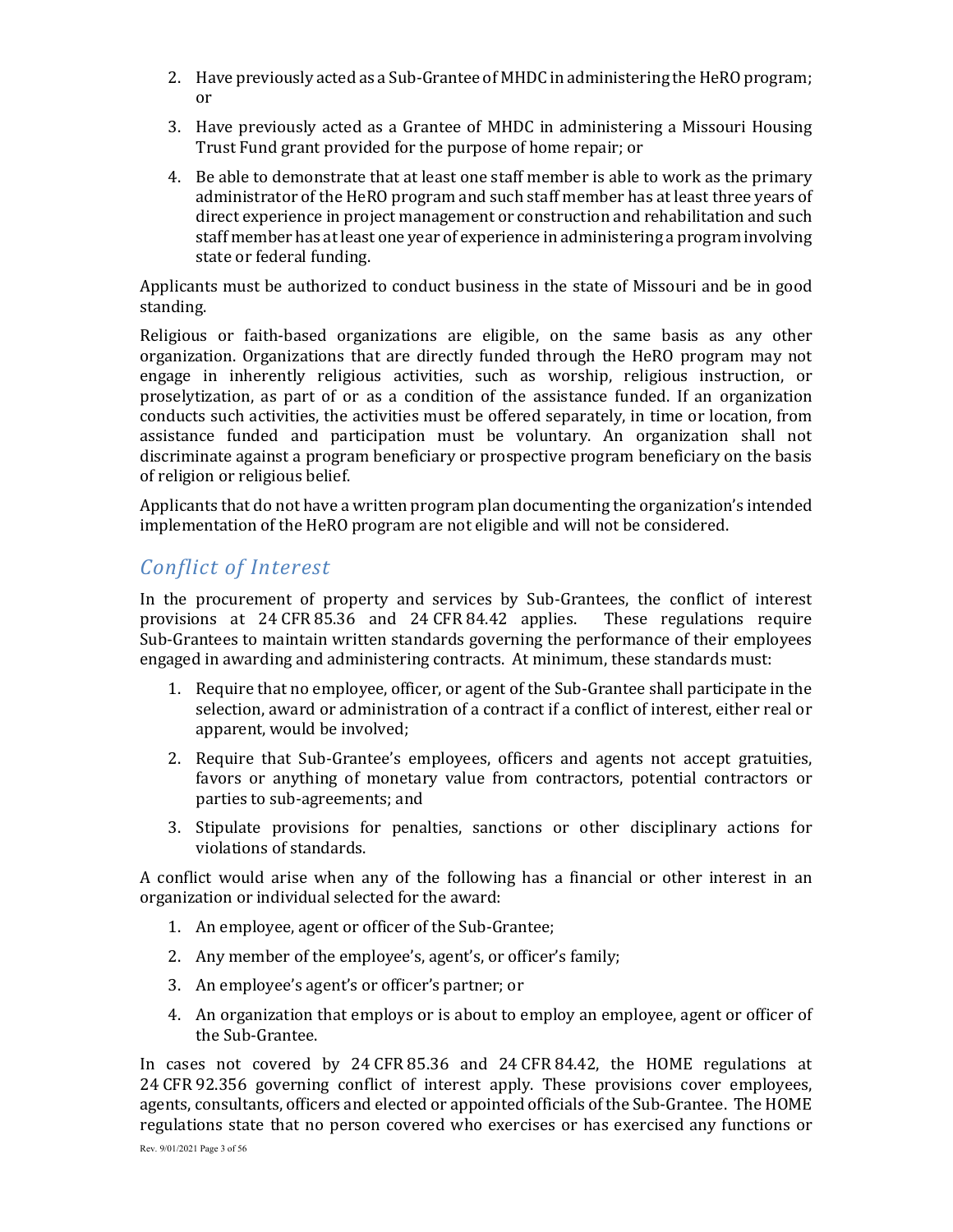responsibilities with respect to HOME activities or who is in a position to participate in decisions or gain inside information may obtain a financial interest or benefit from a HOME activity or have an interest in any contract, subcontract, or agreement for themselves or for persons with business or family ties. This requirement applies to persons during their tenure and for one year after leaving the Sub-Grantee entity.

## *Sub-Grantee Program Plan*

All Sub-Grantees are required to develop written policies and procedures documenting the organization's intended implementation of the HeRO program. The written policies and procedures must, at minimum, contain information that addresses the following:

## Introduction

Provide a statement of goals and objectives, a basic overview of the program, and a listing of counties that the Sub-Grantee intends to serve.

## Eligibility Requirements

Provide a clear explanation of requirements for household participation. The policies and procedures must include accurate information regarding ownership requirements, property eligibility, and income eligibility including methods of calculation. Include a list and description of all supporting documents or forms upon which the Sub-Grantee will rely in determining eligibility.

## Application and Selection Process

Provide information regarding how a household is required to submit an application and clearly describe a fair and equitable process by which households will be selected for participation. Indicate whether or not a waiting list will be used and, if so, include a description of how it will be administered.

## Rehabilitation Activities

Describe the intended rehabilitation activities to be undertaken. The Sub-Grantee's program may include general rehabilitation or may be more narrowly focused to offer specific activities such as construction to provide accessibility. Include the minimum and maximum amount of HeRO funding that will be used in connection with a project.

## Lead Hazard Reduction and Environmental Clearance

Include the process by which the Sub-Grantee will comply with the HUD lead hazard reduction requirements for pre-1978 homes and environmental regulations.

## Marketing

Sub-Grantees must adopt and implement a HeRO program marketing plan that will meet all Fair Housing requirements, adequately publicize the program to interested parties in potentially qualified households, and affirmatively market the program to minorities, persons with disabilities, and other protected groups.2 The Sub-Grantee must include information regarding how the program will be publicized and describe efforts to market the program to underserved populations and those least likely to apply so that they will have the opportunity to become aware of the program and can participate. This section must include a statement that the Sub-Grantee will follow the Fair Housing Act which prohibits discrimination on the basis of race, religion,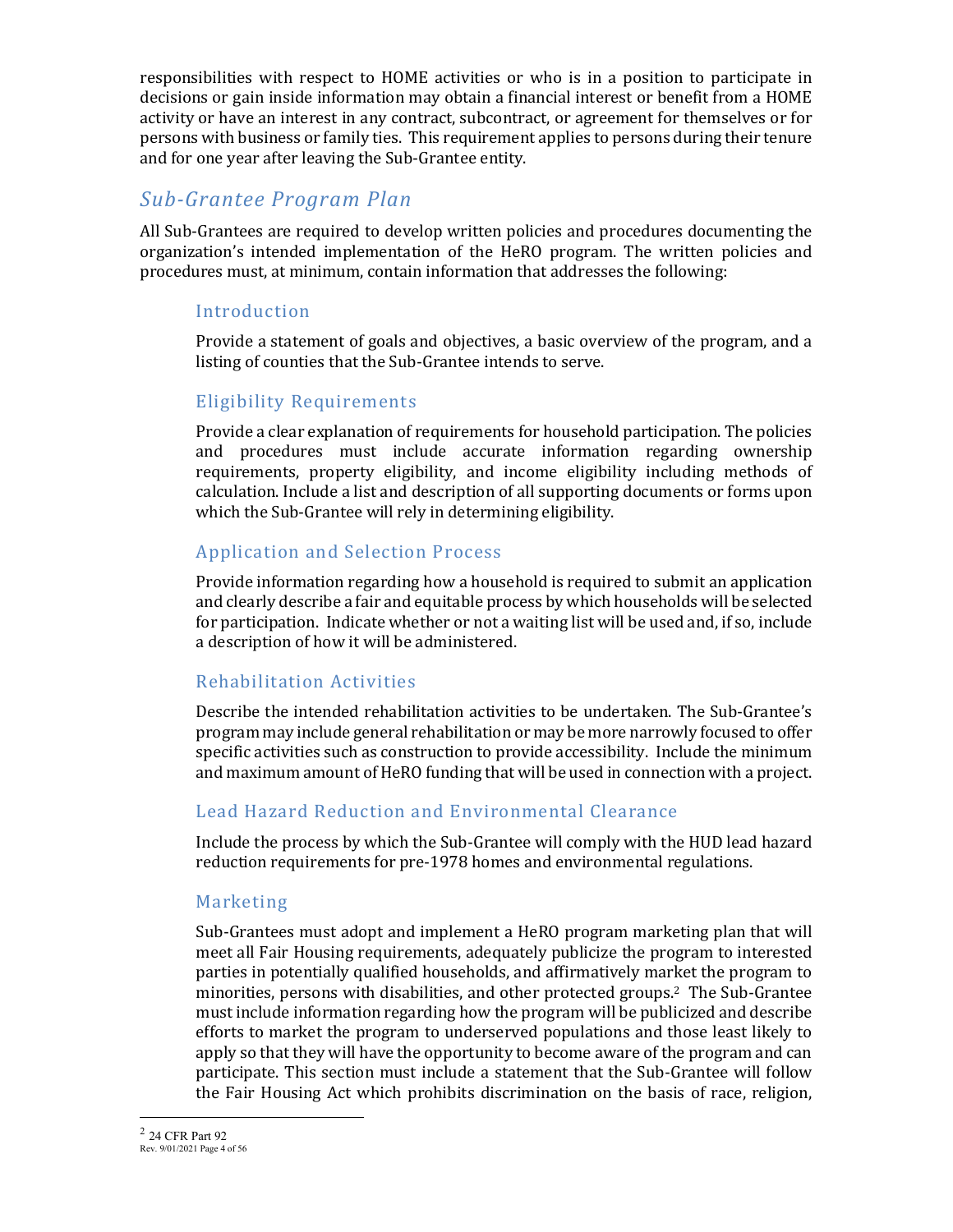color, national origin, sex, familial status, or handicap. This section must also include a requirement that all marketing materials will include use of the appropriate Equal Housing Opportunity logotype.

#### Minimum Standards

Include complete and detailed written rehabilitation standards. Minimum rehabilitation standards may include higher quality or workmanship than is required by MHDC's standards, but may not be of lesser quality or workmanship. Items of a luxurious nature are not permitted.

#### Appraisals, Inspections, Work Write-Ups and Bidding Procedures

Include the process for soliciting or selecting an appraiser and for completing appraisals.

Include the process for soliciting or selecting an inspector and for completing initial, interim and final property inspections.

Include the process for completing work write-ups, cost estimates, and bidding procedures.

#### Contractor Qualifications and Procedures

Include the qualifications the Sub-Grantee will require for contractor participation including MHDC approval requirements, insurance requirements, licensing and certification requirements, references, and any other requirements as the Sub-Grantee deems appropriate. The contractor qualifications may exceed MHDC's requirements, but may not require less than the qualifications required by MHDC.

Describe the method that will be employed to solicit contractors for the purpose of becoming a pre-approved contractor pursuant to MHDC requirements. Include the Sub-Grantee's plan for outreach to women and minority owned businesses.

Describe the process for selection of a contractor. Selection of the contractor with the lowest-priced bid is not required when a better product, material, labor or service or a combination is available from another contractor and the better product, material, labor or service will extend the longevity, sustainability, or energy efficiency of the property. Include the process by which the Sub-Grantee will ensure that the contractor is not debarred, suspended, or otherwise rendered ineligible to perform federal work.

Describe the policy and process to be followed when the homeowner indicates a desire to choose an alternative contractor than the contractor selected by the Sub-Grantee.

Describe the policy and process to be followed when subcontractors are included in rehabilitation activities.

Describe the intended contractual relationships between the homeowner, the contractor, subcontractors, and the Sub-Grantee.

Include standardized requirements or processes for each project including access to the property, inspections, timelines, change orders, and termination of contractors.

Include the process by which the homeowner may be involved in matters such as color selection or homeowner-paid upgrades.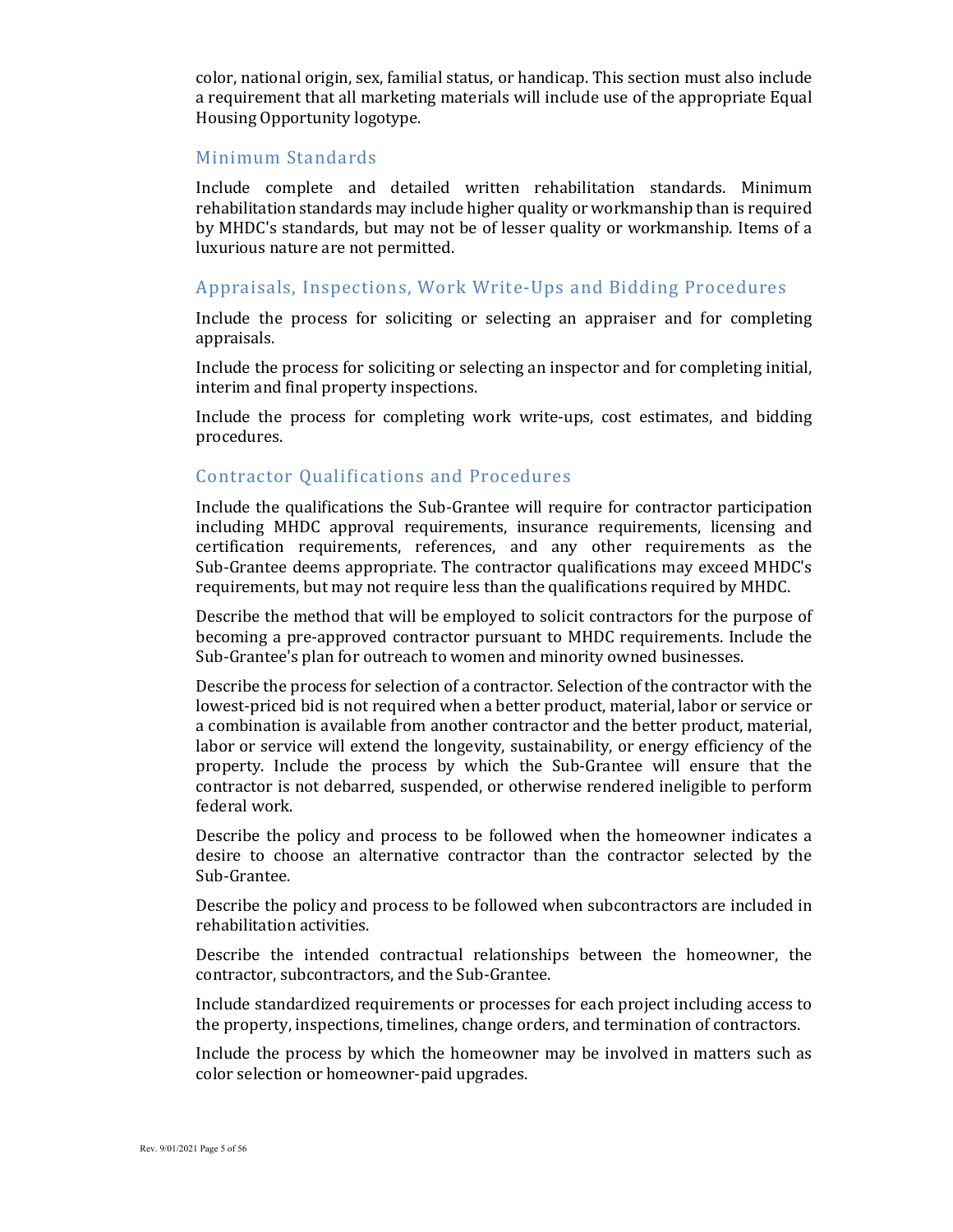#### Close Out and Payment

Include the Sub-Grantee's plan for ensuring that the quality of rehabilitation activities is appropriate, including making progress inspections, change orders and final inspections.

Describe the process by which the Sub-Grantee will make payment to contractors and subcontractors and ensure that all mechanic and materialmen liens are released. Describe the requirements for closing out a project upon completion.

#### Appeals and Complaints

A procedure for appeals and complaints must be clearly set forth in the Sub-Grantee's policies and procedures. Include a process for resolving conflicts between the homeowner and the contractor, including a process for homeowners to follow if they have concerns or complaints regarding decisions made, the quality of work, the contractor's actions, the materials used, or other deficiencies.

#### Administrative Services, Expenses and Fees

Include a description of the staff positions and qualifications for those staff members responsible for accomplishing tasks within the program.

Include a method of calculating administrative expenses including salaries, wages, overhead and related expenses.

A statement prohibiting the charging of fees and expenses to the homeowner is required.

#### Conflict of Interest

Sub-Grantees are required to adopt a policy prohibiting conflicts of interest. Include details of Sub-Grantee's conflict of interest policy prohibiting activities that create a conflict of interest consistent with the Conflict of Interest requirements contained in this document.

#### Recordkeeping

The Sub-Grantee must establish and maintain sufficient records to document that program requirements are met including program records, project records, financial records, administration records and records concerning federal requirements. All records must be maintained for a period of at least five years from the date of project completion.

Project records must be maintained and include:

- 1. A description of each project including the location with a map;
- 2. The sources and application of funding;
- 3. Compliance with minimum and maximum funding limits;
- 4. Compliance with property standards, rehabilitation standards, code requirements, lead-based paint and environmental requirements;
- 5. Compliance with income eligibility requirements;
- 6. Compliance with property eligibility requirements;
- 7. Compliance with ownership requirements; and
- 8. Compliance with Maximum Property Value requirements.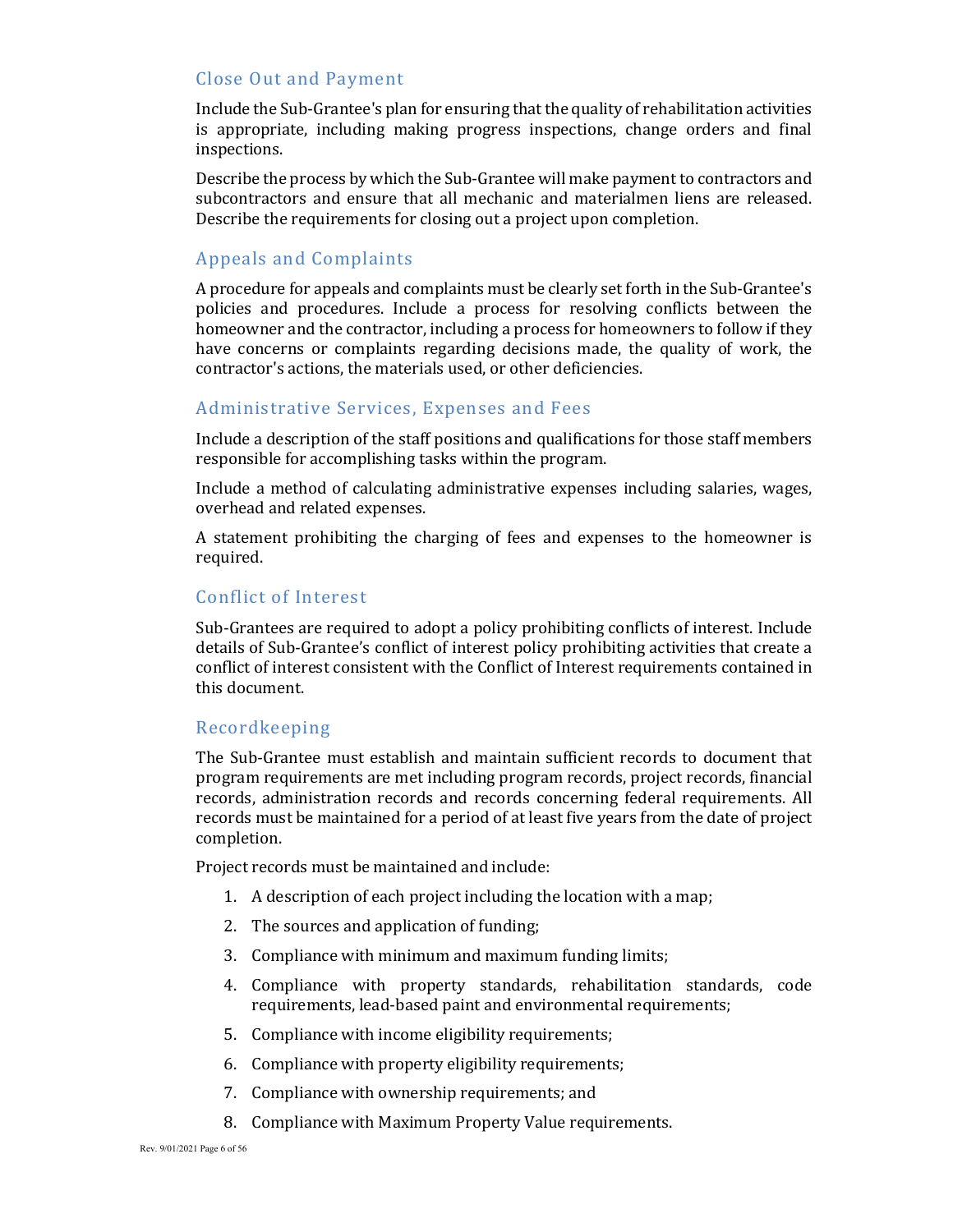The Sub-Grantee must maintain records that evidence compliance with written agreements and applicable administrative duties including but not limited to program administration including inspections, monitoring activities, audits, and conflict resolution.

Records documenting compliance with the following requirements must be maintained:

- 1. Equal opportunity and fair housing;
- 2. Affirmative marketing and minority/women's business outreach;
- 3. Environmental review;
- 4. Lead-based paint requirements; and
- 5. Conflict of interest.

The Sub-Grantee must make all records accessible to MHDC for inspection, audit and review.

#### Program Plan Updates

The Program Plan should be updated at least one time every three years and must include a statement of the most recent revision date in the Program Plan.

## *Forms*

Sub-Grantees are required to use the appropriate forms referenced in this document. . All forms referenced in this document will have a revision date of 08/01/2012 or later.

## *Non-Metropolitan or Disaster Areas*

HOME funds provided through the HeRO program must be used to assist with the repair, rehabilitation or reconstruction of owner-occupied homes that are located either in:

- 1. A non-metropolitan area, or
- 2. An area that has been declared as a disaster area by the federal or state government on or after January 1, 2018.

A non-metropolitan area is defined as any area or community in Missouri located outside the city limits or boundaries of Columbia, Kansas City, Springfield, St. Louis City, and St. Louis County.

## *Rehabilitation Activity*

HOME funds provided through the HeRO program must be used to assist with the repair, rehabilitation or reconstruction of owner-occupied homes.

The work must be performed according to MHDC's property and construction standards as specified in this document. The work must be performed in such a manner that the property, after rehabilitation, will meet all applicable codes and the standards set forth in this document and inspection forms. In the absence of a state or local code, the property must meet the standards of the International Building Code. 3

Rev. 9/01/2021 Page 7 of 56 <sup>3</sup> The International Building Code (IBC) is a model building code developed by the International Code Council (ICC). The system of building regulations in the United States was formerly based on model building codes developed by three regional model code groups: Building Officials Code Administrators International (BOCA); Southern Building Code Congress International (SBCII) and International Conference of Building Officials (ICBO). The three model code groups combined their efforts and formed the ICC to develop codes without regional limitations.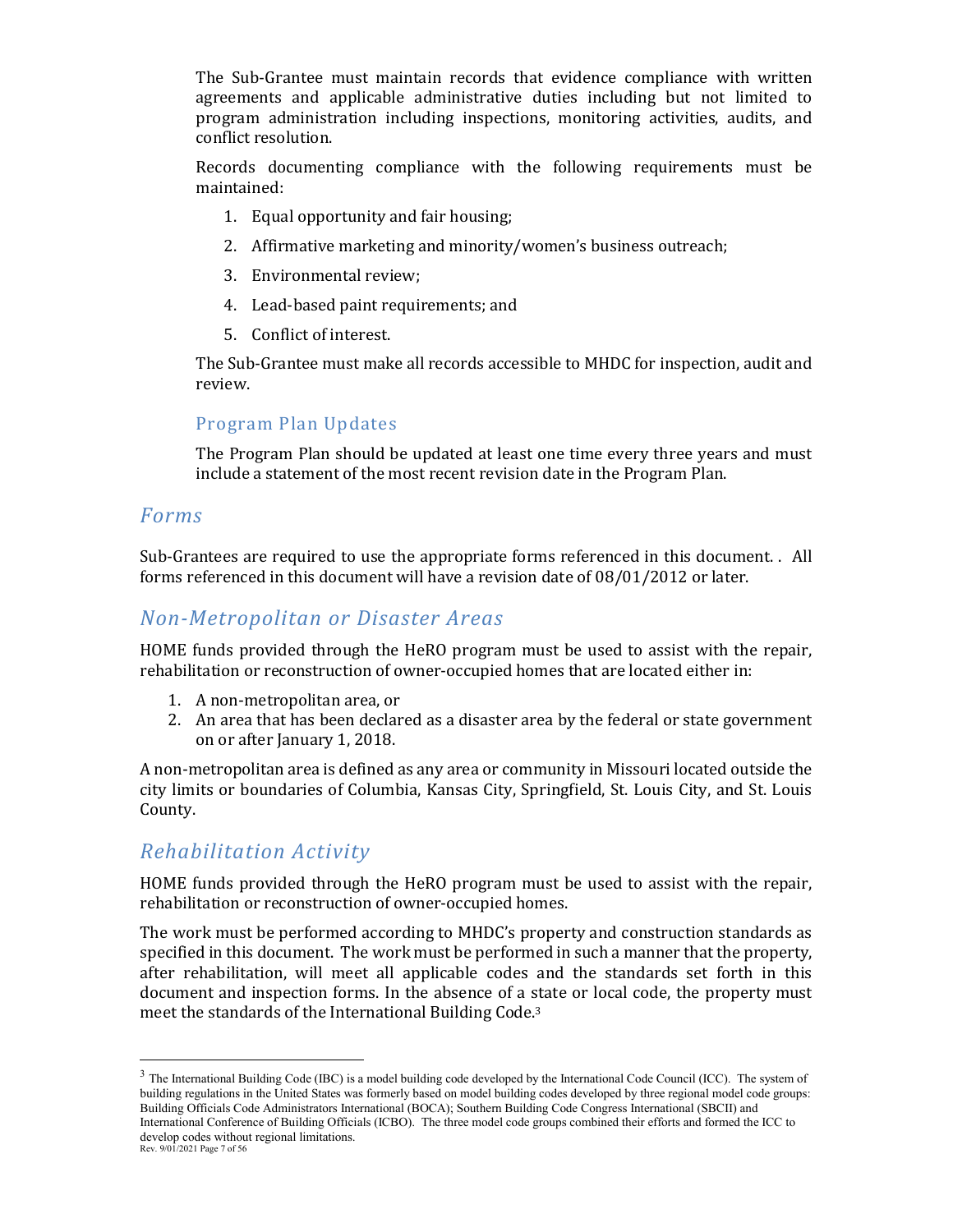Because homes being rehabilitated must be brought up to the appropriate code levels, Sub-Grantees may not undertake any form of special purpose homeowner repair program such as: weatherization programs, emergency repair programs, or handicapped accessibility programs unless these types of repairs are undertaken within a more comprehensive scope of work that brings the house up to code.

Funding provided by the HeRO program may be used to assist with any of the following:

- 1. Repair, modification and replacement;
- 2. Environmental;
- 3. Weatherization;
- 4. Accessibility;
- 5. Lead risk reduction; and
- 6. Emergency home repair in disaster areas.

## *Qualified Contractors*

Only qualified and pre-approved contractors may perform work on projects receiving funding through the HeRO program. Each policy and procedure outlined in this document that refers to contractors is intended to also include subcontractors of any tier and all subcontractors are required to be qualified, pre-approved and meet the same requirements and standards as a contractor.

A qualified contractor must have an appropriate general contractor license, or equivalent license, issued by the local city, township or county within which work is to be performed and where such licensing is available.

All contractor organizations must be authorized to conduct business in the state of Missouri and be in good standing. The Sub-Grantee is responsible for ensuring that the contractor has not been debarred, suspended, or otherwise declared to be ineligible to perform federal work. In projects that include lead hazards, the work must be performed by a qualified contractor pursuant to 24 CFR Part 35.1325 and 35.1330. The contractor must be trained in Lead Safe Work Practices.

Contractors must have general liability insurance of at least \$150,000,carry worker's compensation insurance and auto insurance.

Contractors must provide a minimum of one year warranty on its work performed on a project.

Contractors must be pre-approved by MHDC before commencement of rehabilitation activities. Once a contractor is approved by MHDC, the approval will remain in effect for a period of three years and subsequent approvals during that period will not be required. MHDC reserves the right to, at any time, request any of the information provided at the time of the approval be updated. To obtain approval for a contractor, the Sub-Grantee must submit the following to MHDC:

- 1. MHDC Form 435 *Contractor Application*. Form 435 must be completed by the contractor. The Sub-grantee is responsible for verification of references;
- 2. MHDC Form 440 *Debarment Certification*. The top portion of Form 440 entitled "Contractor Certification" must be signed by the contractor or an authorized representative of the contractor's organization. The lower portion of Form 440 entitled "Sub-Grantee Certification" must be signed by a representative of the Sub-Grantee after the Sub-Grantee has checked the contractor's references and has checked for debarment or suspension from federal work; Copy of the contractor's applicable local licenses and permits
- 3. Proof of contractor's insurance including: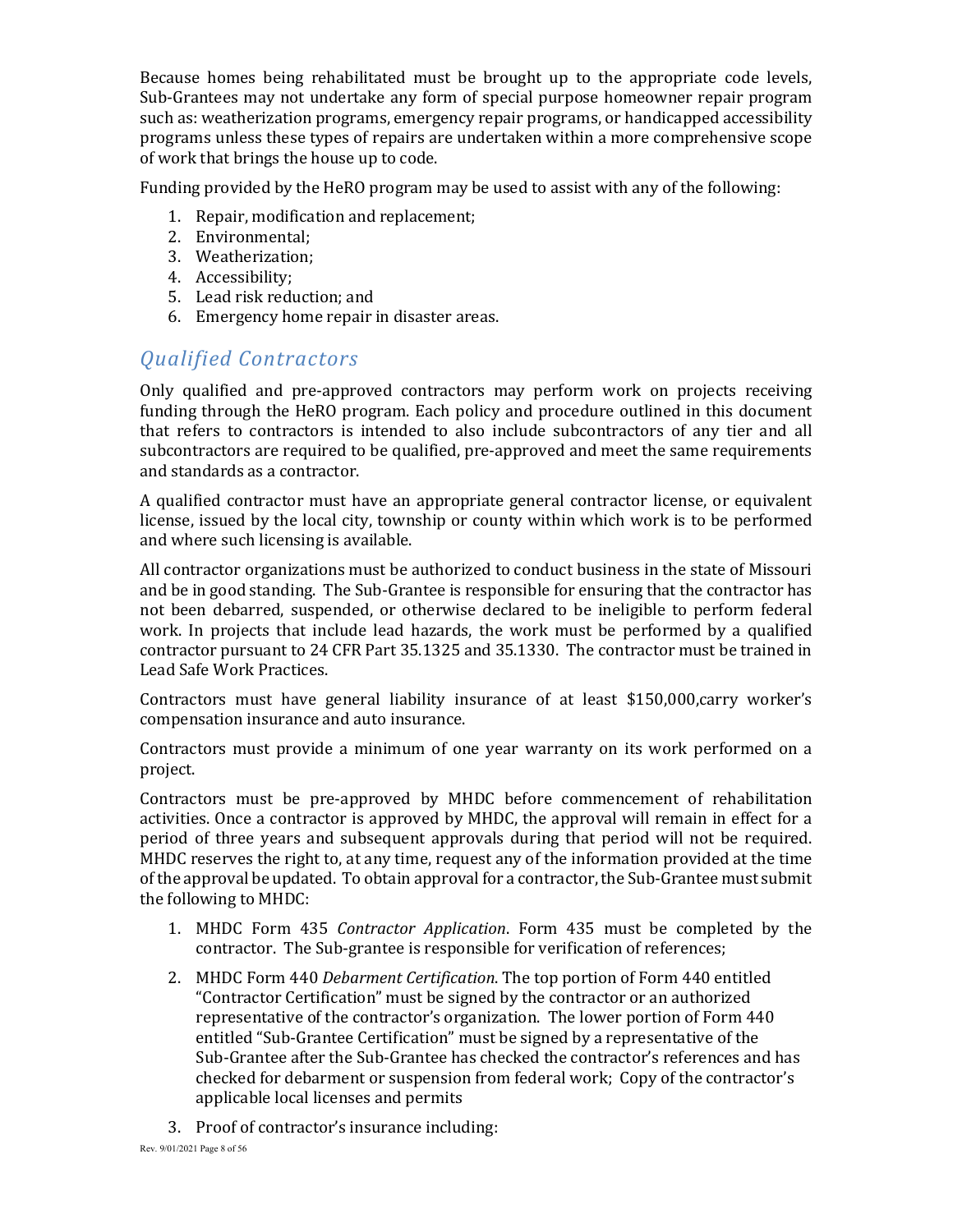- a. General liability insurance in the amount of at least \$150,000;
- b. Worker's Compensation insurance; and
- c. Auto Insurance
- 4. Proof of training for the "EPA Renovator Right" lead class<sup>4</sup>;
- 5. Proof of Lead Abatement Certification for Abatement Contractors when applicable;
- 6. Proof of current contractor organization authority to do business in the state of Missouri.

## *Inspections*

Inspections are required on every project. The HeRO program requires that inspections be completed in accordance with HUD's Uniform Physical Condition Standards. MHDC's Form 410 *HeRO Inspection Form* includes all applicable areas and items to be inspected pursuant to HUD's Uniform Physical Condition Standards and PASS inspection process. MHDC Form 410 *HeRO Inspection Form* must be used. MHDC Form 410-I *HeRO Inspection Form Instructions* provides detailed information regarding inspection standards and additional information can be obtained from HUD's Dictionary of Deficiency Definitions for the Real Estate Assessment Center System and Physical Assessment Subsystem.

#### Initial Inspection

An initial inspection is required as a critical component of the rehabilitation process. The objective of the initial inspection is to establish eligibility and identify work to be undertaken. This includes necessary repairs to major systems and a determination on whether the necessary repairs can be completed in compliance with the financial limitations of the program. The initial inspection should be completed by a qualified inspector who is able to assess the longevity or lifespan of major systems, who is trained to recognize lead hazard issues, and who is trained to recognize and assess needed repairs and life-threatening conditions. The initial inspection should be completed in cooperation with the homeowner.

MHDC Form 410 *HeRO Inspection Form* must be used.

The initial inspection report must:

- 1. Provide detailed, clear, specific and complete information regarding the status of the house,scope of work and repairs needed;
- 2. Be provided to the Appraiser prior to completion of the appraisal; and
- 3. Be provided to each contractor submitting a bid.

The cost associated with an initial inspection completed by a third party must be paid by the Sub-Grantee and will be eligible for reimbursement as a soft cost provided that the cost is reasonable, the project is approved, the home undergoes rehabilitation activities and the project is properly completed. In the event a project or homeowner is deemed ineligible or the rehabilitation activities are not undertaken or completed for any reason whatsoever, the cost associated with the initial inspection shall be the sole responsibility of the Sub-Grantee and will not be eligible for reimbursement through MHDC, the HeRO program or HOME funds.

Rev. 9/01/2021 Page 9 of 56 <sup>4</sup> Regulations adopted by the EPA, effective April 2010, require that all contractors who perform renovation, repair and painting projects that disturb lead‐based paint in homes built before 1978 must be certified by the EPA and must follow specific work practices to prevent lead contamination.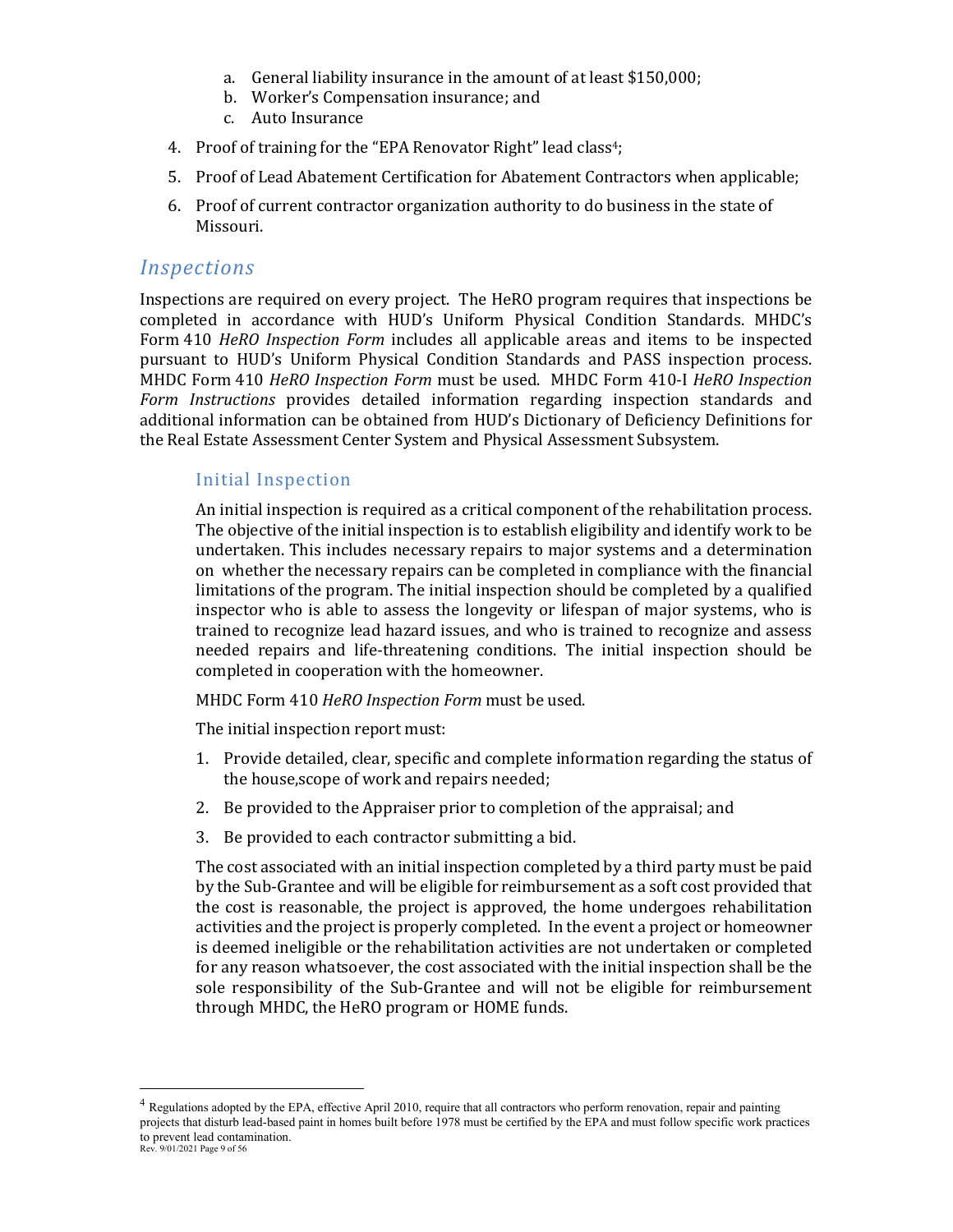#### Interim Inspections

On some projects, an interim inspection may be necessary to ensure that the progress of the rehabilitation activities is appropriate, that compliance with codes is occurring and that the appropriate materials and level of workmanship is being provided.

#### Final Inspection

Upon completion of the rehabilitation, a final inspection is required to ensure that the house is decent, safe, sanitary and in good repair; that all rehabilitation, repairs and abatements were properly completed; that the major systems have a lifespan of at least five years; and that there are no visible deficiencies. The final inspection should be completed by a qualified inspector who is able to assess the longevity or lifespan of major systems, who is trained and able to assess lead hazard issues and proper abatement, and who is able to recognize and assess the quality of workmanship and materials provided and recognize deficiencies in accordance with Uniform Physical Condition Standards. The inspector performing the final inspection must be independent and separate from the contractor performing rehabilitation activities.

## *Appraisals*

Each individual project must be independently appraised by a licensed appraiser. Prior to completion of the appraisal, a copy of the initial inspection and any other documentation necessary to provide adequate detail regarding the scope of work must be supplied to the appraiser in order to enable the appraiser to project an after-rehabilitation value. The appraisal must show the before-rehabilitation value and the projected after-rehabilitation value and must show the method of calculation and reasoning for the value set.

The cost associated with an appraisal completed by a third party must be paid by the Sub-Grantee, but will be eligible for reimbursement as a soft cost associated with projects that are approved and that undergo rehabilitation activities. In the event a property or the homeowner is deemed ineligible or the rehabilitation activities are not undertaken or completed for any reason whatsoever, the cost associated with the appraisal shall be the sole responsibility of the Sub-Grantee and will not be eligible for reimbursement through MHDC, the HeRO program or HOME funds.

## *Work Write-up and Cost Estimate*

A Work Write-up and Cost Estimate must be prepared and must provide a detailed, clear, specific and complete description of the scope of work to be completed and projected cost of the required rehabilitation.

The Work Write-up and Cost Estimate must include costs and work associated with activities that must be undertaken in connection with lead paint regulations.

## *Bids*

At least three bids must be obtained from three separate and independent contractors prior to commencement of any rehabilitation activity. An informal bid or cost estimate process may be used but identical information shall be provided to potential contractors with sufficient detail to allow for the collection of competitive pricing quotations. All bids must be in writing. The final contractor selection will be at the discretion of the Sub-Grantee and homeowner and should be based upon selecting the best bid. Selection of the contractor with the lowestpriced bid is not required when a better product, material, labor or service or a combination is available from another contractor and the better product, material, labor or service will extend the longevity, sustainability, or energy efficiency of the property. All contractors must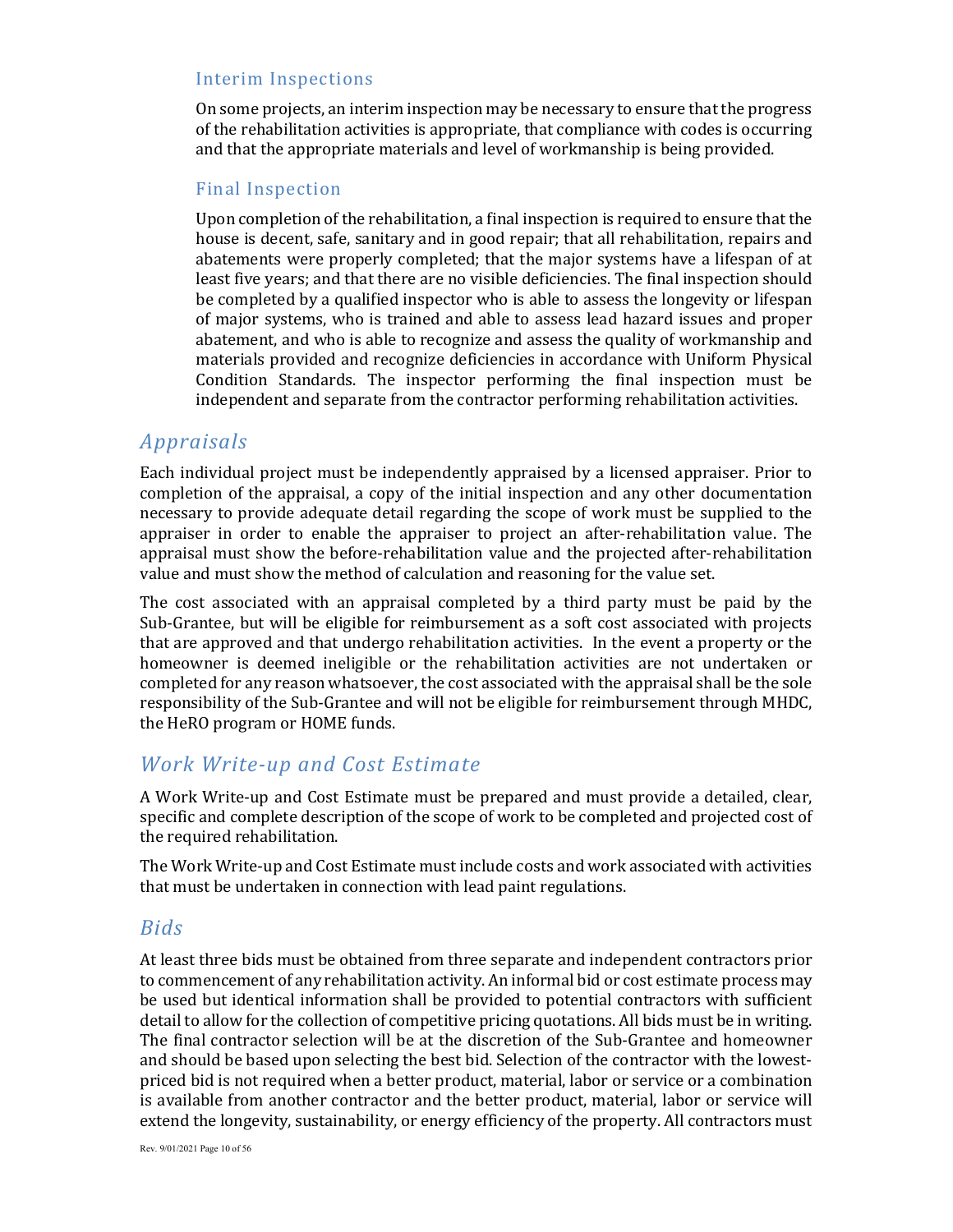be pre-approved by MHDC and have the appropriate licenses or permits prior to the commencement of any work.

MHDC is committed to supporting the inclusion of MBE/WBE certified business enterprises and Sub-Grantee should make a reasonable effort to obtain cost estimates or bids from women- and minority-owned contractors.

## *Funding Reservations*

A funding reservation must be received on each individual project prior to the commencement of work. In order for funding to be reserved, the Sub-Grantee must submit the following forms and information or other documentation as directed by MHDC:

- 1. Form 400 *Application* completed by the homeowner;
- 2. Form 410 *Initial Inspection* completed by the Sub-Grantee or Sub-Grantee's contracted inspector;
- 3. Form 420 *Work Write-Up and Cost Estimate* completed by the Sub-Grantee;
- 4. Photographs of all areas of the home to be repaired that show sufficient detail to depict the deficiencies to be corrected;
- 5. Form 415 *Environmental Report* including the appropriate SHPO & FEMA letters along with all supporting documentation, maps, etc. used to answer each question on the Form 415'
- 6. Form 445 *Reservation Request* completed by the Sub-Grantee;
- 7. An appraisal showing the before-rehabilitation value and after-rehabilitation value;
- 8. Income worksheet with copies of applicable income documentation;
- 9. A copy of the deed showing ownership of the property in the name of the homeowner/applicant; and
- 10. A copy of the contractor's current insurance certificates.

## **Application Information**

This section explains the application process for MHDC funding, including MHDC's review process and method of funding determination. This section should be reviewed closely when considering or completing an application for funding.

An application is only considered complete and acceptable if it includes a three-ring binder containing original copies of a completed MHDC Form 490, *HeRO Application for Funding,* and each exhibit or required supporting document specified in Form 490. An application must also include a CD or a thumb drive containing copies of the application and all documents submitted with the application. The documents must be in Microsoft Word, Microsoft Excel or .pdf format. Applicants must be sure that the CD or thumb drive is working, the file is readable, and the CD or thumb drive is virus free. If the CD or thumb drive is missing, inoperable or if the application file is unreadable, a deduction of points will result.

All Applications in response to the Notice of Funding Availability approved by the MHDC Board of Commissioners on September 1, 2021, must be physically received at MHDC's Kansas City office, to the attention of the HeRO program, located at 920 Main Street, Suite 1400, Kansas City, MO 64105 no later than 4:00 PM CDT on Friday, December 3, 2021. There are no exceptions to this requirement and any application received after 4:00 PM CDT on Friday, December 3, 2021, will be rejected and considered ineligible for funding.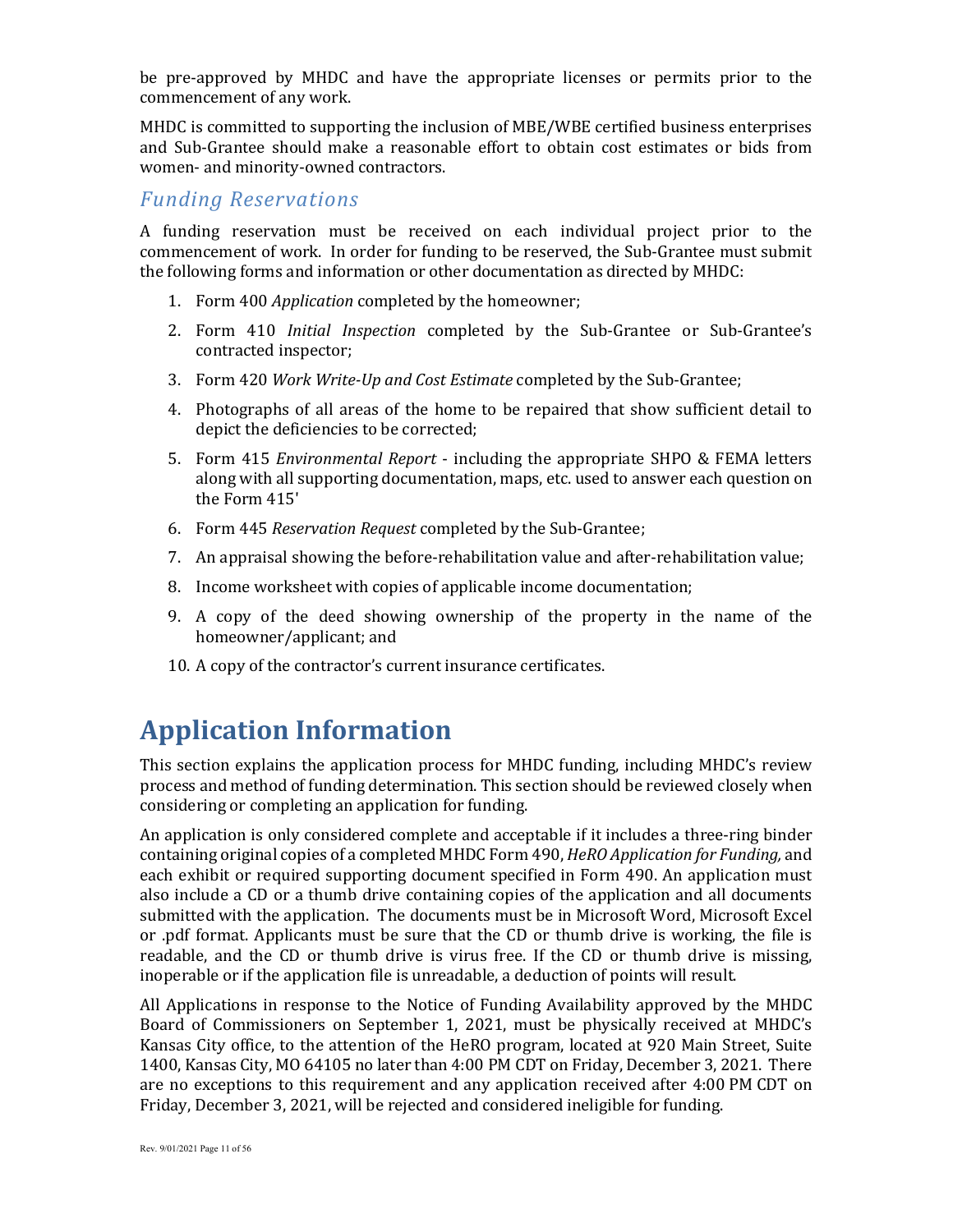Applicants must respond to each question in the application.

## *Funding Determination*

MHDC will award HeRO funds based on a statewide competition. All applications will be reviewed and compared based on the items described in the application and this document. Each item will be reviewed and a score determined at MHDC's sole and absolute discretion will be assigned with a maximum possible score of 99.

Once scores are calculated, the applications shall be ranked in order of the highest score to the lowest score and funding will be based upon such ranking, except that the amount of funding to be awarded to any individual applicant:

- 1. May be less than the amount requested;
- 2. Will depend upon the total amount of funding available;
- 3. Will depend upon the number of qualified applications received;
- 4. Will depend upon the number of qualified applications received within the same geographical region and/or serving the same counties;
- 5. Will depend upon other factors such as population, poverty level, potential number of qualifying households; and
- 6. May depend upon funding needed within a specific geographical area due to disaster or other extraordinary circumstances.

## **Forms of Financial Assistance**

The HeRO program is intended to assist low- and moderate-income Missouri homeowners who are without the resources necessary to make repairs. To that end, MHDC intends for the funds provided through the HeRO program to be used as grants or for zero interest forgivable loans.

Sub-Grantees are not permitted to make interest bearing loans or loans that require installment or balloon payments to be made under any circumstances except that repayment of funding may be required if the homeowners fail to continuously occupy the home for a period of three years following completion of rehabilitation activities. In the event of such repayment, such funds shall be returned to MHDC as recaptured funds to be counted as program income and redistributed through normal administration of HOME funding.

Each grant or forgivable loan shall include a land use restriction agreement/regulatory agreement (LURA) that requires the homeowner to continuously occupy the premises for a period of at least three years. The principal amount of the loan shall not be diminishing over the term of the loan and forgiveness of the loan shall occur upon:

- 1. Completion and compliance with the three year LURA requirement to continuously occupy the premises; or
- 2. Death of all homeowners; or
- 3. Foreclosure due to loss of income; or
- 4. Relocation of all homeowners to assisted living; or
- 5. Relocation of all homeowners due to accessibility needs; or
- 6. Extraordinary circumstances warranting forgiveness as determined in the sole discretion of MHDC.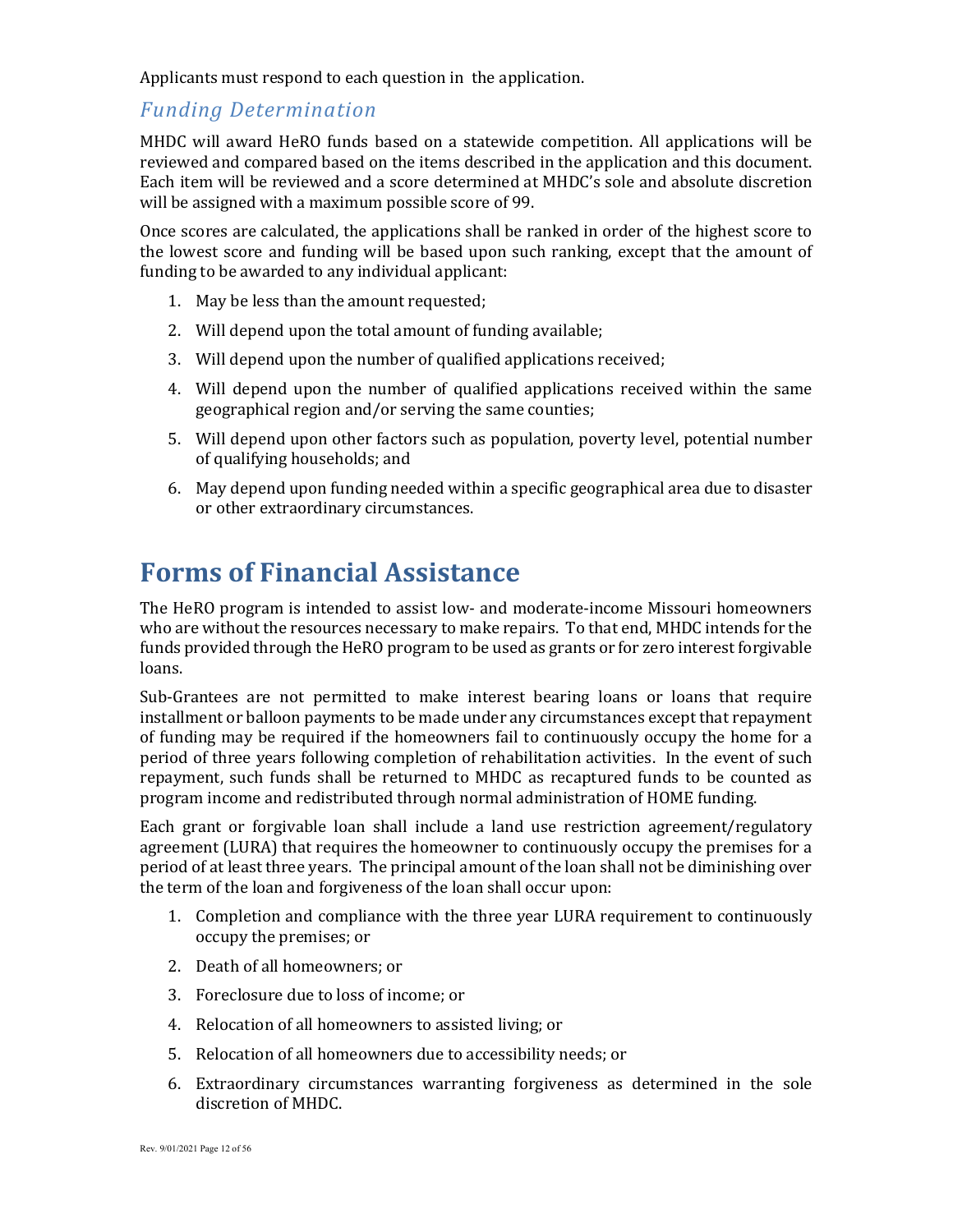All homeowners must sign the LURA. The LURA shall be created in favor of Missouri Housing Development Commission and shall be submitted to MHDC to be recorded with the local County Recorder of Deeds prior to the start of rehabilitation of the project.

Sub-Grantees are not permitted to charge fees or costs of any kind whatsoever to the homeowner including overhead costs, administrative costs or fees, application fees, loan origination fees, loan servicing fees, construction management fees, underwriting fees, etc.

## **Eligibility**

HOME funds provided through the HeRO program are used to assist with the repair, rehabilitation or reconstruction of owner-occupied homes and must meet the criteria included in this section.

## *Previous Home Repair Opportunity (HeRO) Participation*

Homeowners who have previously participated in the HeRO program and received benefits or repairs to their current or former homes are not eligible.

## *Owner-Occupied Homes*

Only owner-occupied homes are eligible for rehabilitation. For purposes of the HeRO program, an owner-occupied home is defined as:

- 1. A home occupied by one or more persons having ownership in fee simple title subject only to mortgages, deeds of trust, liens or instruments securing debt on the property, or other restrictions that do not impair the good and marketable nature of title to the ownership interest and such person or persons occupy the home as a principal residence; or
- 2. A home that is an inherited property with multiple owners (heir property) in which title has been passed to several persons by inheritance and in which at least one of the heirs with a divided ownership interest occupies the house as their principal residence, and pays all the costs associated with ownership and maintenance of the housing such as mortgage payments, taxes, insurance, and utilities; or
- 3. A home involving a life estate (life estate property) in which the occupant has the right to live in the housing for the remainder of his or her life, does not pay rent and resides in the home as their principal residence; or
- 4. A home held in an *inter vivos trust* (living trust property) which holds legal title, but in which the occupant is the beneficiary of the trust, holds equitable title and resides in the home as their principal residence.

Ownership must be established through documentation including copies of deeds, tax receipts and proof of insurance. Deeds of Trust and Release Deeds are not acceptable ownership documents.

Ownership under a contract for deed, installment contract, or land sales contract (pursuant to which the deed is not given until the final payment is made) is not considered homeownership and does not qualify for the HeRO program.

## *Mobile and Manufactured Homes*

Pre-1978 mobile homes with or without additions are not eligible and do not qualify for the HeRO program.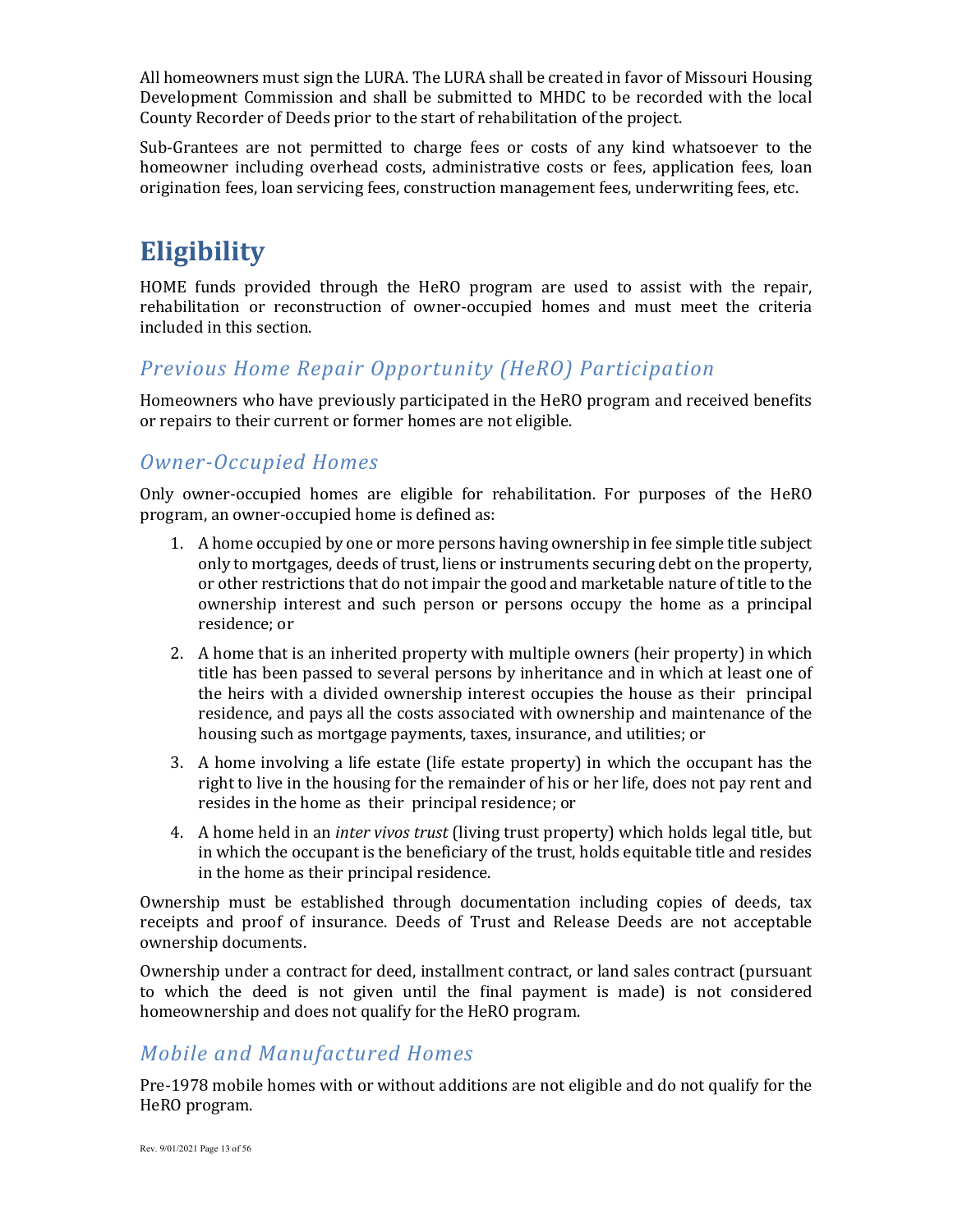In order to qualify for the HeRO program, all manufactured housing must:

- 1. Be situated on land that is owner-occupied as described in this document;
- 2. Be permanently affixed to the land by means of a poured permanent concrete foundation and meet the requirements set out by the Missouri Department of Revenue which can be found at http://dor.mo.gov/motory/homes/, which includes but is not limited to an Affidavit of Affixation (Form 5312) recorded with the Recorder of Deeds office in the county in which the land is located;
- 3. Be permanently connected to utilities such as water, sewer, electricity, and gas;
- 4. Have all wheels, axles, and hitches removed; and
- 5. Include construction standards that meet Manufactured Home Construction and Safety Standards. 5

## *Property Type, Occupation, Age and Size*

In order to be eligible for assistance through the HeRO program the property must:

- 1. Not be a condominium, timeshare or cooperative home or unit;
- 2. Not be located in a floodplain (flood zone A);
- 3. Have been occupied by the current owner-occupying homeowner for at least three years;
- 4. Be at least three years old;
- 5. Not be an income producing property such as a ranch or farm<sup>6</sup>; and
- 6. Not be used as collateral for a reverse mortgage.

## *Maximum Property Value*

Only homes with a value equal to or less than the Maximum Property Value are eligible for rehabilitation. For purposes of the HeRO program, Maximum Property Value is defined as the value of a home after rehabilitation which may not exceed 95 percent of the area median purchase price for the county within which the property is located, as determined by HUD. The schedule of area median purchase prices is published at HUD's website<sup>7</sup> and is subject to modification by HUD from time to time. The area median purchase price in effect on the date of the appraisal shall be used.

To establish project eligibility, the after-rehabilitation value must be determined by a licensed Appraiser as set forth in this document prior to the commencement of construction or rehabilitation activities. The appraisal provided must include documentation of the beforerehabilitation value and projected after-rehabilitation value, including the appraisal approach used.

The Maximum Property Value allowed has changed substantially. The Maximum Property Value in many counties will be significantly lower than the Maximum Property Value used in previous funding through the HeRO program. It is the responsibility of the Sub-Grantee to ensure that a home will have an after-rehabilitation value equal to or less than the Maximum Property Value prior to commencement of work.

 <sup>5</sup> 24 CFR part 3280

 $6$  Any property in excess of 10 acres shall be deemed a property intended to be an income producing property regardless of whether the property is currently producing income and such property shall not be eligible

<sup>7</sup> At the time of writing of this document, the Maximum Purchase levels are published at the website address of

Rev. 9/01/2021 Page 14 of 56 http://www.hud.gov/offices/cpd/affordablehousing/programs/home/limits/maxprice.cfm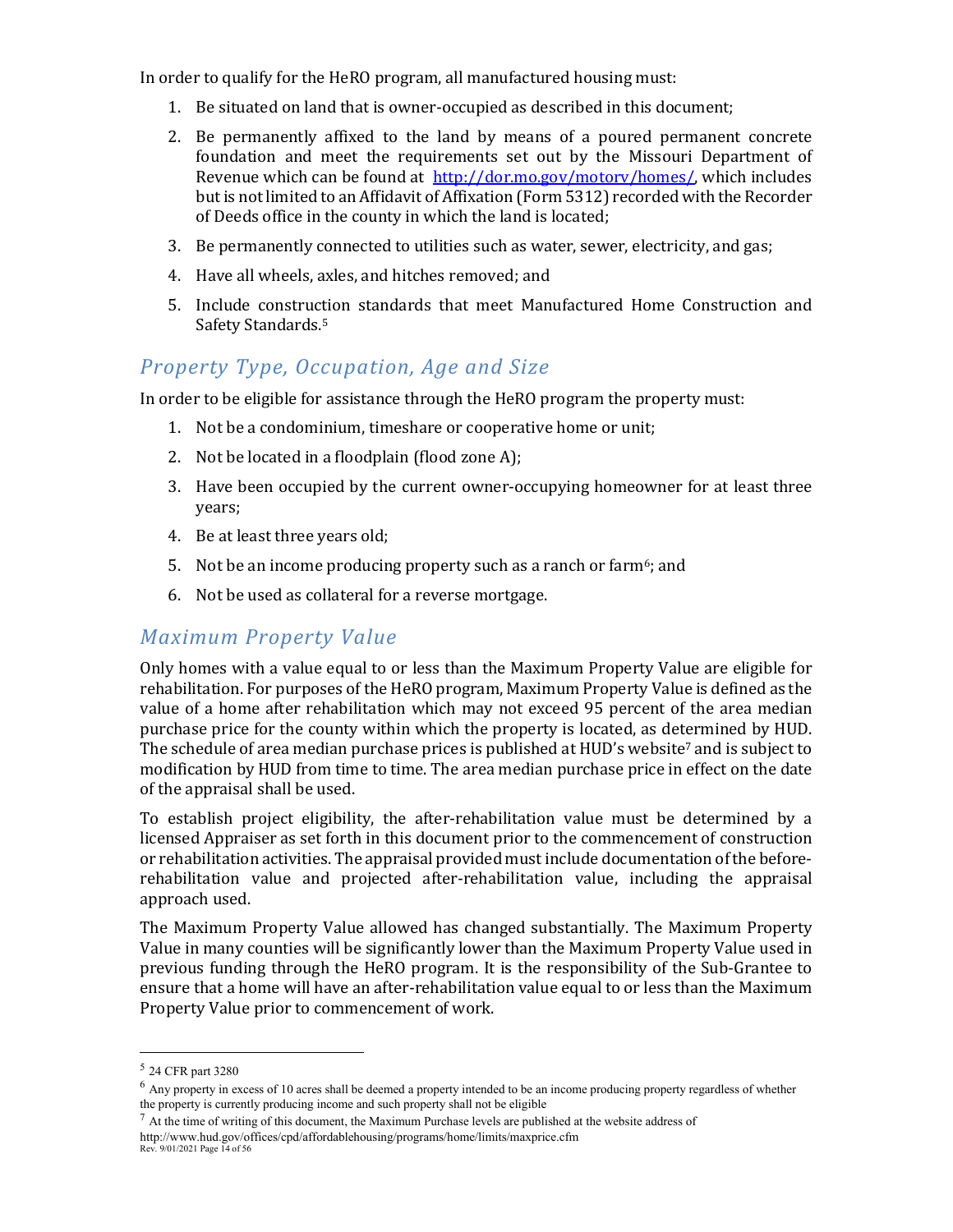## *Income Eligibility*

The HeRO program provides assistance to low- and moderate-income qualifying homeowners. For purposes of the HeRO program, a low- or moderate-income qualifying homeowner is defined as a household earning an annual income of 80 percent or less of the Area Median Income (AMI) as defined and established by HUD and in effect on the date of the grant agreement between MHDC and the Sub-Grantee for the county within which the property is located. AMI levels are published at HUD's website.8 Organizations are encouraged to use a portion of funding to serve households with very low income levels at 50 percent or less of the AMI.

The method of calculation of annual income for purposes of administration of the HeRO program will be to use at least three months of source documents and to use the definitions and methods according to Part 5 annual income<sup>9</sup>, except that the value of the homeowner's principal residence may be excluded from the calculation of Net Family Assets10.

## *Eligible Rehabilitation Costs*

All repair or rehabilitation activities and costs must be performed to assist low- and moderate-income homeowners and must be performed on eligible owner-occupied properties.

The amount of HeRO program funding on each project must be at least \$1,000 but not more than \$22,500, including project hard and soft costs but not including administrative costs. Use of HeRO program funding in conjunction with other available funding is encouraged, but HeRO funds may be used only to supplement or leverage other funding sources and may not be used for costs that are paid by other sources of funding. Sub-Grantees may not invest any more HeRO funds than necessary to provide affordable housing and shall not provide any items of a luxurious nature.

<sup>8</sup> At the time of writing of this document, the Area Median Income levels are published at the website address of http://www.huduser.org/portal/datasets/il/il12/index\_il2012.html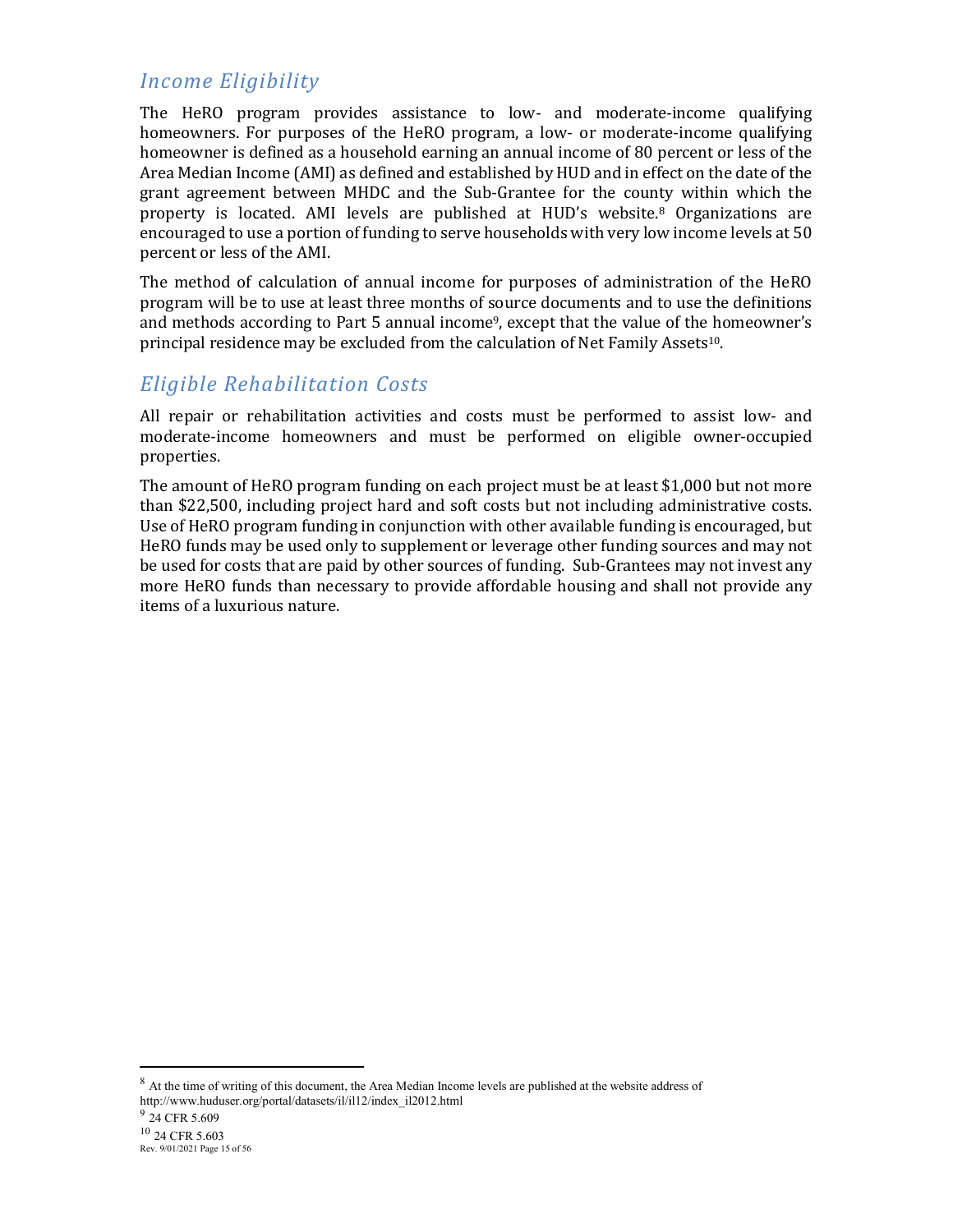Eligible costs include:

- 1. The actual reasonable and necessary hard costs of repairing or rehabilitating a house that are incurred and paid including:
	- a. Meeting the rehabilitation standards set forth in this document;
	- b. Meeting applicable codes, standards and ordinances;
	- c. Essential improvements;
	- d. Energy-related improvements;
	- e. Lead-based paint hazard reduction;
	- f. Accessibility for disabled persons;
	- g. Repair or replacement of major housing systems;
	- h. Incipient repairs and general property improvements of a non-luxury nature;
	- i. Site improvements and utility connections; and
	- j. Other reasonable and necessary costs approved in writing by MHDC.
	- 2. The actual reasonable and necessary soft costs associated with the rehabilitation or repair that are incurred and paid including:
		- a. Architectural, engineering or related professional services;
		- b. Appraisal fees;
		- c. Inspection fees;
		- d. Testing fees;
		- e. Flood letters;
		- f. Legal and accounting fees;
		- g. Recordation fees;
		- h. Permits;
		- i. Administrative fees as described in this document; and
		- j. Other reasonable and necessary fees approved in writing by MHDC.
	- 3. The actual reasonable and necessary administrative costs incurred and associated with the rehabilitation or repair of a project in an amount up to 10 percent of the total amount of funding provided through the HeRO program for rehabilitation of the project including:
		- a. General management, oversight and coordination including salaries, wages, overhead and related costs;
		- b. Travel costs directly related to carrying out administration of the HeRO program;
		- c. Administrative services performed under third party contracts or agreements including services such as general legal services, accounting services and audit services;
		- d. Other costs for goods and services required for administration of the program, including such goods and services as rental or purchase of equipment, insurance, utilities, office supplies, and rental and maintenance (but not purchase) of office space; and
		- e. Activities to affirmatively further fair housing and to adequately publicize the program to interested parties in potentially qualified households, and affirmatively market the program to minorities, persons with disabilities, and other protected groups.

Costs associated with hard or soft cost items that are provided by the Sub-Grantee and not by a third party shall be treated as part of the administrative costs and shall not be considered hard or soft costs. For example, when a Sub-Grantee pays a third party inspector to complete the initial inspection, the cost incurred and paid to the third party may be treated as an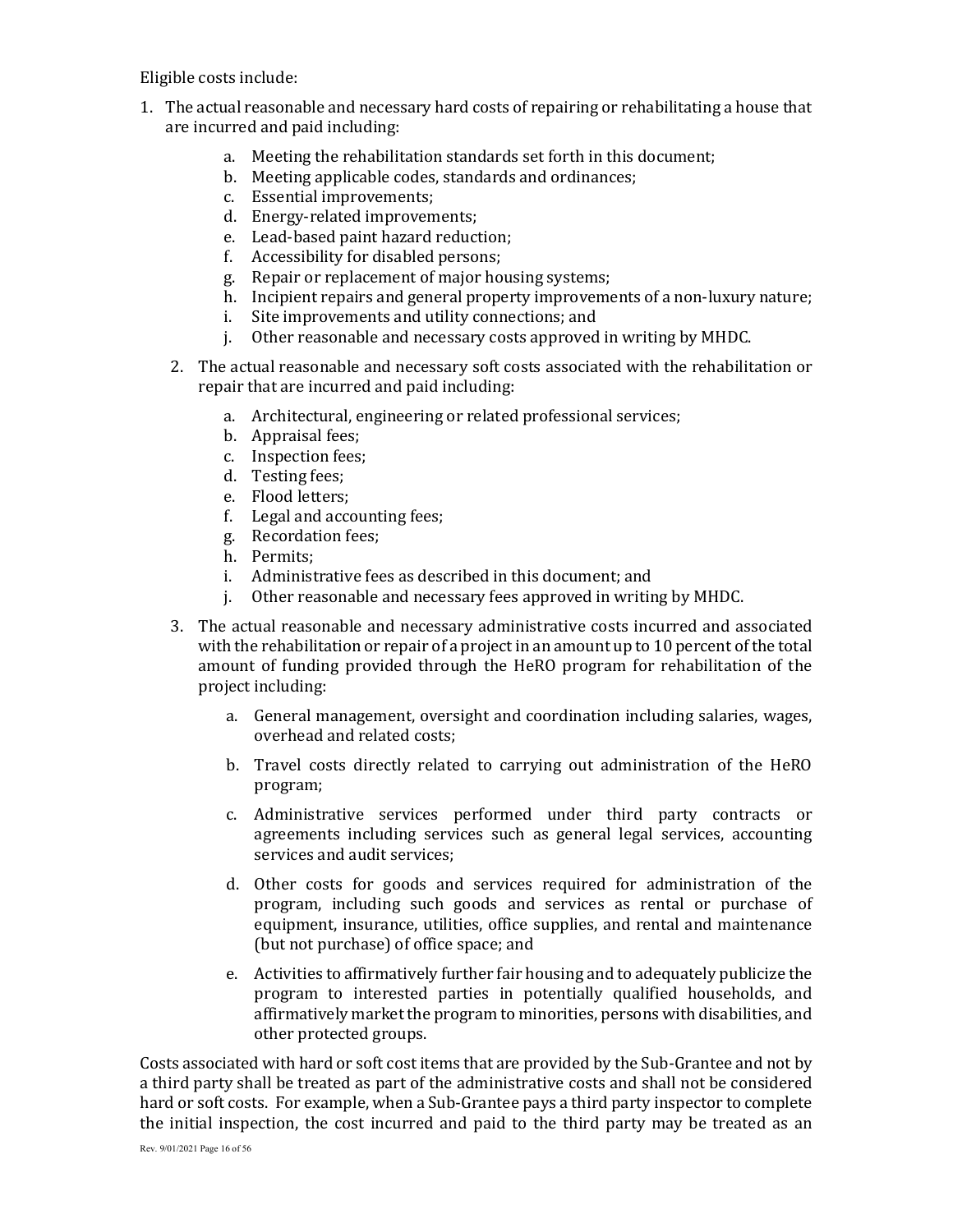eligible soft cost. However, if the Sub-Grantee's employee performs the inspection, then the cost of labor associated with performance of the inspection shall be treated as an administrative expense and no additional inspection fee will be allowed as a soft cost.

## *Eligible Rehabilitation Activities*

Eligible rehabilitation activities include the following:

- 1. Costs incurred to comply with codes and property standards as defined in this document which may include the repair, replacement or updating of items such as roofing, electrical wiring, GFCI outlets, AFCI outlets, vinyl exterior siding, or smoke detectors;
- 2. Remediation of environmental hazards including Lead-Based Paint, radon, asbestos and removal of underground oil tanks. Lead Mitigation is required in pre-1978 homes. Costs may include such activities as capping or painting window trim, sashes, interior wood trim and exterior surfaces; removal or disposal of asbestos pipe insulation or siding; and testing and clearance reports;
- 3. Accessibility improvements which may include items such as installation or repair of ramps, handrails, grab bars, and replacement of bathtubs with wheel-in showers; lowered sinks, switches, thermostats, or cupboards; and widening doorways;
- 4. Energy improvements such as installation of heating systems, caulking, weather-stripping, storm windows, thermal shades, shutters, insulation and hot water systems;
- 5. Foundation or structural repairs;
- 6. Repair, replacement or upgrade of existing septic systems and wells;
- 7. Repair or winterization of an existing porch, if essential;
- 8. On-site infrastructure costs and off-site utility connections from the property line to an adjacent street such as electrical wiring, connections, sewer, and water piping;
- 9. Repair or replacement of major housing systems to ensure a useful life of at least five years as required;
- 10. Termite damage repair and treatment to the dwelling; and
- 11. Other activities approved in writing by MHDC in advance.

## *Prohibited Activities*

Funding provided by the HeRO program may not be used to:

- 1. Pay delinquent taxes, fees or charges on the property;
- 2. Provide reserve accounts; or
- 3. Provide non-federal matching contributions required under any other Federal program.

Funding provided by the HeRO program may not be used for installation, repair or replacement of the following:

- 1. Appliances;
- 2. Updating kitchens, bathrooms, and other décor;
- 3. Furniture or other personal property;
- 4. Carpet or tile/vinyl flooring;
- 5. Greenhouses;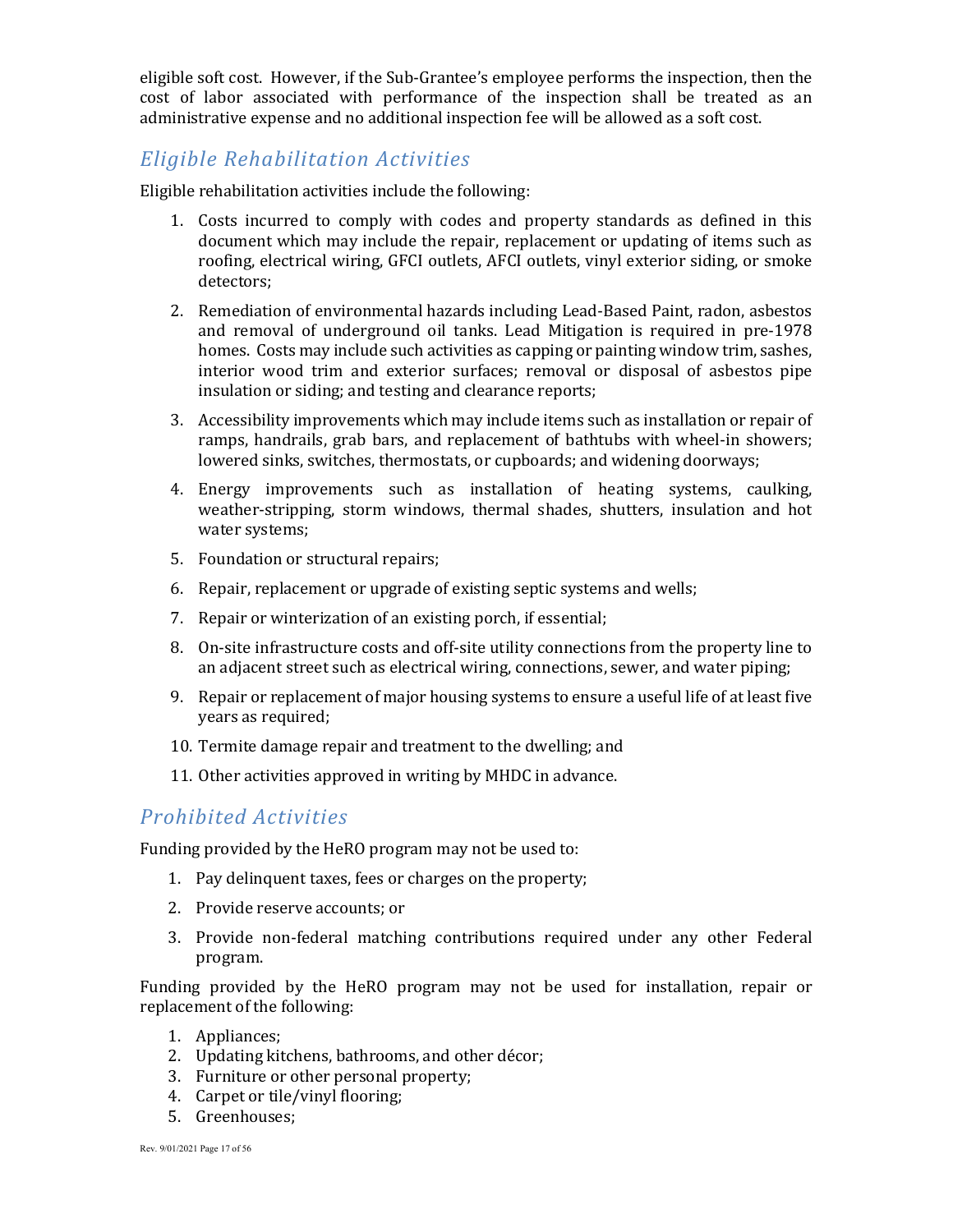- 6. New construction of garages;
- 7. Barns, sheds, or outbuildings;
- 8. Construction of a new home or a shell home;
- 9. Completion of a new home, a shell home, or additions;
- 10. Decks, except decks that serve as the primary porch at the primary entry of the house;
- 11. Patios;
- 12. Fences;
- 13. Fire extinguishers;
- 14. Fireplaces;
- 15. Generators;
- 16. Portable heaters;
- 17. Heating fuel;
- 18. Hot tub, Jacuzzi, whirlpool bath, sauna, bath house;
- 19. Landscaping (unless used for diversion of drainage ditches or lead interim controls);
- 20. Driveways and sidewalks, except safety and accessibility repairs;
- 21. Fishing, boating or water Piers;
- 22. Steam cleaning of exterior surfaces;
- 23. Tree surgery or removal;
- 24. Unfinished structures;
- 25. Vacuum cleaner central systems;
- 26. Paying debts of the homeowner such as mortgages or delinquent taxes;
- 27. Repairs made to properties located within a floodplain; or
- 28. Any item or activity deemed to be luxurious.

Exceptions may be made to prohibited activities on a case by case basis if the installation, repair or replacement is reasonable and necessary for health or accessibility or is necessary to provide decent, safe and sanitary living conditions. In addition, some exceptions may be made when the item is included in the overall repair. For example, installation of new tile or vinyl flooring is prohibited as a stand-alone item; however, if the underlying flooring is repaired and the existing tile or vinyl flooring is destroyed in the process of making the repairs, installation of new tile or vinyl flooring will be allowed.

All exceptions must be approved in writing by MHDC in advance.

## **Rehabilitation Standards**

Homes must be rehabilitated in such a manner that, upon project completion, the home will pass an inspection utilizing HUD's Uniform Physical Condition Standards as set forth on MHDC Form 410 *HeRO Inspection Form*, meet the physical standards set forth in this section, and will be considered decent, safe, sanitary and in good repair.

Labor must be performed by qualified and pre-approved contractors and quality materials must be used in such a manner that will ensure the structural integrity and longevity of the rehabilitation or repairs.

Homeowners may contribute funds to the project. They may also pay for any upgrades that are not considered luxurious in nature. For example, the homeowner is allowed to pay the difference for an extended warranty item such as 30-year shingles instead of the standard 20-year shingles. The homeowner may not, however, pay the difference for a Jacuzzi tub or marble flooring instead of the standard since those items are considered luxurious.

Sweat equity is prohibited. Homeowners may not perform any labor or repairs while under contract with the participating agency. Any ongoing repairs initiated by the homeowner or a third party must be completed prior to commencement of rehabilitation.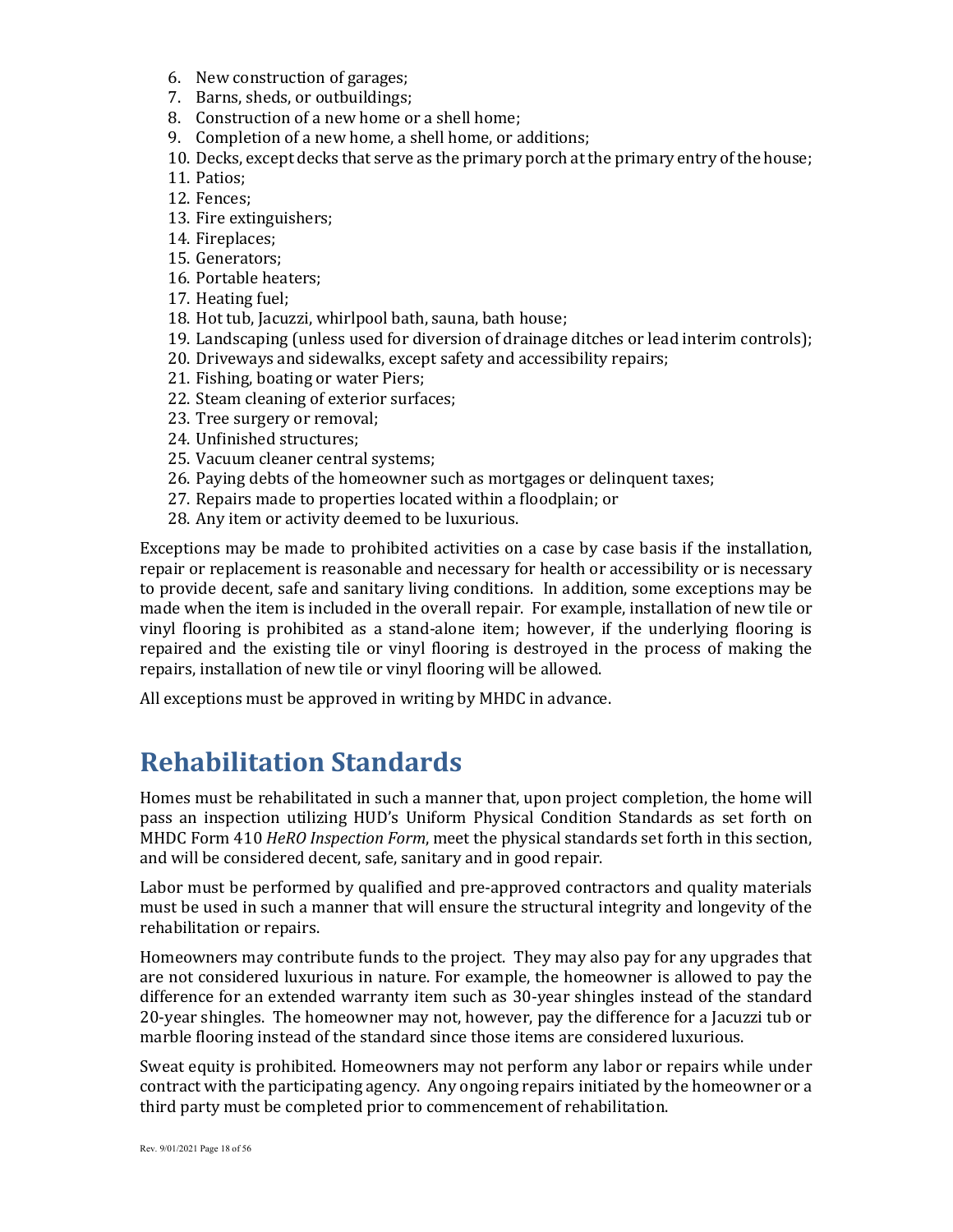## *Life of Major Systems*

Homes must be rehabilitated in such a manner to ensure that, upon project completion, each of the following major systems will have a remaining useful life for a minimum of five years:

- 1. Structural support;
- 2. Roofing;
- 3. Cladding and weatherproofing (e.g., windows, doors, siding, gutters);
- 4. Plumbing;
- 5. Electrical; and
- 6. Heating, ventilation, and air conditioning.

## *Decent, Safe, Sanitary and in Good Repair*

The property, after rehabilitation, must be decent, safe, sanitary, and in good repair as follows:

- 1. Water Supply and Sanitary Facilities. The home must include a water supply that is free of contamination and must include sanitary facilities in proper operating condition and adequate for personal cleanliness and disposal of human waste, and such facilities must be usable in privacy.
- 2. Food Preparation and Refuse Disposal. The home must have suitable space and equipment in proper working order to store, prepare, and serve food in a sanitary manner.
- 3. Space and Security. The house must provide adequate space and security for the occupants.
- 4. Thermal Environment. The house must be able to provide a thermal environment that is healthy for the human body.
- 5. Illumination and Electricity. Each room must have adequate natural or artificial illumination to permit normal indoor activities and support the health and safety of occupants including sufficient electrical sources so that occupants can use essential electrical appliances.
- 6. Structure and Materials. The house must be structurally sound, must not present any threat to the health and safety of the occupants, and must protect the occupants from the environment.
- 7. Interior Air Quality. The house must be free of air pollutant levels that threaten the occupants' health.
- 8. Lead-Based Paint. The house must comply with the provisions of the lead-based paint requirements of 24 CFR Part 35.
- 9. Disaster Mitigation. Where relevant, the house must be improved to mitigate the impact of potential disasters such as flooding or tornadoes.
- 10. Accessibility. The house must meet the accessibility requirements in 24 CFR Part 8.
- 11. Safety and Sanitation. The house must be free from unreasonable safety hazards and must be in sanitary condition including being free from vermin and rodent infestation.
- 12. Smoke Detectors (Alarms). Smoke detectors (alarms) shall be installed in all code required locations and shall be in proper operating condition.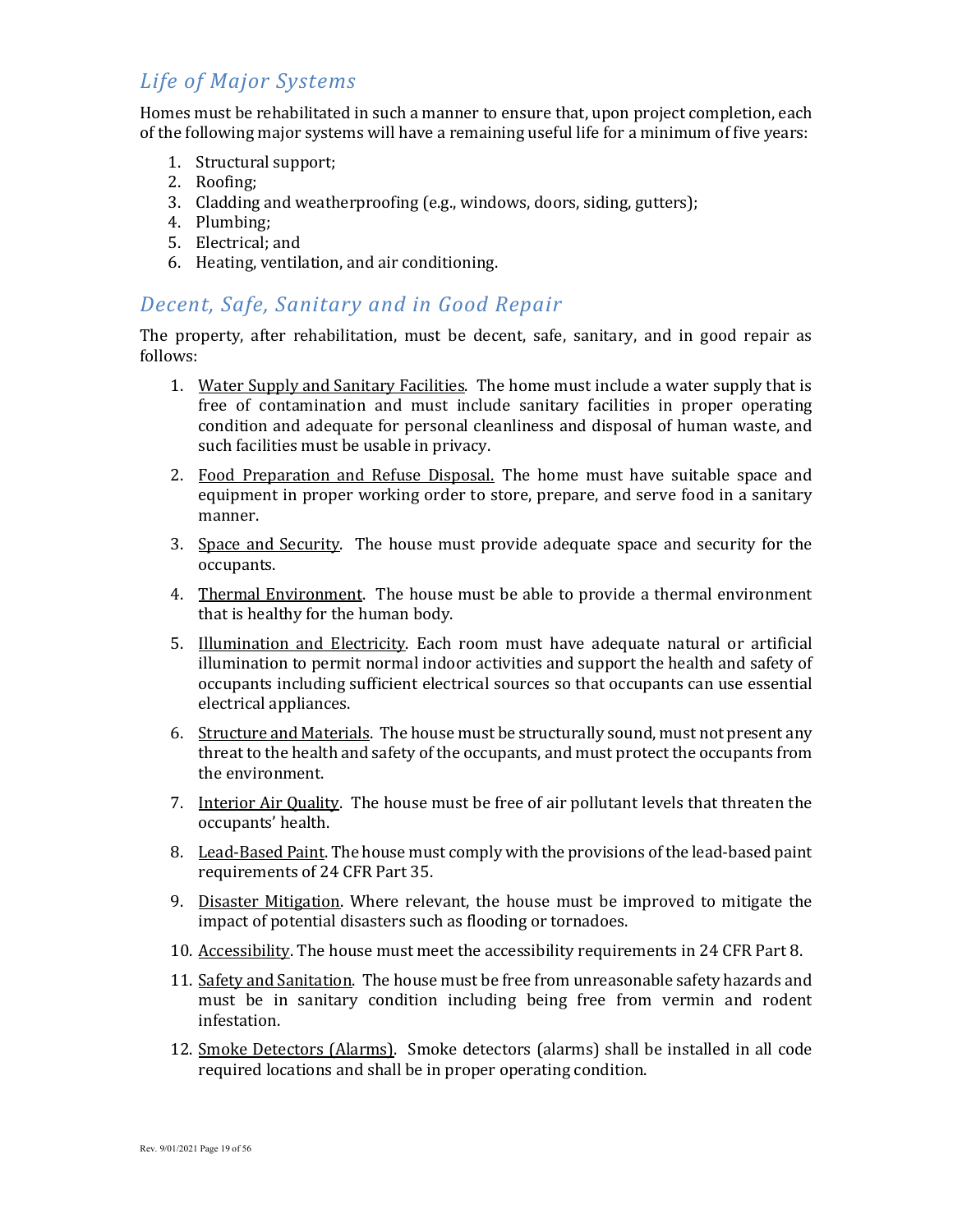## *Life-Threatening Conditions*

The following items are considered life-threatening and must be reported to the homeowner and repaired immediately:

- 1. Propane, natural, or methane gas detected;
- 2. Exposed wires or open electrical panels;
- 3. Water leaks on or near electrical equipment;
- 4. Blocked or unusable emergency or fire exits;
- 5. Blocked fire escapes or ladders;
- 6. Missing gas-fired hot water heater/HVAC;
- 7. Misaligned chimney;
- 8. Window security bars preventing exit;
- 9. Expired fire extinguishers; or
- 10. Inoperative/missing smoke detectors.

## *Environmental Review*

The environmental effects of each rehabilitation must be assessed in accordance with the provisions of the National Environmental Policy Act of 1969 (NEPA) and the related authorities listed in HUD's implementing regulations.11 No funds may be committed before the completion of the environmental review. An Environmental Review Report must be prepared which includes the SHPO (Section 106 Review) and a letter from FEMA indicating that the property is not in a floodplain. All supporting documentation must be submitted with the Environmental Review Report. MHDC will generate a Noise Analysis for all properties located in the vicinity of major highways, railroads, and major airports.

## *Lead-based Paint*

A lead-based paint testing and risk assessment must be conducted by a qualified inspector prior to rehabilitation activity. Projects assisted with funding from the HeRO program are subject to the Lead-Based Paint Poisoning Prevention Act<sup>12</sup>, the Residential Lead-Based Paint Hazard Reduction Act of 199213. Homeowners must be supplied with the "Protect Your Family from Lead in Your Home" pamphlet and a copy of the lead hazard evaluation.

## *Physical Standards*

Homes must be rehabilitated in such a manner to ensure that, upon project completion the home will meet all applicable state and local codes, ordinances, and zoning requirements. The housing must also, upon project completion, be free of all health and safety defects and will have no observable deficiencies using physical inspection procedures under Uniform Physical Condition Standards.

## **Property and Construction Standards**

The intent of the HeRO program is to provide safe, decent, and sanitary housing for low-income individuals and families. To that end, the purpose of these written Property Standards is to establish the minimum standards which any housing unit rehabilitated with HOME funds must meet.

 $11$  24 CFR parts 50 and 58

<sup>12</sup> 42 U.S.C. 4821-4846

<sup>13</sup> 42 U.S.C. 4851-4856

Rev. 9/01/2021 Page 20 of 56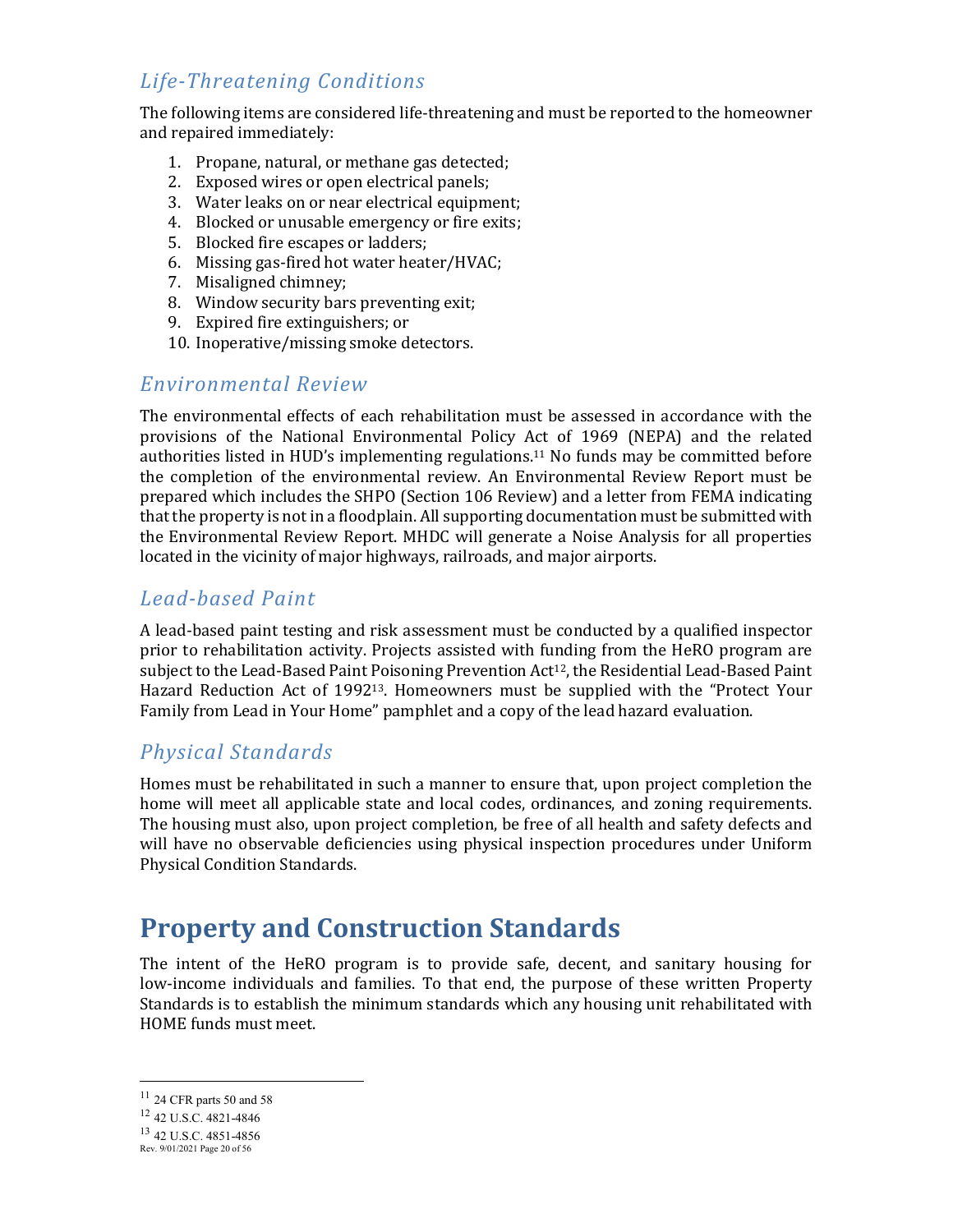## *General Requirements*

All measurements are the responsibility of the qualified contractor.

All Materials having color or pattern shall be selected by the home owner.

Building permits, electrical permits, plumbing permits and other permits required by local or state authorities must be obtained by the contractor, the costs for which shall be incorporated into the bid submitted by the contractor. The contractor must obtain permits prior to commencement of work and must provide copies of permits to the homeowner and the Sub-Grantee. Failure to obtain required permits will result in nonpayment of work until the necessary permits are obtained.

Workmanship and materials not covered by manufacturer's warranty shall be warranted by the Contractor for a period of at least one year from date of final payment to the contractor. All manufacturer warranties shall be delivered by the Contractor to the homeowner along with a copy of the final billing.

All repair work shall conform to the standards and codes requirements contained in this document.

All work must be performed in accordance with HUD Lead-Based Paint regulations as described in 24 CFR Part 35 et al. Lead safe practices must be employed in all work that disturbs painted surfaces. After completion of all work, contractor must clean the work area(s) to meet HUD Lead Dust clearance standards.

## *Materials*

All materials must be new unless authorized in writing by MHDC prior to installation or use. All materials shall be made and installed so they perform in accordance with their intended use or purpose. Materials installed shall be of such kind and quality to ensure that the dwelling will provide acceptable durability, economy of maintenance, energy efficiency, and adequate resistance to weather, moisture, corrosion and fire.

## *Electrical*

Electrical Contractors must be trained and follow safe work practices.

The Electrical Contractor is responsible for obtaining and payment of electrical permits, assurance of inspections of the completed work by local electrical inspector as required, and for disconnect and reconnect fees charged by local utility organizations.

All materials and equipment shall be new, of consistent quality throughout, and shall conform to the latest UL, ANSI and FS standards, as well as to all other applicable standards and local building codes. All materials and equipment shall be clearly marked to permit identification of manufacturer, model and type.

The contractor shall furnish all instruments, gauges and equipment required for testing and shall perform those tests required by the related authorities. Equipment, materials or work found to be defective during testing shall be replaced by new work and be retested until proven satisfactory.

All finished parts and materials shall be protected against damage from whatever cause during the progress of the work and until completion. All electrical materials and equipment in storage and during construction shall be covered in such a manner that no finished surfaces will be damaged or marred. All parts of the electrical apparatus and equipment shall be thoroughly cleaned of cement, plaster, and other foreign materials.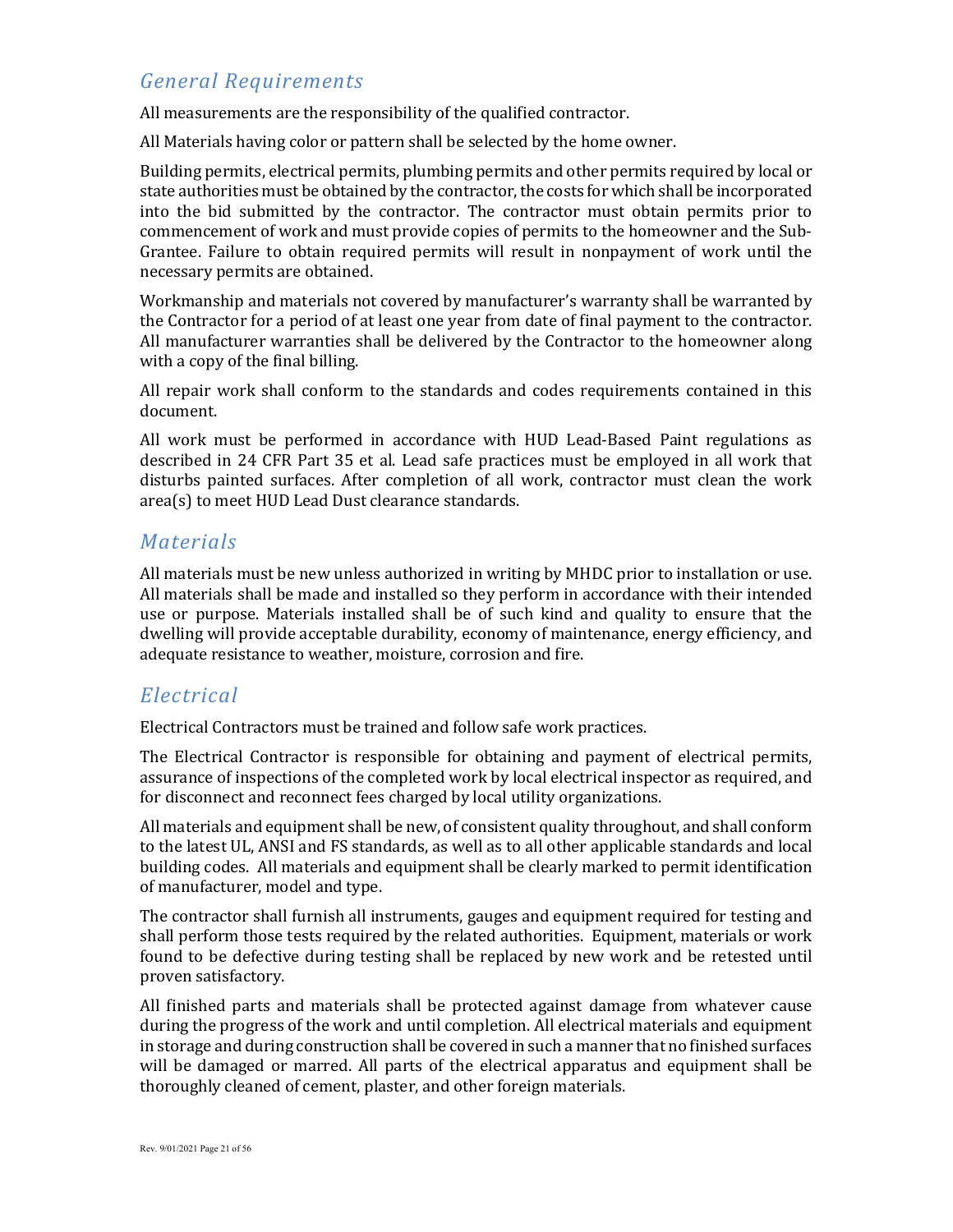All wiring, fixtures, switches, receptacles, etc., shall be installed with covers and all applicable accessories. New cable will be installed as straight as conditions allow and properly secured with staples as required by the current National Electric Code. All electrical equipment and exposed wiring not in use shall be disconnected and removed. All exposed knob and tube wiring shall be disconnected, removed and replaced. The electrical contractor shall convert all single outlets to duplex and replace all missing switch and outlet covers. Fixtures, equipment and materials furnished by others that require electrical wiring, connection, or related electrical work shall be connected by the electrical contractor.

The contractor shall do all drilling, cutting and patching required for the installation of the work. All holes made by electrician must be patched and sanded with the same materials, workmanship and finish as the original work and shall match all surrounding work, painting excluded. If more than two square feet of painted surfaces are disturbed in any one interior room or space, contractor shall clean floors, window sills and window troughs to meet HUD clearance criteria for lead dust.

Each home must have, in addition to the minimum room standards described below, a separate ground fault 20 amp circuit in the kitchen for the refrigerator or gas appliances, a separate 220V, 50 Amp circuit for an electric range and a separate 220V, 30 Amp clothes dryer circuit.

Minimum room electrical requirements are: Living room, dining room, bedrooms and other family type rooms must have two duplex outlets or one duplex outlet and one ceiling or wall type fixture. Kitchens must have two ground fault duplex outlets and one ceiling or wall type fixture. Bathroom must have one ground fault outlet and one ceiling or wall type fixture.

The contractor shall keep all parts of the building and site free from accumulation of rubbish and waste materials caused by work and shall remove such accumulation from the site.

#### Repair Doorbell System

Repair door bell system by installing one push button per unit, one transformer per push button, one buzzer per unit and wiring to the current National Electric Code.

## Replace Exterior Electrical Service Entrance

Install new 220 volt 200 Amp electric service. Work to include properly sized type SE cable, weatherhead and meter socket enclosure. Service must be grounded to copper cold water pipe before the water meter or to 8' copper ground rod. Install new type SE cable to existing / new interior load center.

#### Install New Interior Electrical Service Panel

Install new 220 volt 200 Amp electrical panel in basement or other appropriate location with a 200 Amp main breaker and with at least 16 circuit breaker positions.

Connect all new and / or existing branch circuits into new panel on appropriately sized circuit breakers and wiring to code.

Install new ground wire. Water pipe must be in use and clamps should be on both sides of water meter or attached to an 8' exterior grounding rod. Minimum wire size will depend on size of service and determined by the electrical contractor.

#### Replace Ground Wire

Replace defective ground-wire strap with new approved clamp. Replace ground wire, if defective. Water pipe must be in use and clamp shall be on both sides of water meter. Minimum wire size will depend on size of service.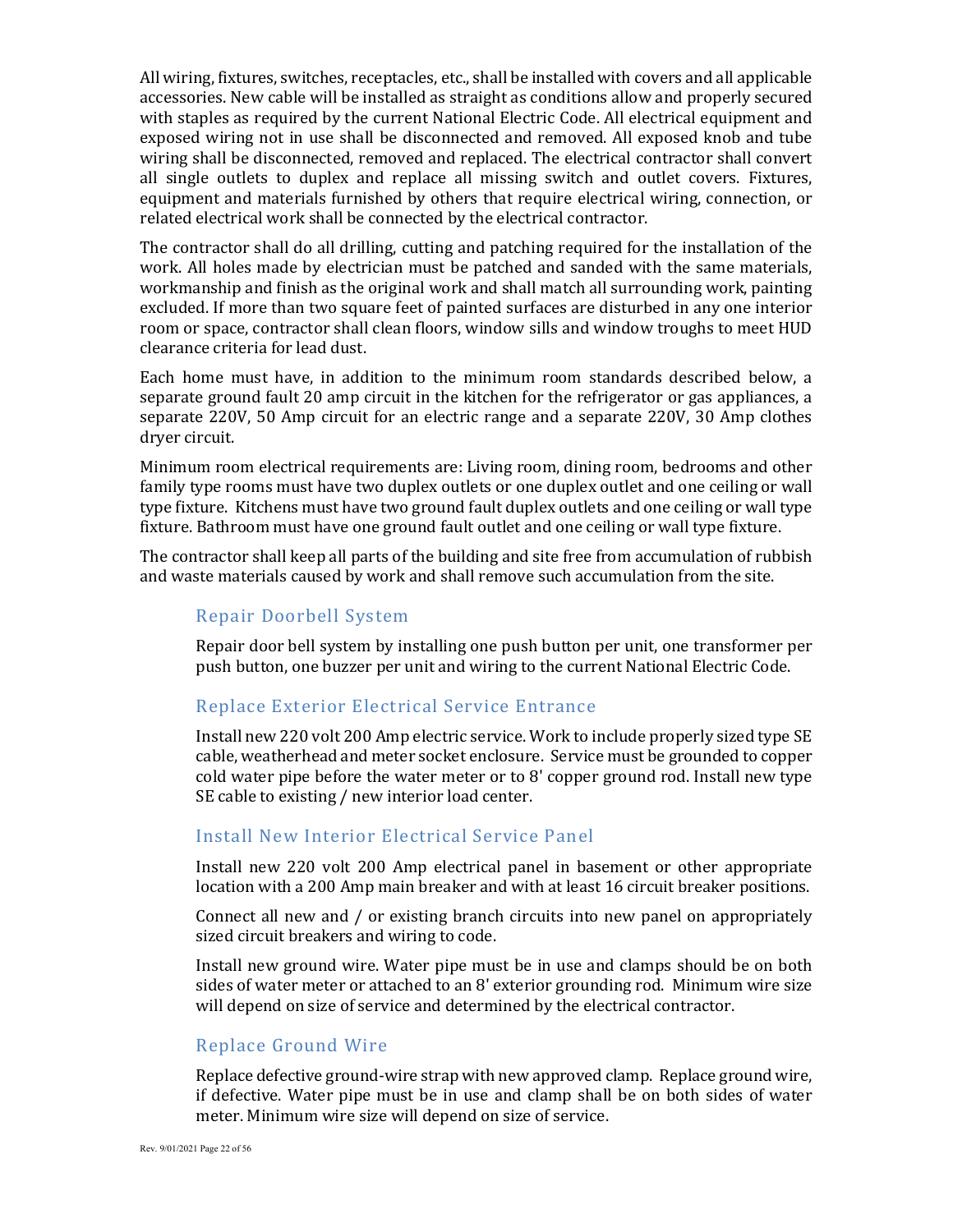#### Replace /Install New GFCI Outlet in Kitchen /Bath

Install GFCI outlet and plate nonmetallic box and 12 / 2 NM cable or cable as required by the National Electric Code.

#### Replace / Install New Duplex Outlets

Install duplex outlet using grounded outlet metal box with rabbit ears and appropriate sized Romex cable with ground.

#### Install New Range Outlet

Install new range outlet in kitchen using 50 Amp surface mounted outlet and appropriate sized cable as required by the current National Electric Code.

#### Install New Dryer Outlet

Install new dryer outlet using 30 Amp surface mounted outlet and appropriate sized cable as required by the current National Electric Code.

#### Replace / Install New Wall Switch

Install new single pole / 3-way wall switch using silent wall switch metal box with rabbit ears and appropriate sized Romex cable with ground.

#### Replace / Install New Ceiling Light

Install new ceiling light [two light bulb capacity using fixture [with or without pull chain].

#### Replace / Install New Wall Mounted Light

Install new wall mounted light using fixture [with or without pull chain].

#### Replace / Install New Exterior Light

Install new exterior light.

#### Replace Missing Junction Box Cover

Repair defective junction box by installing new metal cover.

#### Install New Timer Switch

Install new 120 / 240 volt 24 hour timer switch and 12 / 2 with ground Romex cable, according to the current National Electric Code.

#### Install Smoke Alarms

Install one new smoke alarm in each bedroom area and on each level of the home. Unit to be U.L. or N. F. P. A. approved. Unit will be AC with DC back up [hardwired with battery backup].

Installation shall be according to manufacturer's specifications, the current National Electric Code and N.F.P.A. and include non-metallic / metal box with rabbit ears and 12/2 with ground Romex cable.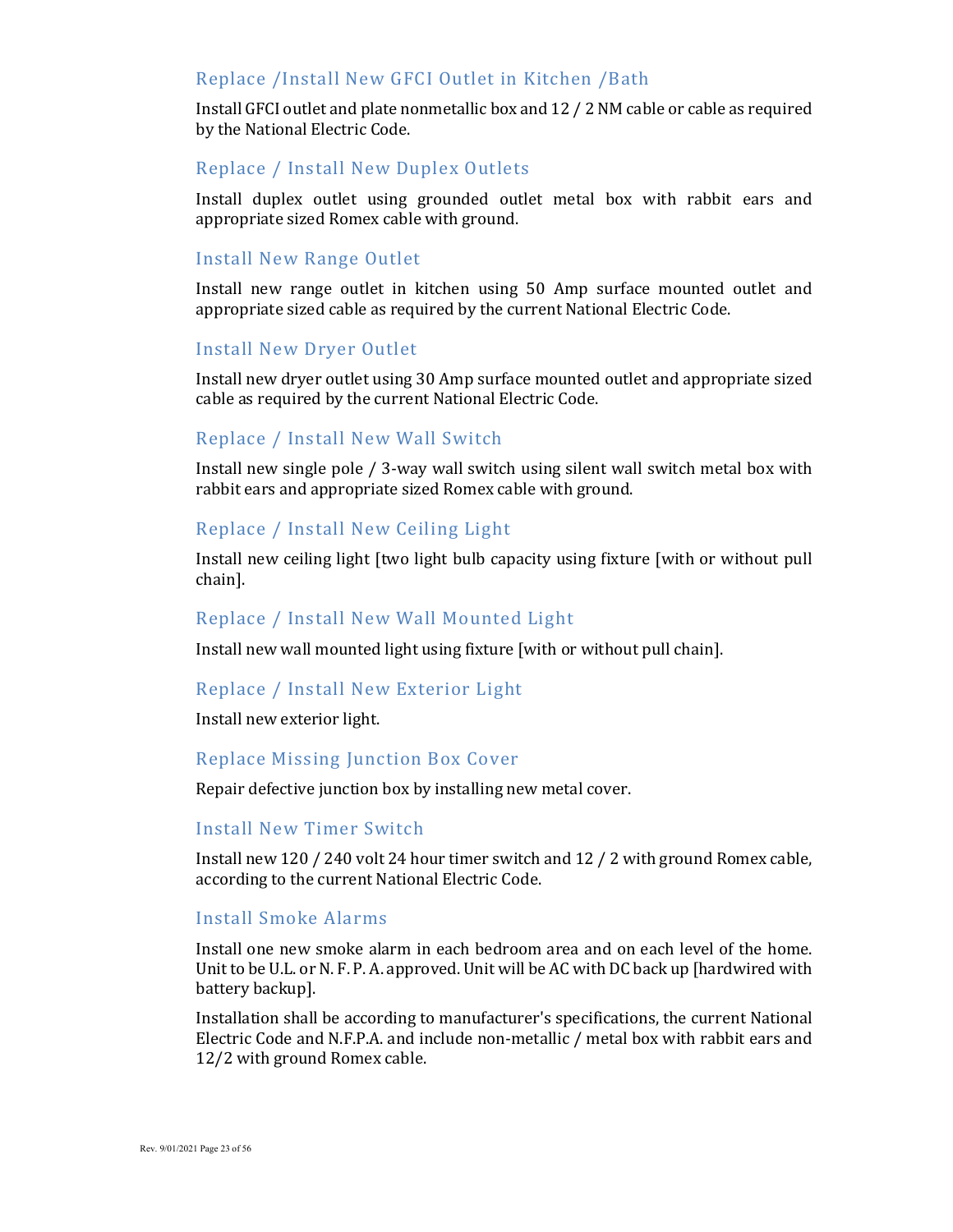#### Replace Wiring Due to Code Violations

To be installed by a licensed technician following all local and national codes including the current National Electric Code.

Obtain all applicable permits required for that area before beginning project.

All brittle or worn wires that could potentially create a fire hazard must be rewired. New wiring from the pole to the house may also be required depending on current wattage.

#### *Windows*

All window work shall be performed in accordance with HUD Lead Safe practices. Replacement windows shall have a minimum life of 20 years.

#### Install Complete New Wood Window

Remove existing window and dispose. Use lead safe practices if window is painted.

Install complete new vinyl clad / primed / double hung / casement / awning window, frame and casings. Window to have 1/2" insulated glass and full screen.

1" x 4" Pine / Colonial / Clamshell casing [fingerjointed material allowed] to be installed on interior using appropriate size finish nails.

Install fiberglass insulation and appropriate caulking around perimeter of new window in accordance with the manufacturer's specifications.

Apply two coats [1 primer and 1 finish coat] of exterior / interior semi-gloss paint [using high quality brand named paint] to new wood according to the manufacturer's specifications using a suitable brush or roller. All finishes shall be evenly applied and free from sags, runs, drips, voids, and brush marks.

#### Install New Metal Window

Remove existing metal window and dispose.

Install new aluminum replacement window according to the manufacturer's specification. Contractor will be responsible for replacement of all trim inside and out.

#### Install New Vinyl Window

Remove existing window sashes and dispose. Use lead safe practices if existing window(s) is painted.

Install new vinyl replacement window according to manufacturer's specifications [including insulating the window weight cavities and appropriate caulking]. Windows should be double hung, with tilt out sashes, 3/4" insulated glass and half screen.

IF:

Any trim or molding broken by the contractor during removal of said trim / molding will be replaced and painted to match existing trim / molding.

Apply two coats [1 primer and 1 finish coat] of exterior / interior semi-gloss paint [using high quality brand named paint] according to the manufacturer's specifications using a suitable brush or roller.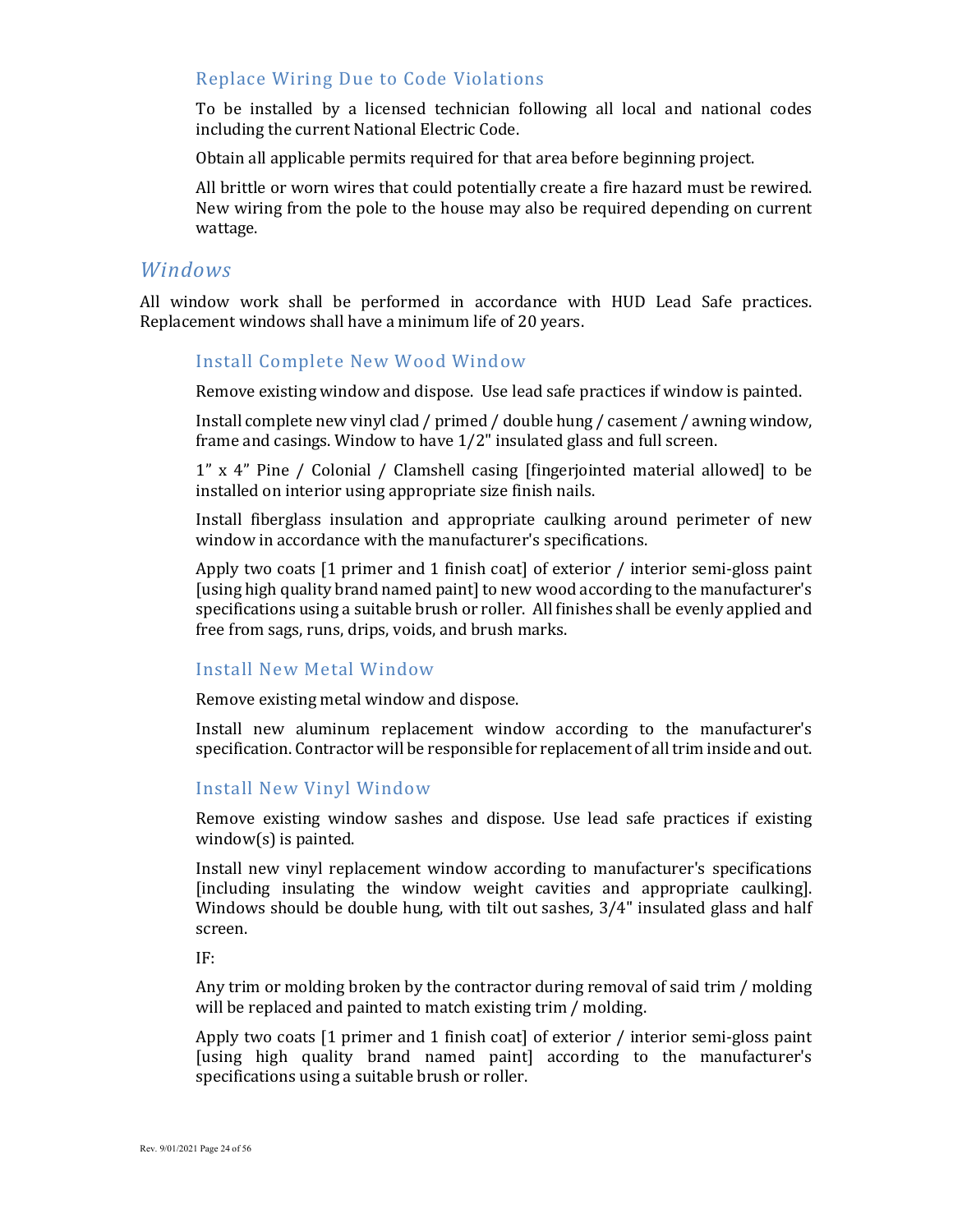#### Install New Sash Cords

Repair defective window(s) by installing new sash cord on left / right / both side(s).

#### Install New Parting /Weather Bead(s)

Repair defective window (s) by replacing rotting / broken bead with new bead (s) on left / right / both side (s) of window. If existing parting beads are painted, use lead safe practices.

#### Adjust Side Stops (Window Band)

Repair defective window(s) by adjusting stops and fitting sash to allow easy operation. If existing stops are painted, contractor shall employ lead safe practices.

#### Install New Sash Run

Repair defective window(s) by installing complete new [Air-Loc or approved equal] vinyl sash runs according to the manufacturer's specifications. Fit and adjust sash for easy, smooth operations.

#### Install New Storm / Combination Window

Remove existing storm windows and dispose.

Install new white / brown / mill finish triple track aluminum combination storm / screen units according to the manufacturer's specifications using appropriate caulking. Homeowner to verify color selection.

#### Replace Broken Pane

Repair broken window lite by removing sash from opening and dispose of broken glass.

Install new glass, after cleaning rabbet, using putty / glazing compound on both sides of new glass and glazing points. Putty shall be installed for a smooth uniform appearance.

Apply two coats [1 primer and 1 finish coat] of exterior / interior semi-gloss paint [using only high-quality, brand name paint] according to the manufacturer's specifications using a suitable brush or roller. All finishes shall be evenly applied and free from runs, drips, voids and brush marks.

#### Repair Broken Storm Pane

Repair broken storm window pane by removing insert and dispose of broken glass. Install new tempered safety glass in insert with appropriate spline or gasket.

#### Repair / Replace Wooden Skylight

Remove existing skylight and dispose. Install new venting wood skylight on existing hardware.

Apply two coats [1 primer and 1 finish coat] of exterior / interior semi-gloss paint [using only high-quality, brand name paint] according to the manufacturer's specifications using a suitable brush or roller. All work to be done in accordance with the manufacturer's specifications. All finishes shall be evenly applied and free from sags, runs, drips, voids, and brush marks.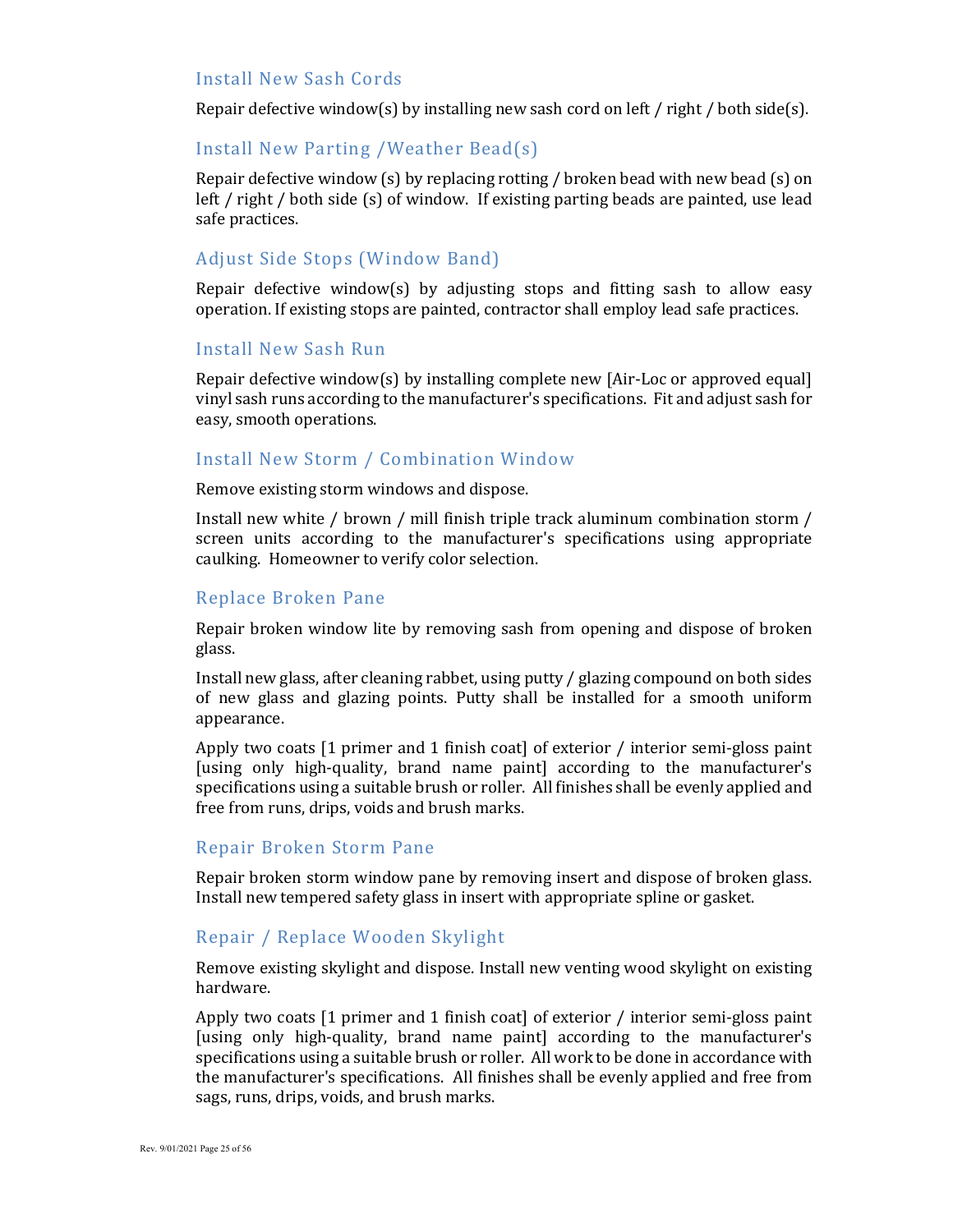## *Flooring*

Normally, replacement of flooring is considered a cosmetic change. In certain cases, flooring may be replaced. For example, flooring may be replaced in instances where the flooring has considerable water damage, the flooring that contains black mold, existing carpeting and pad causes wheelchair accessibility problems due to its thickness, or existing hardwood floor has been painted with a lead based product.

#### Remove Existing Flooring

Remove and dispose of existing flooring if practical or needed.

Linoleum flooring manufactured prior to 1979 may contain asbestos in its backing. This type of floor often cannot be removed due to possible asbestos exposure.

#### Install Vinyl or Inlaid Flooring

Install 1/4" luan plywood underlayment using 7d ring-shank nails or 1" flooring screws: 6" on face and 4" along seam. Apply floor leveler to all seams created by new underlayment to create smooth surface.

Install new 1/8" vinyl or inlaid flooring [must use high quality, brand name coverings]. Secure using full spread waterproof cement according to the manufacturers specifications. Color and pattern shall be owner's choice.

Install 4" flexible vinyl cove base or wooden base along baseboard.

#### Install New Wall to Wall Carpet with Pad

Install new FHA-approved carpet over 6 pound padding using tack strips according to the manufacturer's specifications. Owner to select in stock color / pattern under \$20.00 / SY (installed with pad) allowance. Carpet to have minimum 10 year warranty against fiber loss.

Install 4" flexible vinyl cove base or wooden base along baseboard.

#### Refinish Hardwood Floor

Determine presence of Lead-based Paint or Lead-based Floor Varnish.

Inspect floor for protruding nails. Countersink all protruding nails and wood putty holes.

Sand entire floor down through all finishes to bare wood using Lead Safe Practices if needed. Avoid gouges, swirl marks and waves. Floor to be of a uniform even surface when sanding completed. Wipe with clean cloth.

Apply two coats of polyurethane floor finish, sanding between coats or as required by manufacturers.

#### Install New Hardwood Floor-Unfinished

Install new common white oak flooring according to manufacturer's specifications.

Sand smooth and apply three coats of polyurethane sanding between coats or as required by manufacturer's specifications.

#### Install New Hardwood Plank or Parquet Pre-Finished Floor

Install new 3/8" x 3" 3-ply oak plank flooring according to manufacturer's specifications.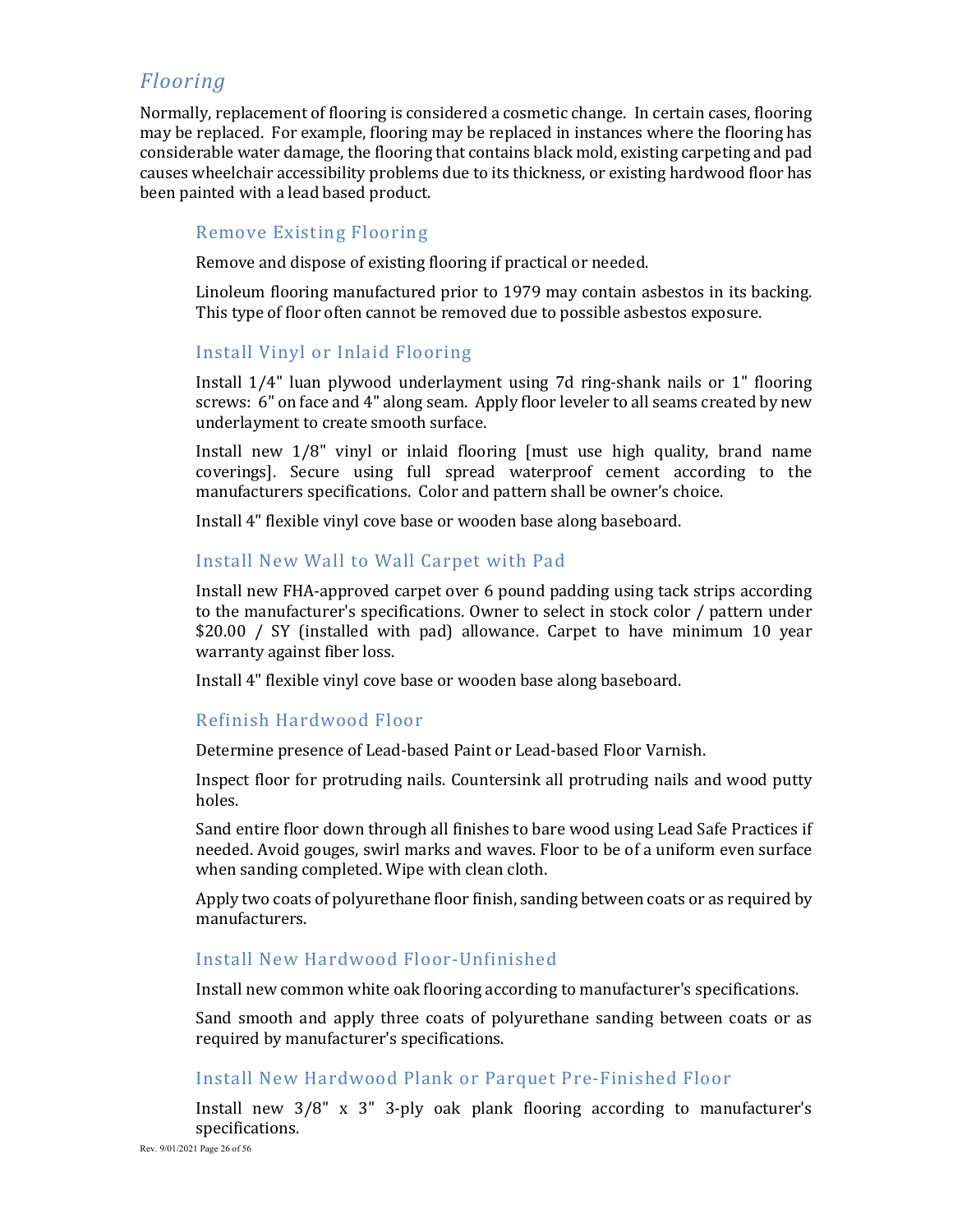Install new 5/16" x 12" x 12" 3-ply oak parquet flooring according to manufacturer's specifications.

The homeowner shall choose stain color from manufacturer's standard colors.

## *Gutters, Fascia, Soffit, Trim and Molding*

#### Remove and dispose of all Rotted Existing Gutters, Trim, Fascia, Soffit and Molding

Remove and dispose of all rotted and damaged sections of gutters, trim, fascia, soffit and molding using Lead Safe Practices if determined necessary.

#### Replace / Install New Wood Gutters

Install complete new 4" x 6" Spruce or #1 Fir gutter to replace removed rotted items. Work to include all required downspout, extensions and splash blocks. New wood gutters to be properly caulked, oiled and pitched

#### Replace / Install New Aluminum Gutter

Install all new 4" x 5" aluminum [.027 gauge] gutter system, properly pitched, according to the manufacturer's specifications. Work to include all required hangers, clamps, connectors, downspouts, extensions and splash blocks. Downspout to be sized according to roof area being drained. Color of gutter system to be selected by owner from manufacturer's standard colors.

#### Replace / Install New Plastic Gutters

Install all new 4" plastic gutter, properly pitched, and installed according to manufacturer's specifications. Work to include all required hangers, clamps, connectors, downspout, extensions and splash blocks. Downspout to be sized according to roof area being drained. Owner to have choice of color from manufacturer's standard selection.

#### Replace / Install New Fascia, Trim, Soffit and Molding

Install new fascia, trim, soffit and / or molding [molding to match existing as close as possible] using properly sized galvanized nails. Apply one coat of white, oil-based primer after sealing all knots with a shellac based sealer. All finishes shall be evenly applied and free from sags, runs, drips, voids, and brush marks.

## *Heating Systems*

All heating systems must be installed by licensed technicians. The contractor is responsible for obtaining and paying for permits necessary for installation of the new system and/or disposal of the old system including any hazardous wastes associated with the removal of the old system [such as asbestos coating or insulation].

#### Removal of Existing Heating System

Remove defective heating system by dismantling, removing and disposing of the existing boiler or furnace from the premises. Contractor shall be responsible for all permits, fees and costs for the professional removal of any pipe or boiler insulation such as asbestos, which will require added safety measures, removal precautions and disposal fees.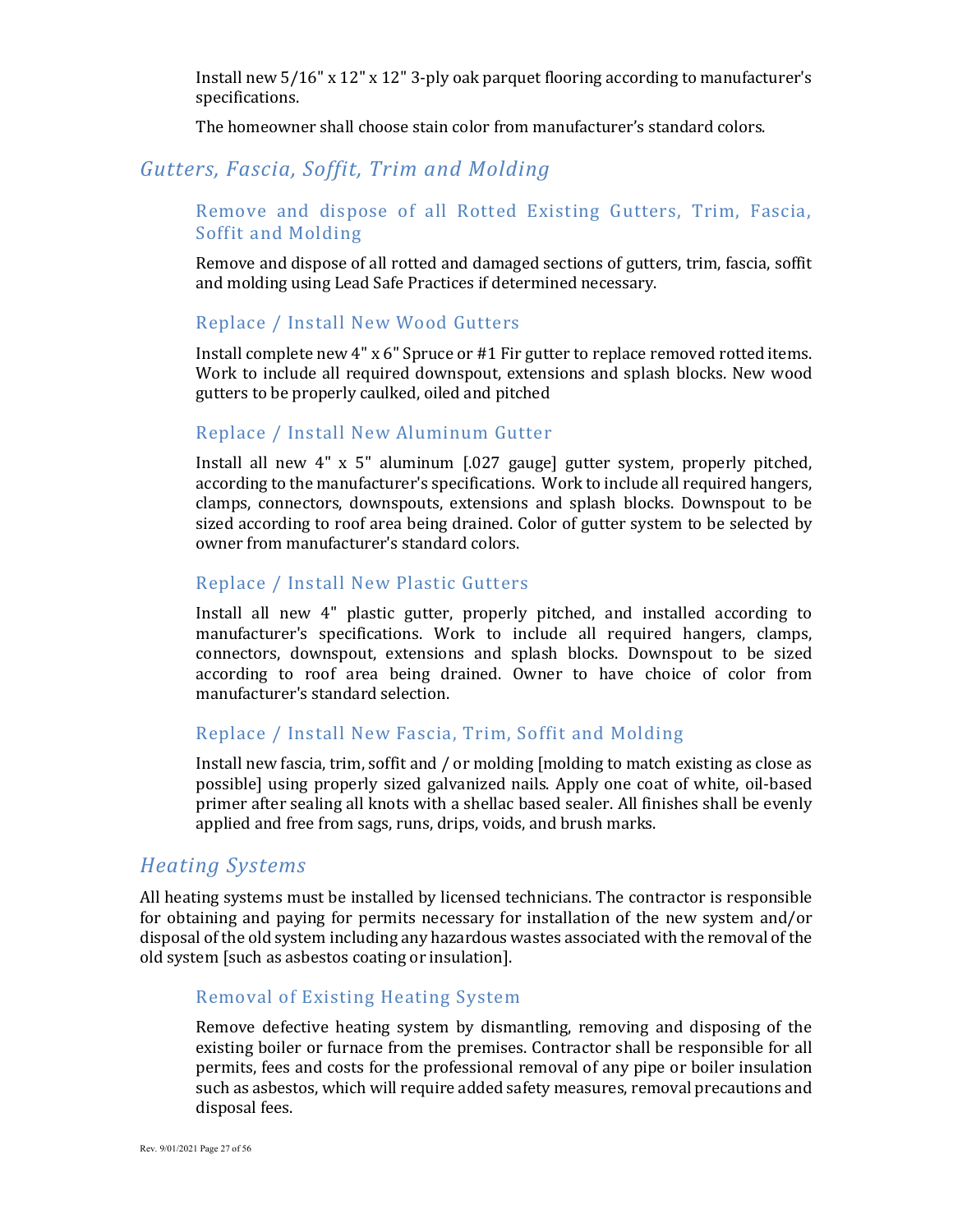Professional removal and disposal of asbestos pipe or duct insulation and/or asbestos boiler insulation.

Repair walls, floors, ceilings or any other home component damaged or left incomplete as a result of the removal of the heating system radiators, oil tank or any other part of the heating system.

Existing, permanently installed, functional electric heaters, floor furnaces or other types of automatic heating systems which will be supplemented by the installation of a new heating unit or system do not need to be removed except in the following instances: The system has asbestos or other hazardous materials on the unit or distribution system, or removal of the system will substantially improve the livability and/or comfort of the home.

#### Install Forced Hot Air Heating System Gas

Supply and install one complete new gas-fired, forced hot air furnace of sufficient capacity to heat each habitable room to a minimum of 68 degrees Fahrenheit measured 36 inches off the floor when the outside temperature is –5 degrees Fahrenheit. Furnace will be installed and leveled on 8" concrete blocks to protect the furnace from water damage. Furnace shall be 85 percent AFUE or better. Furnace will have a minimum life of 20 years.

Install complete new smoke pipe in basement and reuse existing hot and cold air sheet metal ducts. Check duct sizing to ensure adequate heat delivery capacity to all rooms. Seal all duct joints with RDC #6 or equivalent.

Install all required safety switches, round dial type thermostat and wiring to service unit.

Make all required gas connections to unit. All work to conform to local and state codes. New unit to be complete and operating according to the manufacturer's specifications. Before firing, unit to be inspected by for safety. All operations and maintenance manuals are to be given to the owner.

#### Install Forced Hot Water Heating System/Gas

Supply and install one complete new gas-fired, forced hot water boiler of sufficient capacity to heat each habitable room to a minimum of 68 degrees Fahrenheit measured 36 inches off the floor when the outside temperature is –5 degrees Fahrenheit. Boiler will be cast iron and installed and leveled on 8" concrete blocks to protect the boiler from water damage.

Install complete new flue pipe in basement.

Install all required safety valves, switches, new round dial type thermostat and wiring to service unit.

Make any necessary repairs to radiators / baseboard radiation to put in good working order. New unit to be complete and operating according to the manufacturer's specifications. All work to conform to local and state codes.

Make all required gas connections to unit. Before firing, unit to be inspected for safety by the local gas utility company. All operations and maintenance manuals are to be given to the owner.

#### Repair Incorrect Radiation Pitch

Rev. 9/01/2021 Page 28 of 56 Repair defective radiator by correcting pitch, blocking legs, bleeding system to ensure proper operation, and re-packing angle valves and / or new venting valves.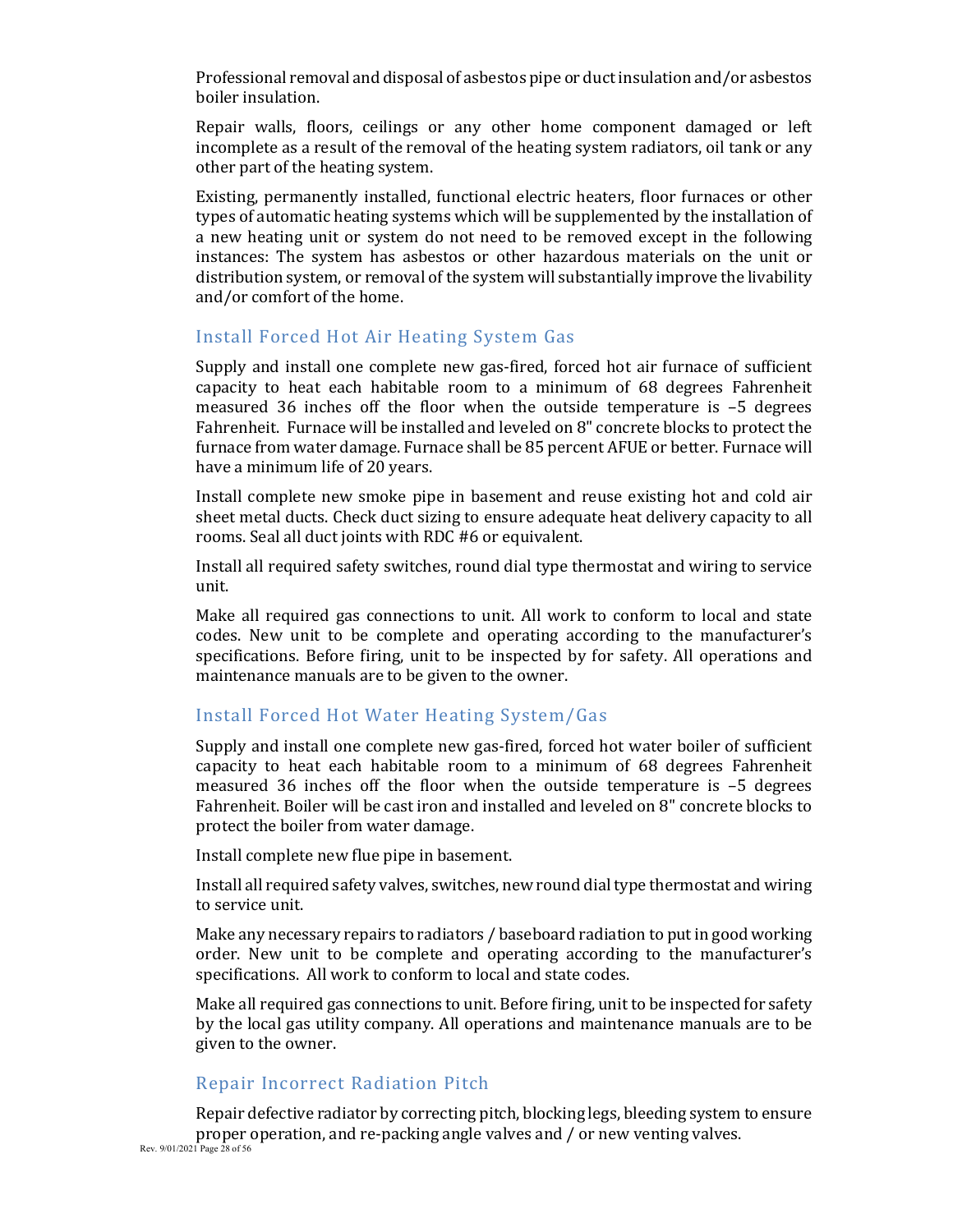#### Install New Free Standing Radiation

Repair defective / missing heat by installing new cast iron radiator of sufficient capacity to heat room to 68 degrees Fahrenheit. Piping to be done to IBRM and manufacturer's specifications.

#### Install New Hot Water Baseboard Radiation

Remove defective heating components by removing all free standing radiation and supply lines and disposing.

Install new fin type hot water baseboard radiation of sufficient capacity to heat each habitable room to 68 degrees Fahrenheit. Installation to include all necessary valves and trim in accordance with the manufacturer's specifications and the state Plumbing Code.

#### Install New Electric Baseboard Radiation

Remove defective heating by removing all free standing radiation and disposing.

New baseboard shall be able to maintain a temperature of 70 degrees F. at a point of three feet above the floor in all habitable rooms when the outside temperature is  $-10$ degrees F., without overloading or scorching the walls. New heaters shall be medium density type, limited to 250 watts per foot of baseboard. Where possible, install on outside walls and under windows. Each room or air circulation area shall have only one thermostat.

#### Install New Space Heating System/ Gas-Fired

Supply and install one complete new gas-fired heater sufficient to heat each habitable room to minimum 68 degrees Fahrenheit measured 36 inches off the floor when the outside temperature is –5 degrees Fahrenheit. Install all required safety switches, thermostat and wiring to service unit. Make all required supply connections to gas source [Natural or Propane] according to all local and state codes. Make all required supply connections to Chimney according to all local and state codes.

#### Repair Existing Cooling Unit

Repair existing cooling unit in accordance to manufacturer's specifications.

{If a comfort cooling system is releasing more than fifteen percent of its charge over the course of a year, the EPA requires the system to be repaired (through a leak detection and repair process) rather than repeatedly recharged. If the evaporator coil has numerous leaks or is severely corroded, the contractor should replace the unit and air handler as well.}

#### Replace/Install New Cooling Unit

Remove defective cooling system by dismantling, removing and disposing of the existing unit from the premises. Contractor shall be responsible for permits, fees and costs for the professional removal of insulation such as asbestos, which will require added safety measures, removal precautions and disposal fees.

Install new unit to manufacturer's specifications and size recommendation for the house to be rehabilitated. Installation to include all necessary wiring and ductwork and must be done in accordance with local codes.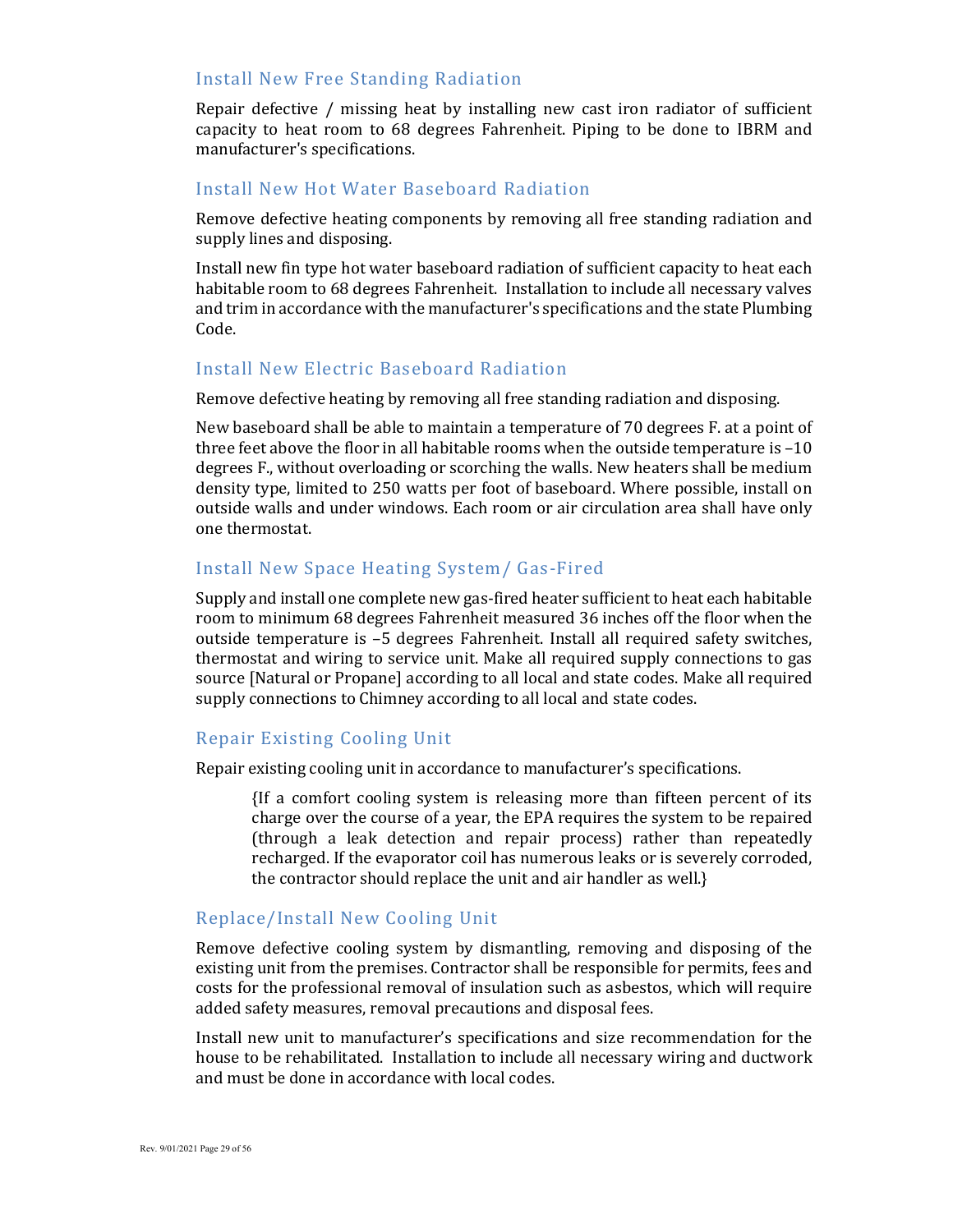Cooling efficiency for air conditioners is indicated by a SEER (Seasonal Energy Efficiency Rating). The minimum cooling efficiency standard for units installed should be at 10.0 SEER.

If a forced air heating system does not currently exist, ductwork will have to be installed. The existing ductwork must be installed to manufacturer's specifications, properly sized and free of leaks and obstructions.

Repair walls, floors, ceilings or any other home component damaged or left incomplete as a result of the added ductwork.

Thermostats to be wall mounted according to local and national electric code.

## *Insulation*

Materials used for insulation shall be of proven effectiveness and adequate durability so as to ensure that required design specifications concerning heat transmission, sound control and fire rating are attained. Insulation in contact with the ground shall be installed so as not to be adversely affected by soil, vermin and water.

## Install Fiberglass Insulation in Open Areas / New Construction

Install fiberglass insulation according to manufacturer's specifications. Sidewalls will be insulated to a depth of 3-1/2" for a 2x4 wall and 5-1/2" for a 2x6 wall.

Floors to a depth of 6".

Attics to a depth of 12" (two 6" layers with the second layer of fiberglass insulation to be installed perpendicular to the ceiling joists).

Install Prop-A-Vent at the eave edge of all rafter bays for proper ventilation. Maintain 3" of clearance at all electric motors and recessed light fixtures.

A continuous vapor barrier will be installed on all "winter warm" surfaces.

#### Install Blown-in Insulation

Existing siding will be removed in a careful manner and saved to be reinstalled after insulation is completed.

Insulate sidewall areas by boring holes, filling all areas [including unheated stairwells] with fiberglass or, "class 1" cellulose fiber insulation and installing correct size plug after filling cavity. Use the tube method when possible and the two hole method where necessary. Degree of flammability under 25 and a density of 3.6. Work to be done in accordance with manufacturer's specifications. Contractor will be responsible for patching all holes.

Install cap by blowing in fiberglass insulation or, class 1 cellulose fiber insulation to a thickness of 12" according to the manufacturer's specifications. Degree of flammability under 25 and a density of 3.6; settlement of less than 1-1/2" in open attic spaces.

Provide adequate cross ventilation by installing louvers, roof vents or turbine ventilators to prevent moisture build-up [1 SF per 150 SF of ceiling area without vapor barrier and 1 SF per 300 SF of ceiling area with vapor barrier].

#### Install Styrofoam Insulation

Install closed cell Styrofoam insulation according to manufacturer's specifications [Bead board or "open cell" insulation is not acceptable].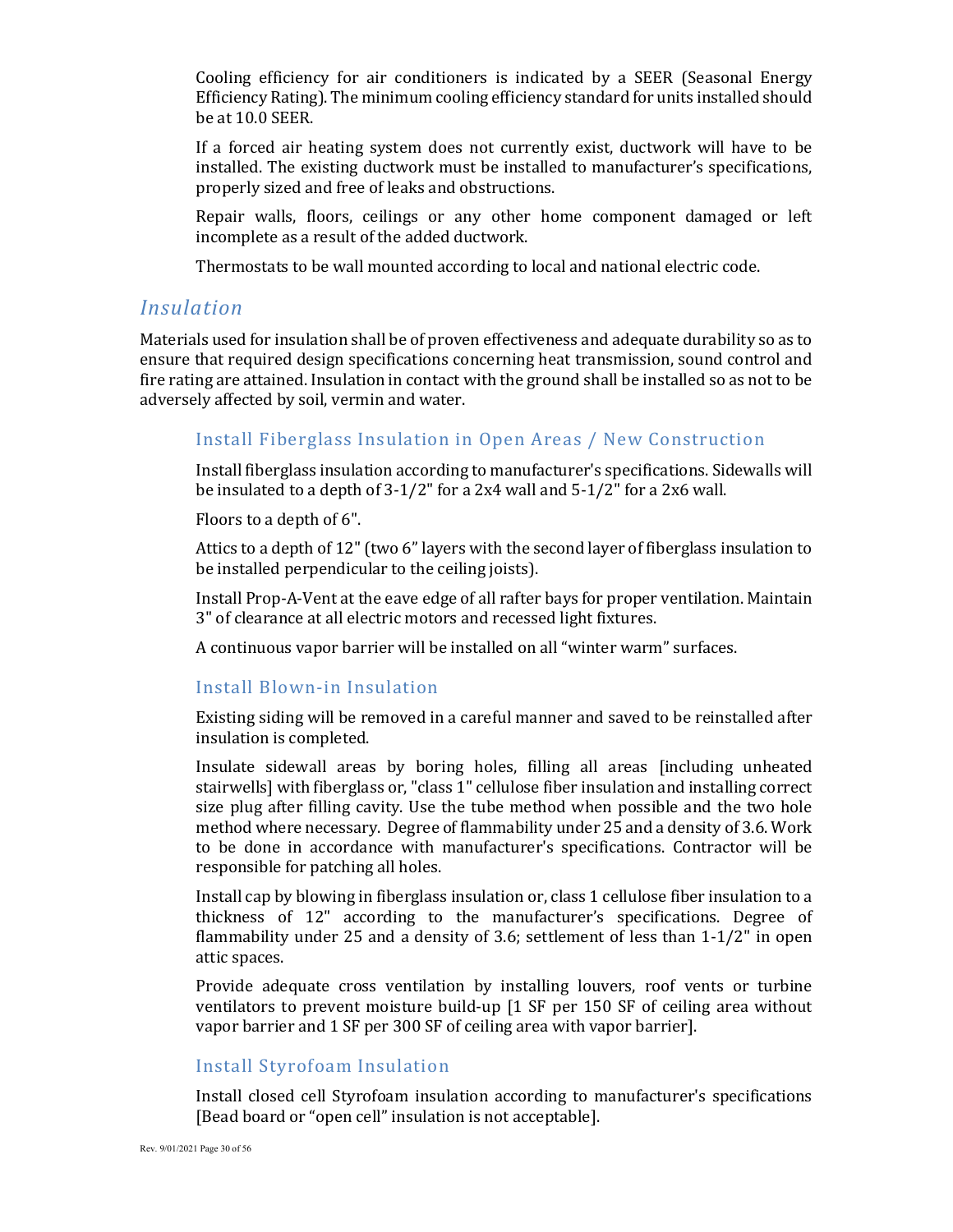Sidewalls will be insulated to a depth of 2".

Floors to a depth of 4".

## *Interior Painting and Ceiling and Wall Repair*

For all interior paint work that disturbs a lead paint surface, contractor shall employ the use of lead-safe practices.

This type of repair should only be made for non-cosmetic situations such as lead based paint issues, water damage, or other situations where the area is structurally unsound.

#### Scrape and Paint Ceiling

Scrape peeling paint using lead safe practices, apply bonding agent before patching crack, fill depressions with joint compound and joint tape as necessary, allow to thoroughly dry, sand smooth, and spot prime. All water stains shall be covered with one or more coats of shellac based stain killer.

Apply two coats [1 primer coat and 1 finish coat] of washable latex flat ceiling paint [using only high quality, brand name paint] according to manufacturer's specifications using a suitable brush or roller. All finishes shall be evenly applied and free from sags, runs, drips, voids, and brush marks.

#### Replace Acoustical Ceiling Tile

Remove and dispose of defective ceiling.

Install new appropriate strapping with common nails. Level new strapping to the greatest extent possible.

Apply 12" x 12" scored ceiling tiles over new strapping according to the manufacturer's specifications.

Install new pine 2-1/4" [paint grade or fingerjointed] cove molding.

Apply two coats [1 primer coat and 1 finish coat] of washable latex semi-gloss paint to the cove molding. All finishes shall be evenly applied and free from sags, runs, drips, voids, and brush marks.

#### Install New Suspended Ceiling

Remove structurally defective ceiling. Scrape all peeling paint and remove all loose plaster using lead and asbestos safe practices.

Install T-bar suspension system with  $2' \times 4'$  or  $2' \times 2'$  (to homeowner's preference) acoustical panels according to the manufacturer's specifications. Replace existing ceiling light with new 2' x 4' or 2' light fixture with translucent panel and lower to new ceiling height [ minimum=7'-6" ].

#### Repair, Patch and Paint Walls

Repair defective walls by patching removing wallpaper and disposing and taping plaster cracks and voids using lead safe practices. Cracks to be undercut prior to filling. Apply bonding agent before patching crack.

Sand smooth all rough and patched areas.

Apply two coats [1 primer coat and 1 finish coat] of washable latex paint with a finishing matching the existing paint [using only high quality, brand name products].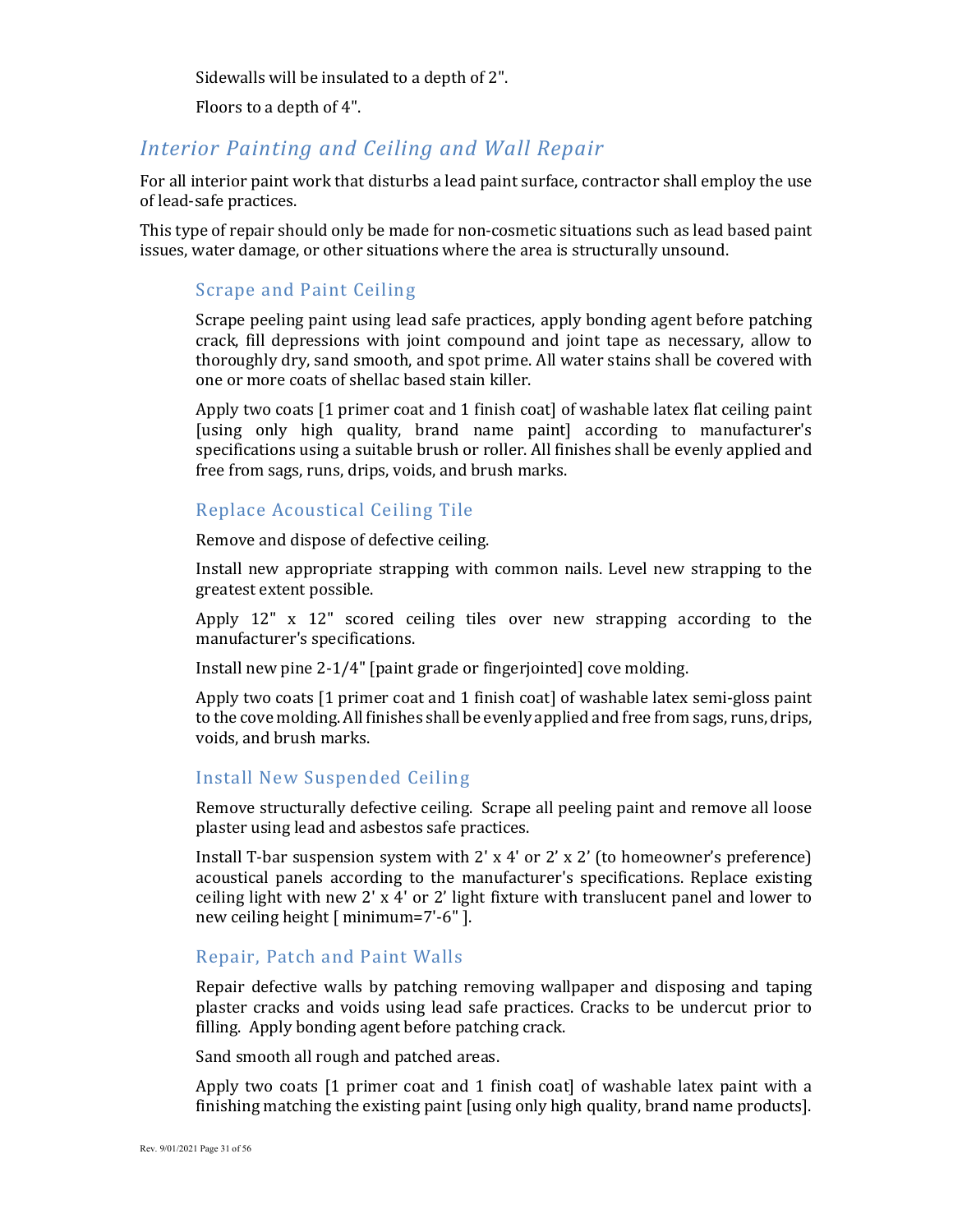Apply paint according to manufacturer's specifications using a suitable brush or roller. All finishes shall be evenly applied and free from sags, runs, drips, voids, and brush marks.

#### Wash and Paint Walls

Clean area to be painted by washing thoroughly with TSP [Trisodium Phosphate] and removing all smoke, grease, grime, dirt, etc. using lead safe practices. Allow to dry thoroughly.

Apply two coats [1 primer coat and 1 finish coat] of washable latex paint with a finish acceptable to the homeowner [using only high quality, brand name products] according to the manufacturer's specifications using a suitable brush or roller. All finishes shall be evenly applied and free from sags, runs, drips, voids, and brush marks.

#### Paint Woodwork

Repair chipped woodwork by sanding smooth using lead-safe practices.

Scrape peeling paint, fill depressions with wood putty, sand smooth, and spot prime using lead safe practices.

Apply two coats [1 primer coat and 1 finish coat] of washable latex semi-gloss paint [using only high quality, brand name paint] according to manufacturer's specifications using a suitable brush or roller. All finishes shall be evenly applied and free from sags, runs, drips, voids, and brush marks.

## *Drywall*

## Install New Sheetrock [gypsum wallboard] Walls

Repair defective walls by removing deteriorated sections and disposing using lead safe practices.

Install new 1/2" sheetrock [gypsum wallboard] fastened to framing using bugle head screws or ring-shanked nails.

Tape and seal all seams and nail heads using joint compound. Use three coat method. Sand smooth between coats.

Sand smooth top coat of joint compound and apply two coats [ 1 primer and 1 finish coat ] of washable flat latex wall paint [using only high-quality, brand named paint] according to manufacturer's specifications using a suitable brush or roller. All finishes shall be evenly applied and free from sags, runs, drips, voids, and brush marks.

## Install New Sheetrock (gypsum wallboard) / Ceilings

Repair structurally defective ceilings by removing deteriorated sections and disposing using lead safe practices.

Install new appropriate strapping with common nails. Level new strapping to the greatest extent possible.

Install new 1/2" sheetrock [gypsum wallboard] fastened to framing using bugle head screws or ring shanked nails. M-R sheetrock [Greenboard] shall not be used on ceilings.

Tape and seal all seams and nail heads using joint compound [U. S. Gypsum or equal]. Use three coat method. Sand smooth between coats.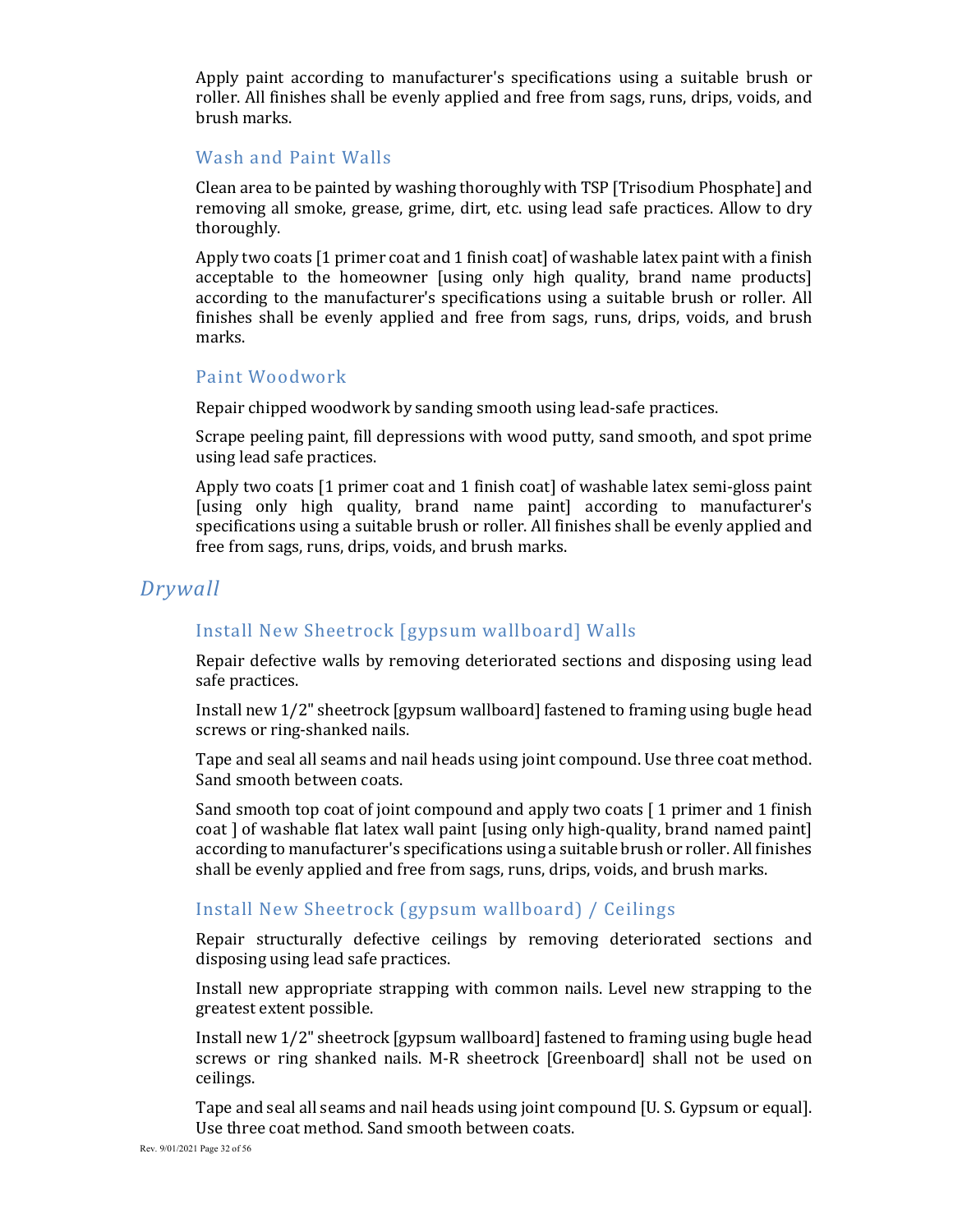Sand smooth top coat of joint compound and apply two coats [ 1 primer and 1 finish coat ] of washable flat ceiling paint [using only high-quality, brand named products] according to manufacturer's specifications using a suitable brush or roller. All work to be done in accordance with the manufacturer's specifications. All finishes shall be evenly applied and free from sags, runs, drips, voids, and brush marks.

## *Exterior Painting*

#### General Standards

All chipping and peeling exterior lead-based paint shall be stabilized using lead-safe work practices.

#### Paint Exterior Walls, Trim, Doors, and Sashes

Repair exterior walls by preparing and painting all exterior walls, porches [railings, columns, ceiling and decking], windows [frames, sashes, and casing], doors [jamb, door, and casing] and trim [fascia, soffit, rake, molding, frieze and water table] to prevent deterioration due to weather.

Work to consist of all necessary scraping, sanding, caulking, putty, prime painting and one finish coat of paint [using only high-quality, brand named paint] according to the manufacturer's specifications using a suitable brush or roller. Lead safe practices must be employed in pre-1978 buildings containing lead-based paint. A tinted primer may be necessary depending on the owners color selection. All finishes shall be evenly applied and free from sags, runs, drips, voids, and brush marks. Owner to select color from manufacturer's standard color selection.

Sidewalls will receive a flat latex exterior paint and all trim will receive a semi-gloss latex exterior paint. Porch decking to receive a latex floor and deck enamel.

Contractor will remove all storm window frames and inserts. Paint sashes and window trim. Caulk all voids and spaces.

Replace storm windows using clear caulking.

Exterior painting will not be done in rainy, damp, or frosty weather unless surface has thoroughly dried after such conditions. Owner to have choice of color from manufacturer's standard color selection.

#### Paint Exterior Walls and Trim

Repair exterior walls by preparing and painting all exterior walls, porches [railings, columns, ceiling and decking ], window frames, doors and frames and trim [fascia, soffit, rake, molding, frieze and water table] to prevent deterioration due to weather.

Work to consist of all necessary scraping, sanding, caulking, puttying, prime painting and one finish coat of paint [using only high-quality brand named paint] according to the manufacturer's specifications using a suitable brush or roller. Lead safe work practices must be employed. A tinted primer may be necessary depending on the owners color selection. All finishes shall be evenly applied and free from sags, runs, drips, voids, and brush marks.

Sidewalls will receive a flat latex exterior paint and all trim will receive a semi-gloss latex exterior paint. Porch decking to receive a latex floor and deck enamel.

Exterior painting shall not be done in rainy, damp or frosty weather or unless surface has thoroughly dried after such conditions.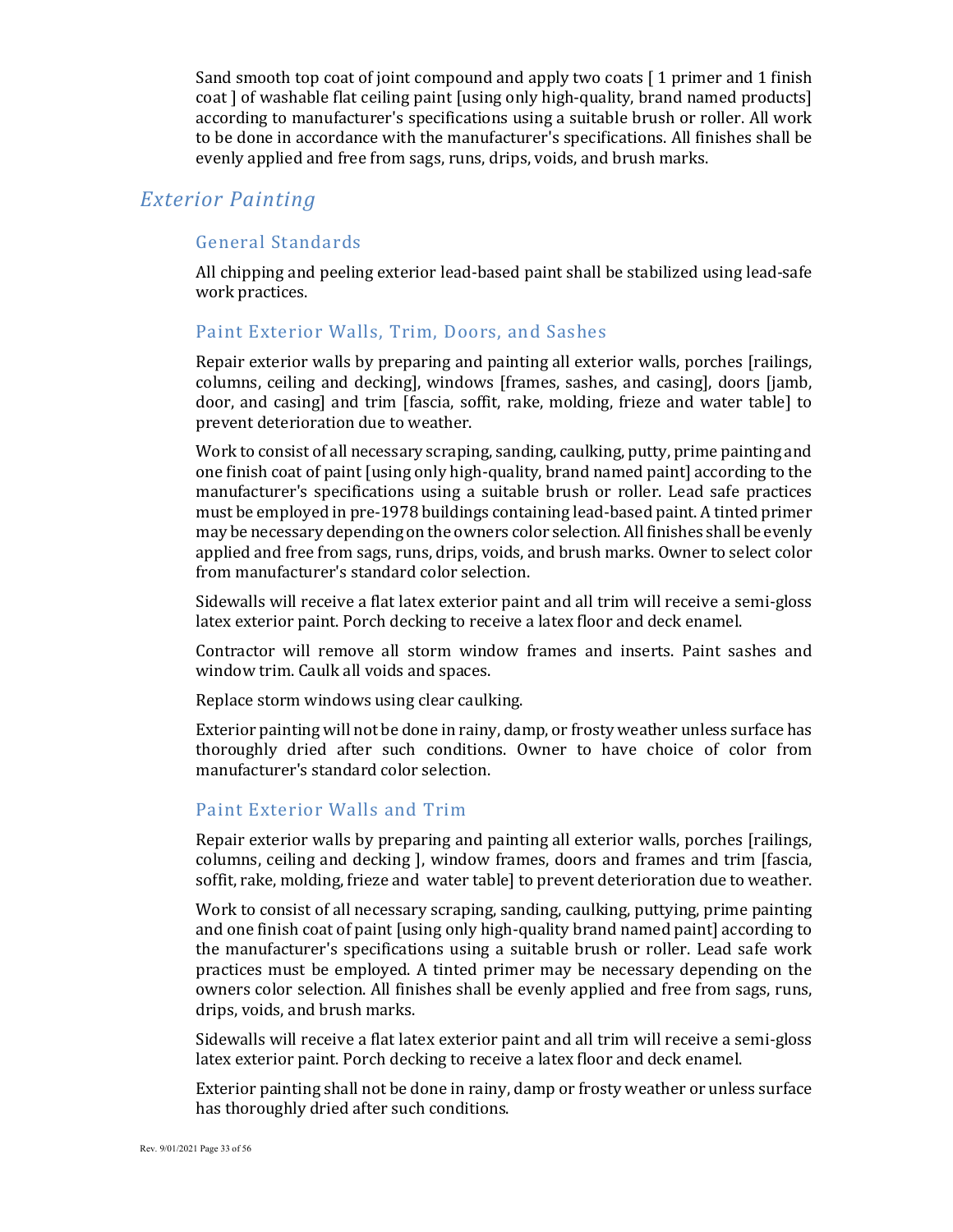#### Paint Trim and Sashes

Repair exterior trim by preparing and painting all exterior porches, [railings, columns, ceiling and decking] , windows, doors and trim [fascia, soffit, rake, molding, frieze and water table] to prevent deterioration due to weather.

Work to consist of all necessary scraping, sanding, caulking, puttying, prime painting and one finish coat of paint [using only high-quality, brand name paint] according to the manufacturer's specifications using a suitable brush or roller. Lead safe work practices must be employed. A tinted primer may be necessary depending on the owners color selection. All finishes shall be evenly applied and free from sags, runs, drips, voids and brush marks. Owner to select color from manufacturer's standard color selection.

All trim will receive a semi-gloss latex exterior paint. Porch decking to receive a latex floor and deck enamel. Caulk all voids and spaces.

Contractor will remove storm window frames and inserts.

Paint sashes and trim. Replace storm windows using caulking.

Exterior painting will not be done during rainy, damp or frosty weather unless surface has thoroughly dried after such conditions.

#### Paint Exterior Trim

Repair exterior trim by preparing and painting all exterior porches [railings, columns, ceiling and decking ], windows, doors and trim [fascia, soffit, rake, molding, frieze and water table] to prevent deterioration due to weather.

Work to consist of all necessary scraping, sanding, caulking, puttying, prime painting and one finish coat of paint [using only high-quality, brand name paint] according to the manufacturer's specifications using a suitable brush or roller. Lead safe work practices shall be employed. A tinted primer may be necessary depending on the owners color selection. All finishes shall be evenly applied and free from sags, runs, drips, voids and brush marks. Owner to select color from manufacturer's standard color selection.

All trim will receive a semi-gloss latex exterior paint. Porch decking to receive a latex floor and deck enamel. Caulk all voids and spaces.

Exterior painting will not be done in rainy, damp or frosty weather unless surface is thoroughly dried after such conditions. Owner to select color from manufacturer's standard color selection.

#### *Porches*

#### Replace Existing Porch

Remove and dispose of existing porch from top to bottom level using lead safe work practices.

Maintain existing roof rafters, sheathing and roofing.

Excavate hole for 8" round concrete forms with footing to a depth below frost line [approximately 4']. Fill round concrete form with 3,000 psi concrete and allow drying thoroughly. One hole for each vertical member. One galvanized post base anchor for each vertical member.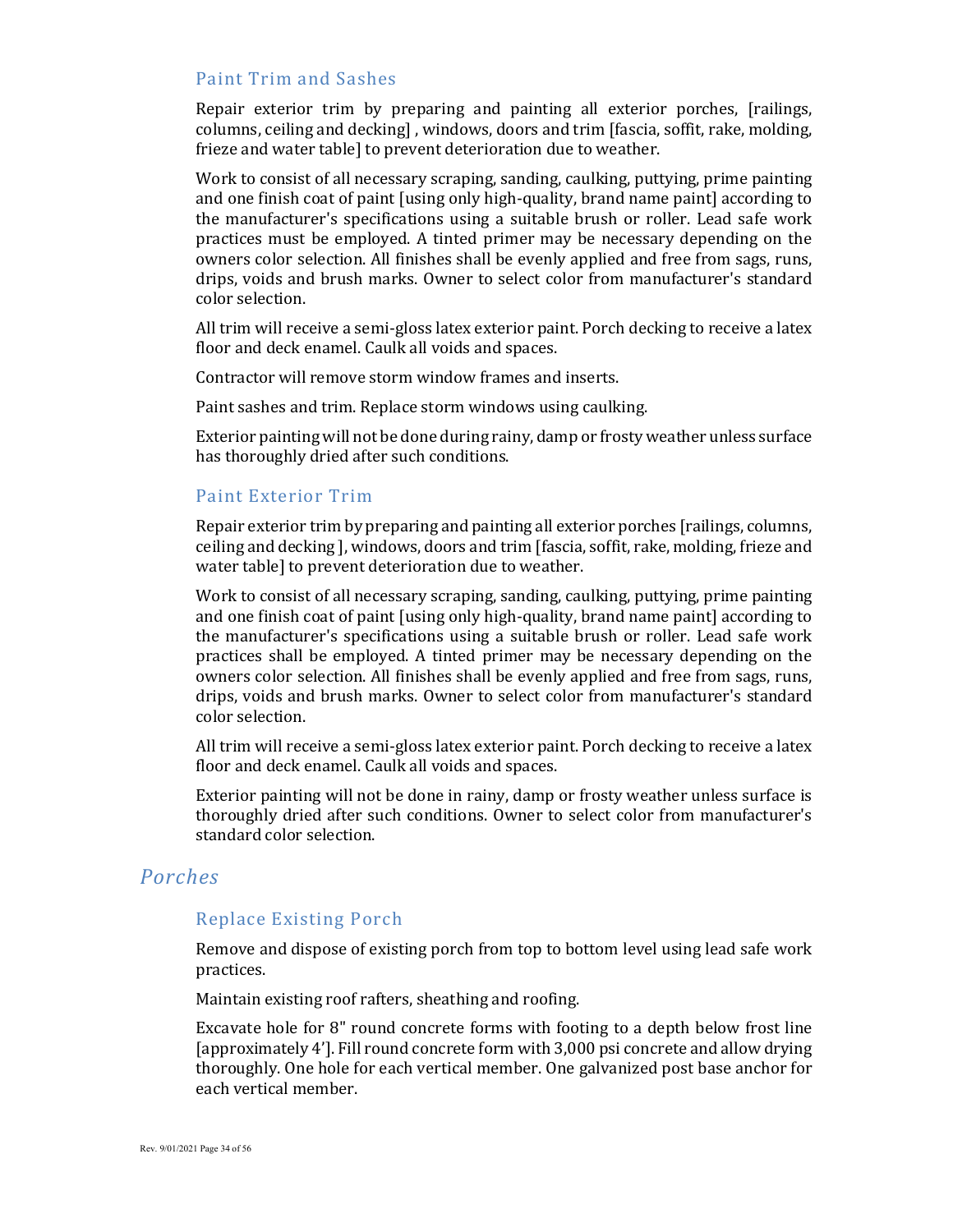Install complete new porch using 4" x 4" standard grade pressure treated lumber for vertical columns and girts, include all required trim.

Install new 2" x 8" standard grade pressure treated floor joists at each level; include 8" aluminum cap flashing between joists and siding.

Install all new decking using 1-1/4" x 6" standard grade pressure treated decking or similar acceptable material. Contractor will repair any siding damaged during porch repair.

Install new handrail using 2" x 4" standard grade pressure treated top and bottom rails, 2" x 2" standard grade pressure treated balusters spaced 5" 0.C. and standard grade pressure treated posts.

Install new standard grade pressure treated lattice work using 1" x 6" standard grade pressure treated lumber to conceal all ends of the lattice.

Install new stairs using notched 2" x 12" standard grade pressure treated stringers, 1" x 8" standard grade pressure treated risers and 2" x 6" standard grade pressure treated treads, set on concrete pad.

Porches shall be structurally sound, reasonably level, with smooth even surfaces and have a 10-year life expectancy.

#### Install New Columns / Corner Posts/ Girts

Remove and dispose of existing column(s), corner posts and girts using lead safe work practices.

Excavate hole for 8" round concrete tube with footing to a depth below frost line [approximately 4']. Fill round concrete tube with 3,000 psi concrete and allow to dry thoroughly. One hole for each vertical member. One galvanized post base anchor for each vertical member.

Install new standard grade pressure treated columns, corner posts or girts of the same approximate size as originals.

#### Replace / Install New Deck

Replace flooring by removing and disposing of existing decking and floor joists.

Install new 1-1/4"  $x$  6" standard grade pressure treated decking over new 2"  $x$  8" pressure treated floor joists ( installed 16" O. C. ) including 8" aluminum cap flashing between joists and siding.

Re-install existing handrail and existing steps.

Replacement decks shall be structurally sound, reasonable level, with smooth and even surfaces and shall have a life expectancy of 20 years.

#### Install New Decking Over Existing Joists

Repair decking by removing and disposing of existing decking.

Install new 1-1/4" x 6" standard grade pressure treated decking over existing floor joists. Include 8" aluminum cap flashing between joists and siding.

#### Repair Lattice Work

Repair defective lattice work by removing broken/damaged portions and disposing.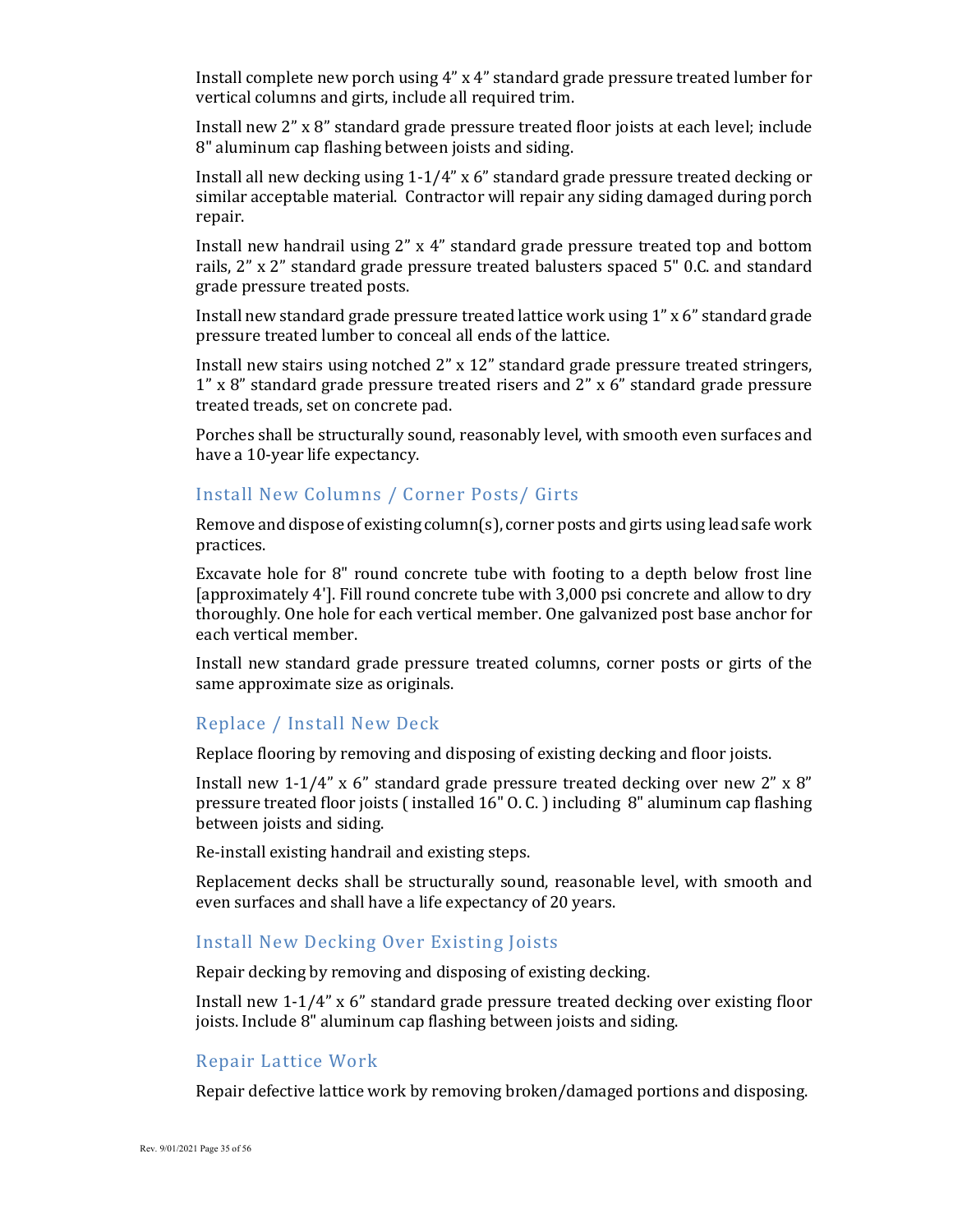Install new 2" x 4" standard grade pressure treated framing to prevent movement by new lattice.

Install new standard grade pressure treated lattice work using 1" x 6" standard grade pressure treated lumber to conceal all ends of the lattice.

#### Install New Brick / Block Piers

Remove existing pier(s) and dispose.

Construct new pier(s) using  $16'' \times 16'' \times 8''$  concrete footings and  $12'' \times 12''$  pier(s).

Use new brick or 12" concrete blocks to fit and support overhead structure. All work to be done in accordance with building code.

#### *Masonry*

#### Repair Masonry Foundation

Repair loose and broken foundation wall by removing loose bricks. Tuck point outer walls by raking joints to a depth of 3/4" and wetting work.

Replace brick in new mortar or patch holes with new mortar. Mortar shall be mixed to match existing as close as possible. Care will be taken not to use an overly hard mortar mix that will cause the bricks to break after hardening. Mortar shall conform to Brick Institute of America [B.I.A.] standards. Finish joints to have a concave surface [or match existing style]. Repair shall have a minimum life of 10 years.

#### Repair Concrete Walk

Repair existing concrete walk. Patch hole by breaking up defective sections, leveling earth, and tamping broken concrete in place. Pour in new 3,000 psi concrete patches to meet existing level. Wood float / broom finish.

#### Rebuild Chimney

Remove all bricks down to roof line, save bricks for reuse. Rebuild chimney using new and used bricks.

Install new lead flashing.

Finish all mortar joints to a concave surface [or match existing style]. Care will be taken not to use an overly hard mortar mix that will cause the bricks to break after hardening. Mortar shall conform to Brick Institute of America [B.I.A.] standards.

Install a new chimney cap. New chimney cap shall be at least 4 inches thick at the outside edge and shall slope away from the flue.

Repaired/rebuilt chimney shall have a life expectancy of 15 years.

#### Tuck-point Chimney

Repair chimney by raking joints to a 3/4" depth and wetting work. Tuck-point bricks with new mortar to match existing as close as possible. Care will be taken not to use an overly hard mortar mix that will cause the bricks to break after hardening. Mortar shall conform to Brick Institute of America [B.I.A.] standard specification for Portland cement-lime mortar for brick masonry (M1-88). Finish joints to have a concave surface [or match existing style].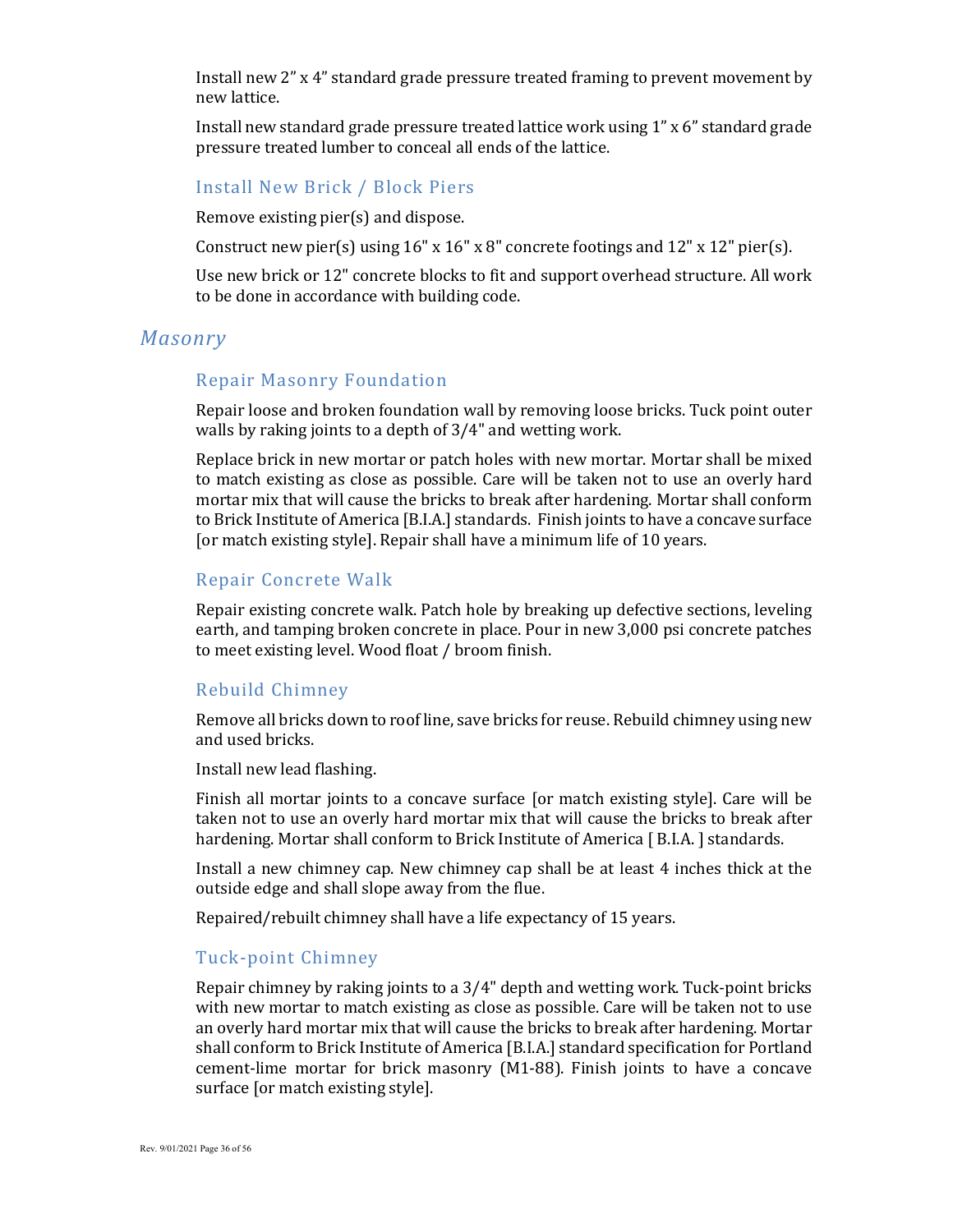#### Remove Chimney

Remove unused chimney to below roof line and dispose. Block remaining flue with mortar and brick.

Close in opening where chimney was removed with jack rafters [sized to match existing], 1/2" CDX plywood sheathing / or 3/4" boards [to match existing] and new roofing [match existing as close as possible].

#### Repair Concrete Retaining Wall

General: New walls shall be structurally sound and durable. Walls shall be designed to resist the lateral pressure exerted by the earth behind the wall including the material above the top of the wall. Masonry walls shall be constructed in accordance with the recommendations of the National Concrete Masonry Association. They shall have a 6 inch wide layer of gravel, crushed rock or sand between the earth and the wall, extending the full height of the wall. Block shall be set in mortar beds with joints tooled smooth, except where the exposed surface is to be parged. Reinforce block laterally and vertically where needed and fill cavities containing reinforcement with mortar. Place weep holes 10 feet on center, and at the lowest point possible above grade. All weep holes shall be screened. The top course shall contain a bond beam or be capped to provide a finished surface. All retaining walls constructed to a public way shall have the design approved by the local planning/public works department prior to commencement of work.

Repair defective retaining wall by removing deteriorated sections and disposing.

Excavate below frost line to undisturbed soil and pour new footings using new 3,000 psi concrete.

Form and pour new concrete wall using new 3,000 psi concrete with weep holes and #6 [or size required by code] reinforcement rods [rebar].

#### Repair Concrete Block Retaining Wall

General: New walls shall be a minimum of 8 inches thick and shall have poured in place concrete footings no less than 6 inches thick that extend below finish grade as required by the particular installation. Block face shells shall provide a 1-1/2 inch wide mortar bed. The first course shall be set in a full mortar bed. Joints shall not exceed ¾ inch and shall be tooled smooth, except those on an exterior face being parged. The joints between wall and footing shall be tight and have a cove of elastic caulking compound on the exterior side. Stack bond shall be laterally reinforced every second course. Provide other reinforcement where needed, or specified. Location of control joints shall be determined by the height of the wall. The top course shall be filled or capped with at least four inches of solid masonry or wire mesh reinforced concrete, unless the sill plate board rests on both inner and outer face shells. Anchor bolts shall be placed no more than 6 feet on center and extend through sill and cap and two filled courses. Walls shall be bonded, keyed, or anchored to existing and intersecting walls.

Porch and entrance slabs and areaways shall be anchored to the wall. All openings in the wall shall be covered with at least one coat of Portland cement parging no less than 3/8 inch thick. Walls shall have at least one coat of bituminous damp proofing material from the footing to finish grade. Backfill material shall be an appropriate sand gravel mixture for proper soil drainage. The top three inches shall be topsoil suitable for plant growth. Replace sod or install new sod unless otherwise specified.

Rev. 9/01/2021 Page 37 of 56 Repair defective retaining wall by removing deteriorated sections and disposing.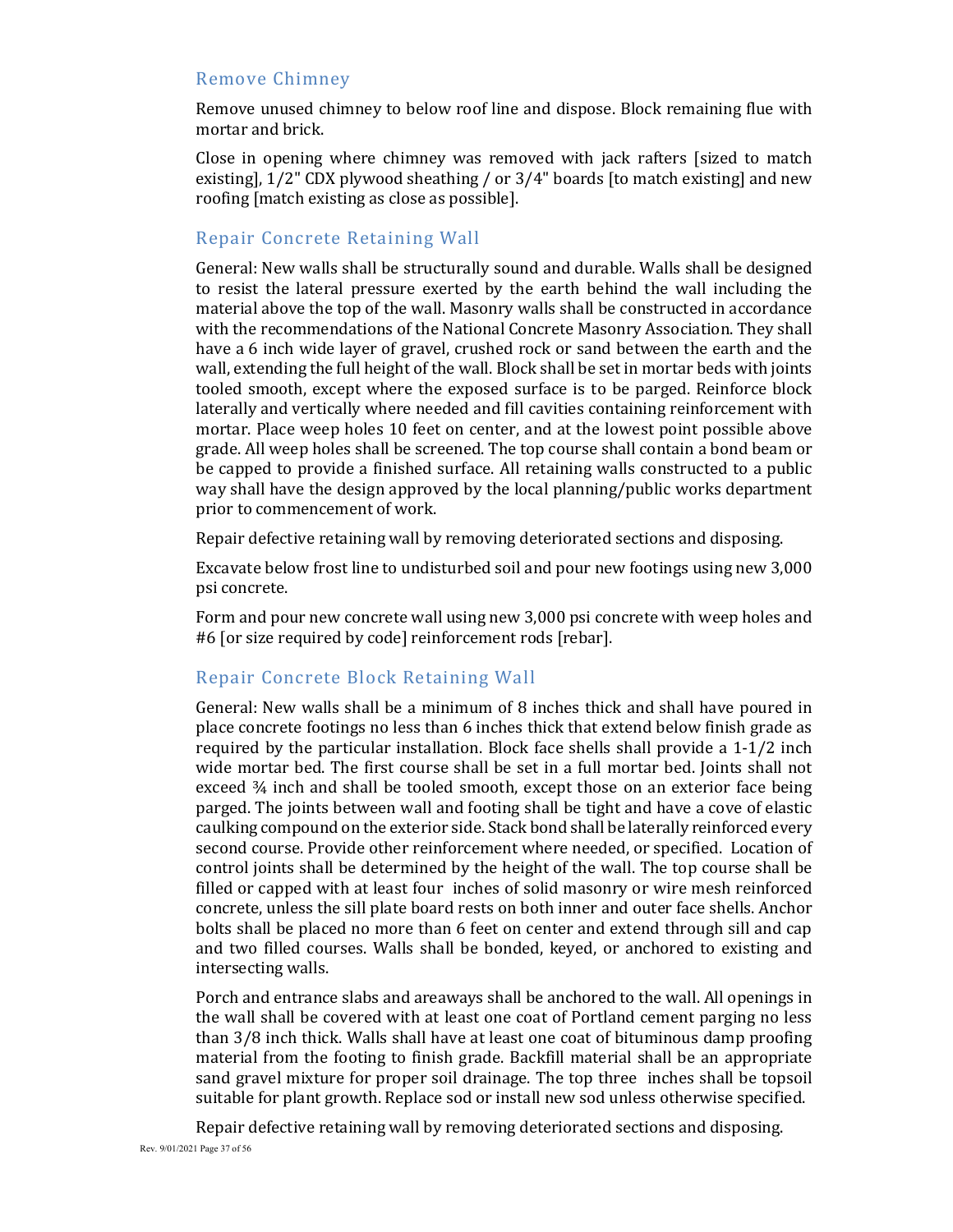Excavate below frost line to undisturbed soil and pour new footings, using new 3,000 psi concrete.

Construct new wall using  $8'' \times 8'' \times 16''$  concrete blocks set in new mortar; provide weep holes and cap for top of wall.

## *Plumbing*

All materials, piping, fittings, fixtures, etc., shall conform to the latest ANSI (American National Standards Institute), ASTM (American Society for Testing and Materials), CS (Commercial Standards) and FS (Federal Specifications) standards. All equipment and materials used shall be new and clearly marked to permit identification of manufacturer, model and type. The contractor shall furnish all permits, instruments, gauges and equipment required for testing and shall perform those tests required by the related authorities (local and state code). Equipment, materials or work found to be defective during testing shall be replaced by new work and be retested until proven satisfactory.

All replacement sewer, water, or gas systems shall be installed complete and, if necessary, final connections shall be made to the sewer main, gas meter, or water meter.

All equipment and items installed shall operate safely, without leakage, undue noise, vibration, corrosion, or water hammer. All fixtures shall be securely supported so that no strain is placed on the connected piping. All work, fixtures and materials shall be protected at all times. All service and supply lines installed in a location where freezing may occur shall be insulated with closed cell foam insulation or wrapped with fiberglass batt insulation without vapor barrier.

When a rough in for new equipment requires connections to the existing plumbing system, the contractor shall obtain necessary data on locations, sizes, connections, fittings and arrangements needed to ensure proper installation of that equipment.

All drilling, cutting and patching necessary for a proper installation of work shall be done by the contractor. All patching shall be of the same materials, workmanship and finish as the original work and shall accurately match all surrounding work. All work shall be done without damage to structural members.

Sleeves shall be provided where required and upon completion of rough in work. Sleeves shall be made sound and fire tight. Penetration of stud and masonry walls, floors and ceilings shall be fire stopped.

All joints and connections in the plumbing and drainage systems shall be gas and water tight for the pressures required by the test of the system, with the exception of those portions of piping which are installed for the purpose of leading ground or seepage water to the underground storm drains. The contractor shall be required to wet test all plumbing systems at the expected working pressure of the system after repair and/or replacements have been made.

Existing plumbing systems, or portions thereof, including building sewers (side sewers), to remain in use shall operate free of fouling and clogging and shall not have cross-connections which may cause contamination of the water supply by back-siphonage.

Gas lines shall be blown clean with compressed air, and all valves and filters shall be checked.

Repaired plumbing fixtures shall have a life expectancy of several years and replacement plumbing fixtures shall have a life expectancy of 20 years.

#### Repair Basement Water Supply Main

Remove all defective supply piping in basement and dispose.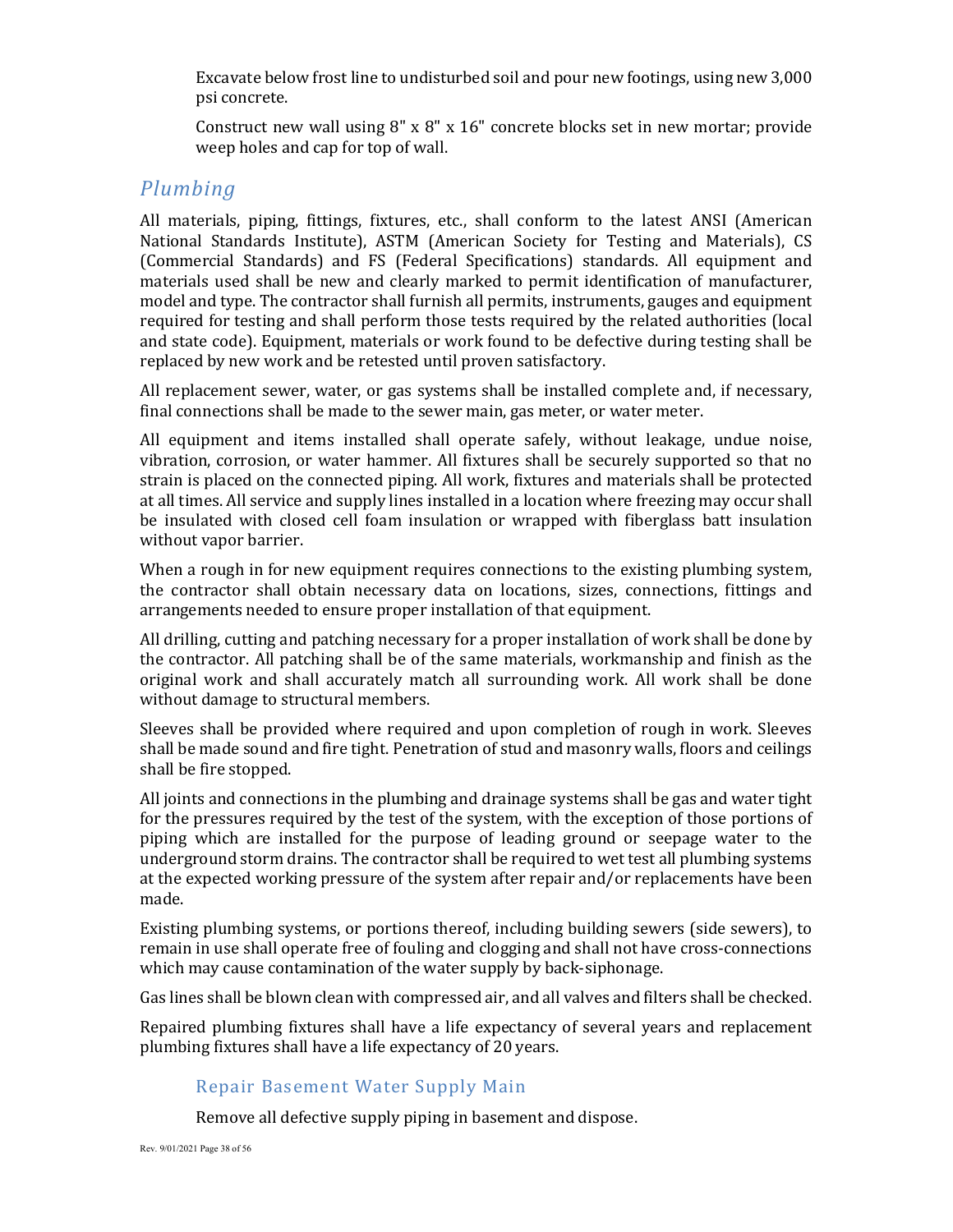Install complete new water supply main from meter to floor using 3/4" type 'L' copper piping complete with all required fittings, hangers and shut-offs according to local and state plumbing codes.

#### Replace Water Piping

Remove existing pipes and dispose.

Install new piping using 1/2" [or larger to match existing] type 'L' copper complete with all required fittings, hangers, and shut-offs according to the local and state plumbing codes.

#### Repair Drain / Waste / Vent System

Repair drain, waste, vent system by removing defective sections and disposing.

Install all new pipes and fittings in accordance with local and state plumbing codes. All above ground sanitary waste and drainage piping shall be approved schedule 40 PVC pipe.

Repaired systems shall have a minimum life of fifteen years. Replaced components shall have a minimum life expectancy of 20 years.

#### Install New Washing Machine Hook-Up

Install separate drain and hot and cold water hook-ups for washing machine.

Drain to be 1-1/2" schedule 40 PVC, properly trapped, vented and tied to stack in accordance with the local and state plumbing codes.

Water supply lines to be 1/2" type 'L' copper with appropriate shut-offs.

#### Repair Blocked Soil Pipe.

Repair blocked soil pipe / storm drains by cleaning out blockage.

Use electric roto-rooter; check sewer lines for damage.

#### Install New Sump Pump

Repair water condition in basement by constructing new barrel sump with 6" base of compacted gravel.

Install new automatic sump pump complete with all required wiring and discharge hose. Locate sump for maximum effectiveness and make all necessary alterations for proper water discharge-water not to be directed into sanitary sewer lines.

#### Replace Gas Piping

Repair defective and obsolete gas piping to entire structure by disconnecting and capping all obsolete gas lines.

Re-pipe all [existing / new] gas stoves using 3/4" black iron gas piping. All piping to be concealed where possible.

Contractor will make all required repairs to walls, floor and / or ceilings to match existing. All work to be done in accordance with local and state plumbing codes. Work to be inspected for safety by local gas utility before initial firing.

#### Install New Sink and Wood Base Unit

Rev. 9/01/2021 Page 39 of 56 Remove existing kitchen sink, trap, and defective piping and dispose.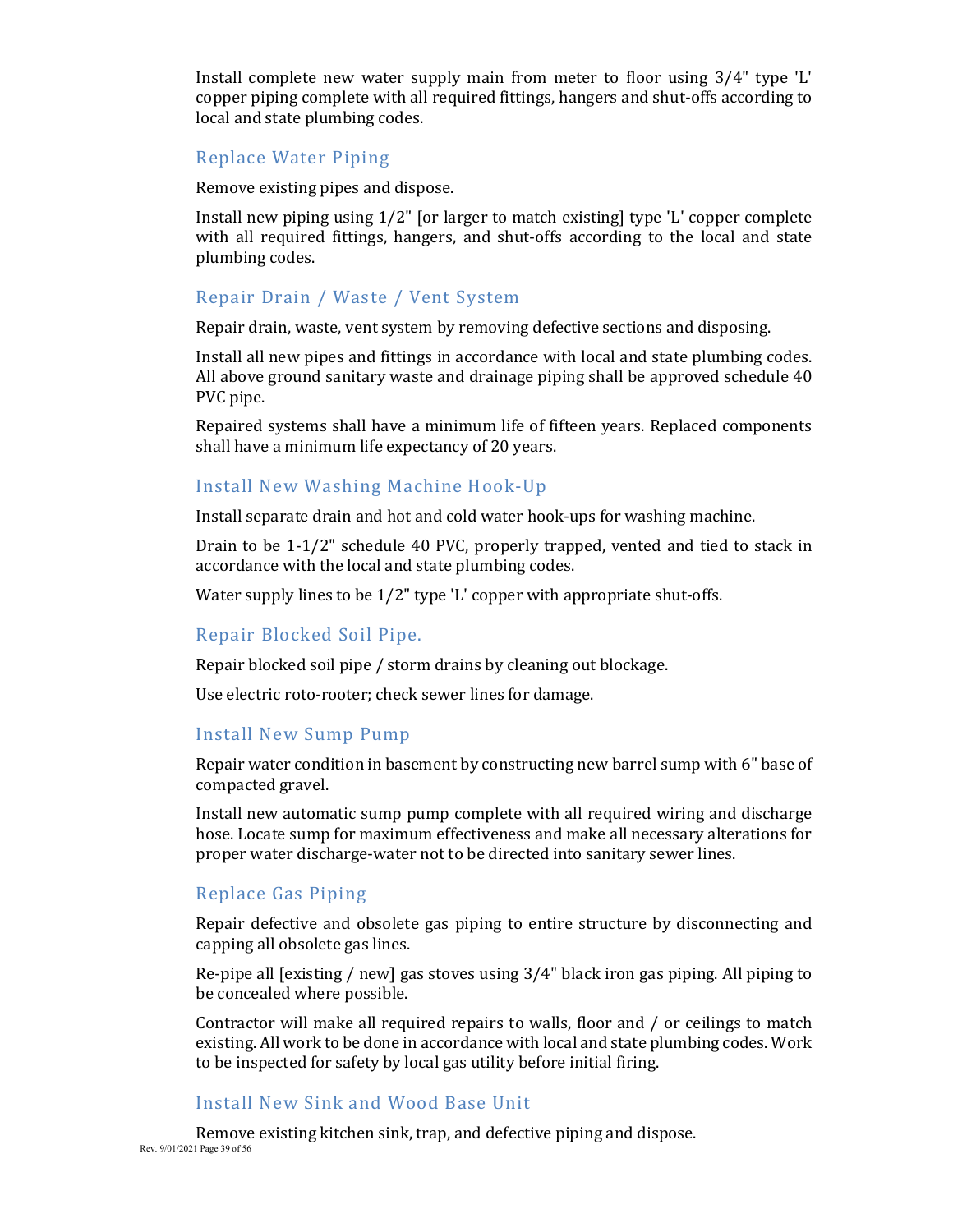Install new drop-in double bowl sink with complete metal basket strainer assembly according to the manufacturer's specification and the local and state plumbing codes.

Install new chrome plated single lever faucet [using only high-quality, brand named products] according to the manufacturer's specification and the local and state plumbing code.

Install new 1-1/4" PVC trap, 1/2" copper pipes, shut-offs and associated trim.

Install new wood base unit with post-formed plastic laminate counter-top and backsplash. Owner to choose cabinets and countertop from manufacturer's standard selection. Unit to be as plumb and level as existing conditions allow. Caulk all seams between countertop and wall with the appropriate caulking.

#### Replace Drain and Trap

Remove defective drainage piping and trap and dispose.

Install new 1-1/4" [bath] / 1-1/2" [kitchen] PVC trap and metal tailpiece to put fixture in good operating and sanitary condition.

#### Install New Faucet- Kitchen

Remove existing faucet on kitchen sink and dispose.

Install new chrome plated faucet [single lever / two lever / twins [to match existing] with metal connections according to the manufacturer's specification and the local and state plumbing codes. [Unit to be brand name known for quality].

#### Install New Faucet - Bathroom

Remove existing faucet on bath lavatory and dispose.

Install new chrome plated faucet [single lever / two lever or twins [to match existing] with metal connections according to the manufacturer's specification and the local and state plumbing codes [Unit to be brand name known for quality].

#### Install New Shower Hardware

Remove existing shower valve and dispose.

Install new chrome plated faucet [single lever / two lever or twins [to match existing] with metal connections according to the manufacturer's specification and the local and state plumbing codes. Work to include shower head and / or tub spout, if specified [Unit to be brand name known for quality].

#### Install New Toilet

Remove existing toilet and dispose.

Install new free standing 1.6 gallon toilet complete with new seat, shut-off valve and all required trim and piping according to the manufacturer's specification and the local and state plumbing codes. Unit to be brand named and high-quality. Caulk all seams between lavatory and floor surface.

#### Install New Handicapped Toilet

Remove existing toilet and dispose.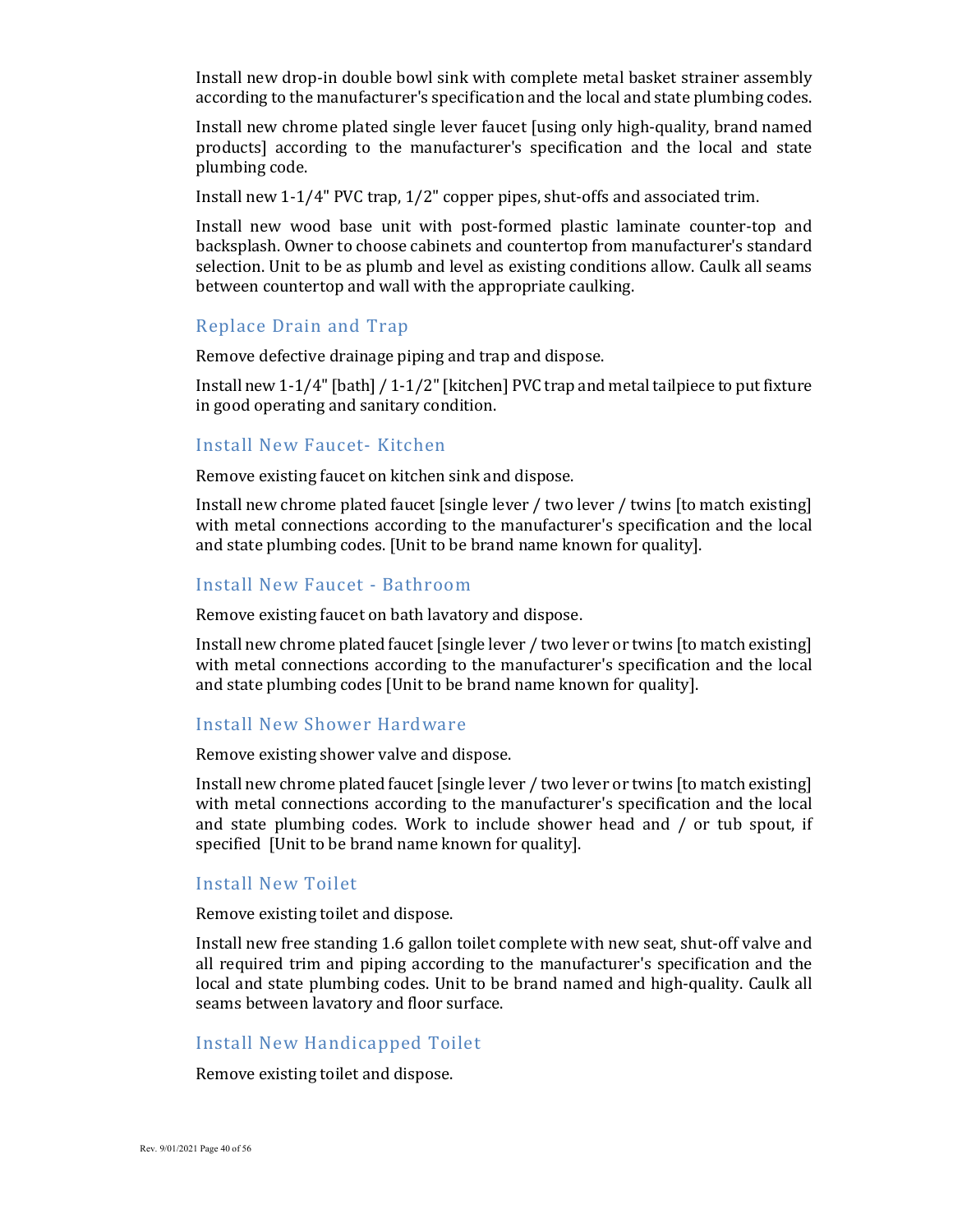Install new free standing 18" vitreous china toilet complete with new seat, shut-off valve and all required trim and piping. Caulk all seams between lavatory and floor surface.

#### Install New Wall Hung Lavatory

Remove existing lavatory unit and dispose.

Install new wall hung lavatory with new faucet-[single lever / two lever or twins] [to match existing], 1-1/4" chrome trap, two chrome shut-off valves and all associated trim. Caulk all seams between lavatory and wall surface.

#### Install New Handicapped Wall Hung Lavatory

Remove existing lavatory unit and dispose.

Install new wall hung vitreous china lavatory. Install new faucet with wrist paddles and goose neck riser or equal. Work to include 1-1/4" handicapped chrome trap, two chrome shut-off valves and concealed arm carrier. Caulk all seams between lavatory and wall surface.

#### Install New Vanity

Remove existing lavatory unit and dispose.

Install new one piece cultured marble lavatory in new 20" free standing vanity according to the manufacturer's specification and the local and state plumbing codes. Vanity and lavatory to be high-quality and brand named.

Installation to include new faucet [single lever / two lever / twins] [to match existing], 1-1/4" PVC trap, two shut-off valves and all associated trim. Lavatory and faucet to be high-quality and brand named.

#### Install New Bathtub / Shower Unit

Remove existing bathtub and dispose.

Install new 5' recessed fiberglass tub with complete shower facilities according to the manufacturer's specification and local and state plumbing codes.

Install new chrome plated shower valve [single lever / two lever] [to match existing]. Work to include low flow shower head and tub spout, shower rod and all associated trim. Caulk all seams between the fixtures and all surfaces.

#### Install New Handicapped Bathtub

Remove existing bathtub and dispose.

Install new 60" fiberglass tub with complete shower facilities according to the manufacturer's specification and the local and state plumbing codes.

Install new pressure balanced chrome plated shower valve. Work to include shower head, tub spout, hand held shower head, shower rod and all associated trim. Caulk all seams between fixtures and other surfaces.

#### Install New Handicapped Shower Unit

Remove existing bathtub / shower unit and dispose.

Install new 48" fiberglass according to the manufacturer's specification and the local and state plumbing codes.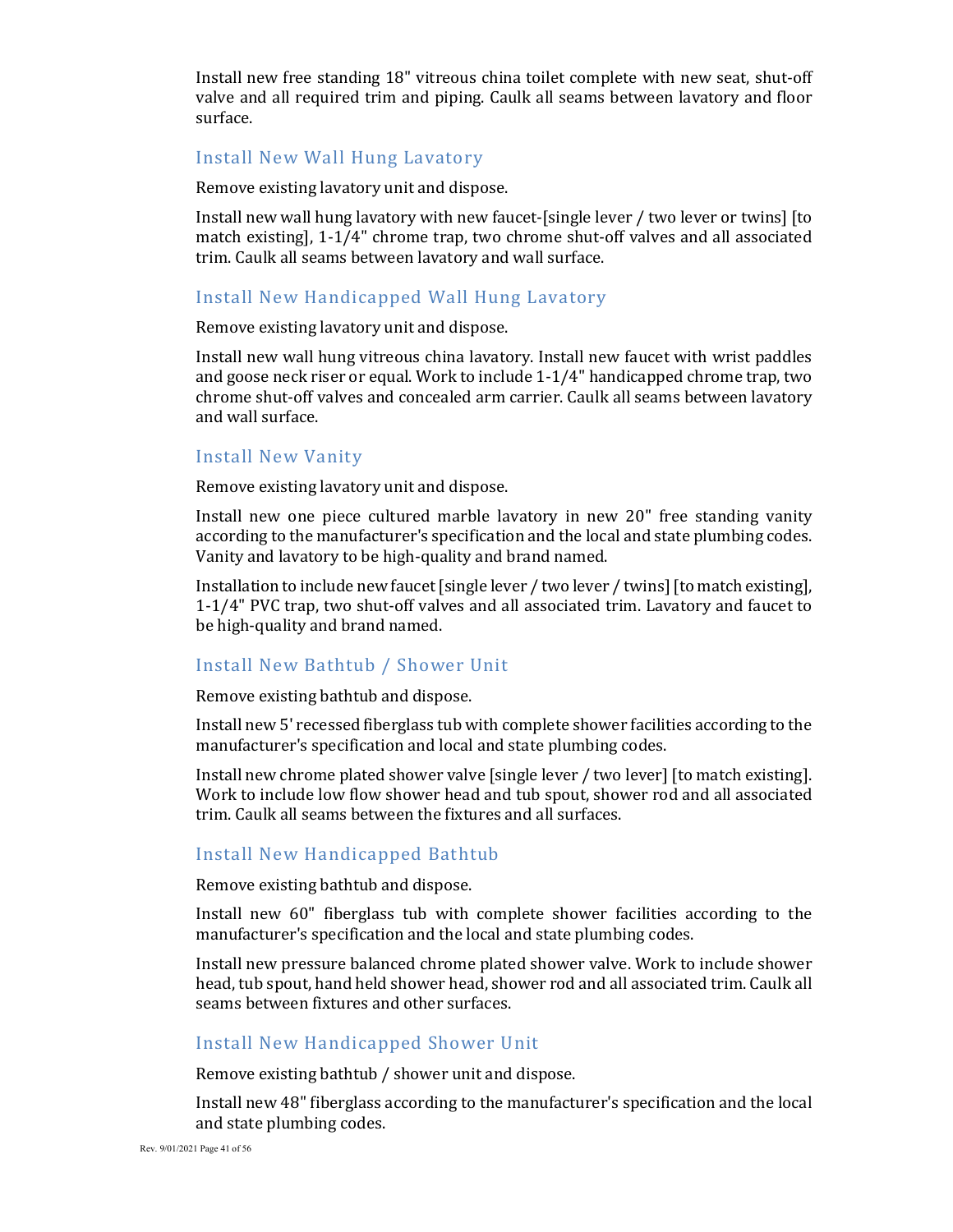Install new pressure balanced chrome plated shower valve. Work to include low flow shower head, tub spout, hand held shower head, shower rod and all associated trim. Caulk all seams between fixture and other surfaces.

#### Install New Three Piece Bathroom

Remove existing plumbing and fixtures and dispose, including floor, fixtures and piping throughout bathroom.

Install new 4" and 1-1/2" schedule 40 PVC drain and waste lines and 3" vent piping, complete with all fittings and traps.

Install new 1/2" type 'L' copper water supply lines with shut-off valves at all fixtures.

Install new free standing 1.6 gallon toilet complete with new seat, shut-off valve and all required trim and piping according to the manufacturer's specification and the local and state plumbing codes. Caulk all seams between lavatory and floor surface with caulking.

Install new one piece cultured marble lavatory in new 20" free standing vanity according to the manufacturer's specification and the local and state plumbing codes.

Installation to include new single lever chrome faucet [being a high-quality, brand name unit], 1-1/4" trap, two shut-off valves and all associated trim. Owner to select vanity top color from manufacturer's standard colors.

Install new 5' recessed fiberglass tub with complete shower facilities according to the manufacturer's specification and the local and state plumbing codes. Owner to select fixture color from manufacturer's standard colors.

Install new chrome plated single lever shower valve. Work to include low flow shower head and tub spout. Install shower rod and all associated trim. Caulk all seams between the fixture and all surfaces.

#### Install New One Piece Shower Stall

Install new 36" x 36" fiberglass shower stall according to the manufacturer's specification and the local and state plumbing codes. Caulk all seams between fixture and floor.

Install new chrome plated single lever shower valve lever. Work to include low flow shower head, shower rod and all associated trim.

#### Install New Built-up Shower Stall

Repair shower by constructing new shower stall receptor using 2" x 4" studs [#2 or better] and 1/2" M-R sheetrock [Greenboard]. Frame opening for plywood access door to plumbing fixtures.

Tape and seal all seams and nail heads using joint compound - three coat method.

Finish walls using  $4-1/2$ " x  $4-1/2$ " glazed ceramic tiles with all required trimmers using thin set method.

Installation to include new chrome, single lever, non-scald valve and connection to all supply lines and drains. Caulk all seams between the fixture and all surfaces.

#### Install New Diverter

Remove existing diverter and dispose.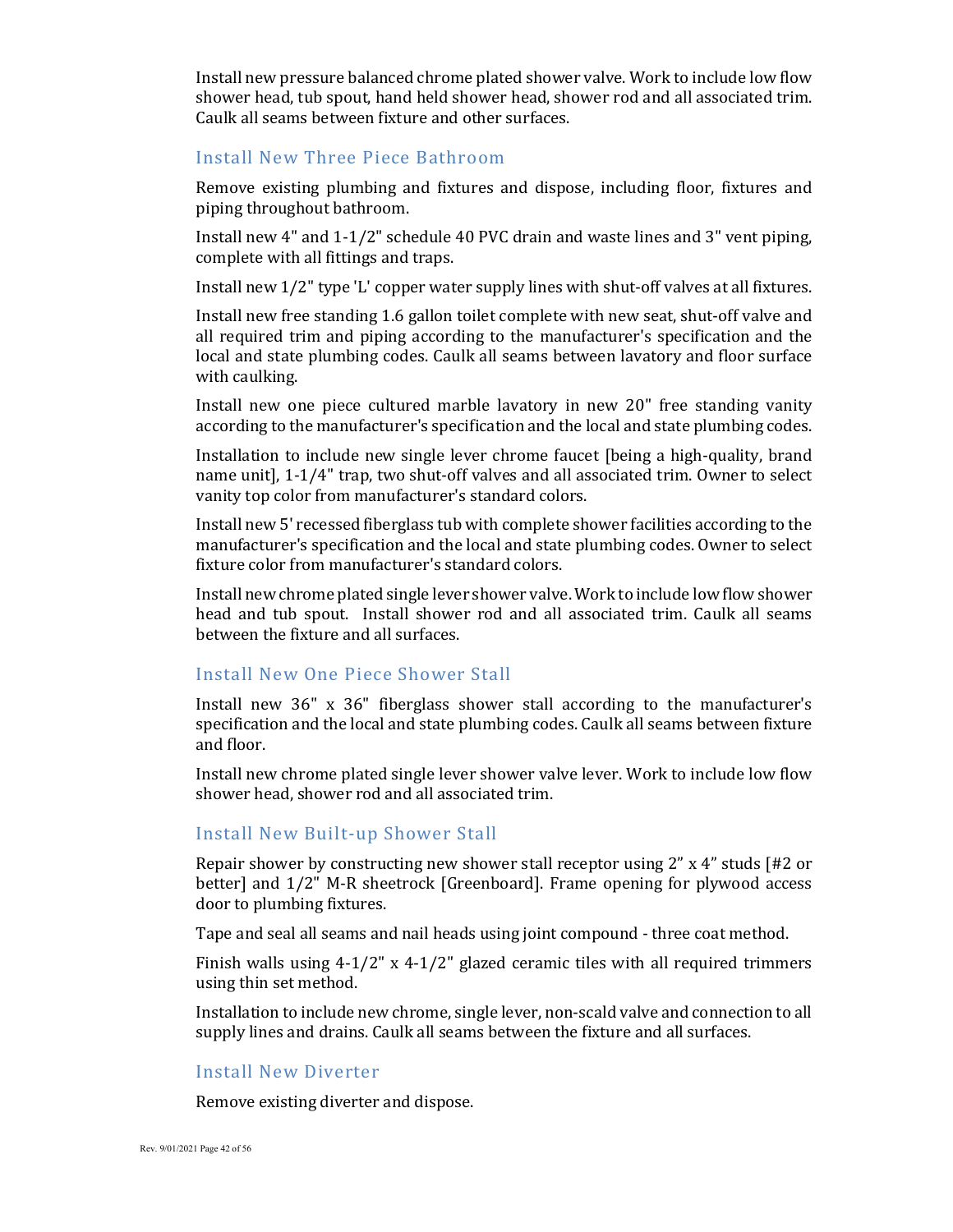Install new anti-scald type diverter with all associated trim. Contractor will repair walls to match existing.

#### Convert Claw foot Bathtub to Bathtub / Shower

Install new Portofino add-a-shower.

If Construction or Retrofit Required for Tub or Shower Installation:

Frame in end of bathtub using 2 x 4 Spruce plates and studs (16" O. C.) and 1/2" M-R [Greenboard] sheetrock. Frame opening for plywood access door to plumbing fixtures.

Tape three coats and sand smooth between coats.

Apply two coats [1 primer and 1 finish coat] of washable flat latex wall paint [using high-quality, brand name paint] according to the manufacturer's specifications using a suitable brush or roller. Finish coat to be Promar 200 latex flat wall, Devoe. All finishes shall be evenly applied and free from sags, runs, drips, voids and brush marks. Owner to select fixture color from manufacturer's standard colors.

#### Install New Electric Hot Water Heater

Remove existing hot water heater and dispose.

Install new 30 / 40 / 50 gallon electric hot water heater according to the manufacturer's specifications and the local and state plumbing codes. Unit to have all required cold water shut-off valves, vacuum relief valves, and self-closing temperature and pressure relief valves. Make all required electrical connections. If new installation, heater to have separate circuit breaker.

#### Install New Gas Hot Water Heater

Remove existing hot water heater and dispose.

Install new 30 / 40 / 50 gallon gas hot water heater according to the manufacturer's specifications and local and state plumbing codes. Unit to have all required cold water shut-off valves, vacuum relief valves, and self-closing temperature and pressure relief valves. Make all required connections to gas supply lines. Unit to be inspected by local utilities for safety before firing.

#### Install New Sprinkler Head over Boiler / Furnace

Install new sprinkler head over the existing boiler / furnace and connect to the nearest domestic water line according to local and state plumbing codes.

#### *Roofing and Sheathing*

Prior to starting work, the contractor shall examine the roof to determine that all repairs affecting roofing have been completed as scheduled.

When new metal chimney, vent stack, roof vent, etc., are scheduled to be installed, the contractor shall cooperate with other contractors in installing flashing and counter flashing. This contractor shall also install new flashing in place of all damaged, deteriorated or missing flashing incidental to the repair or new installation. New flashing shall be installed in all valleys. The contractor shall seal all roof openings and exposed roof edges, chimneys, porch roofs, dormers, skylights and vents, with plastic asphalt cement as needed to ensure water tight joints. Roofing shall be applied in accordance with the recommendations of the manufacturer. Once it has been started, the roof application shall not be delayed, except when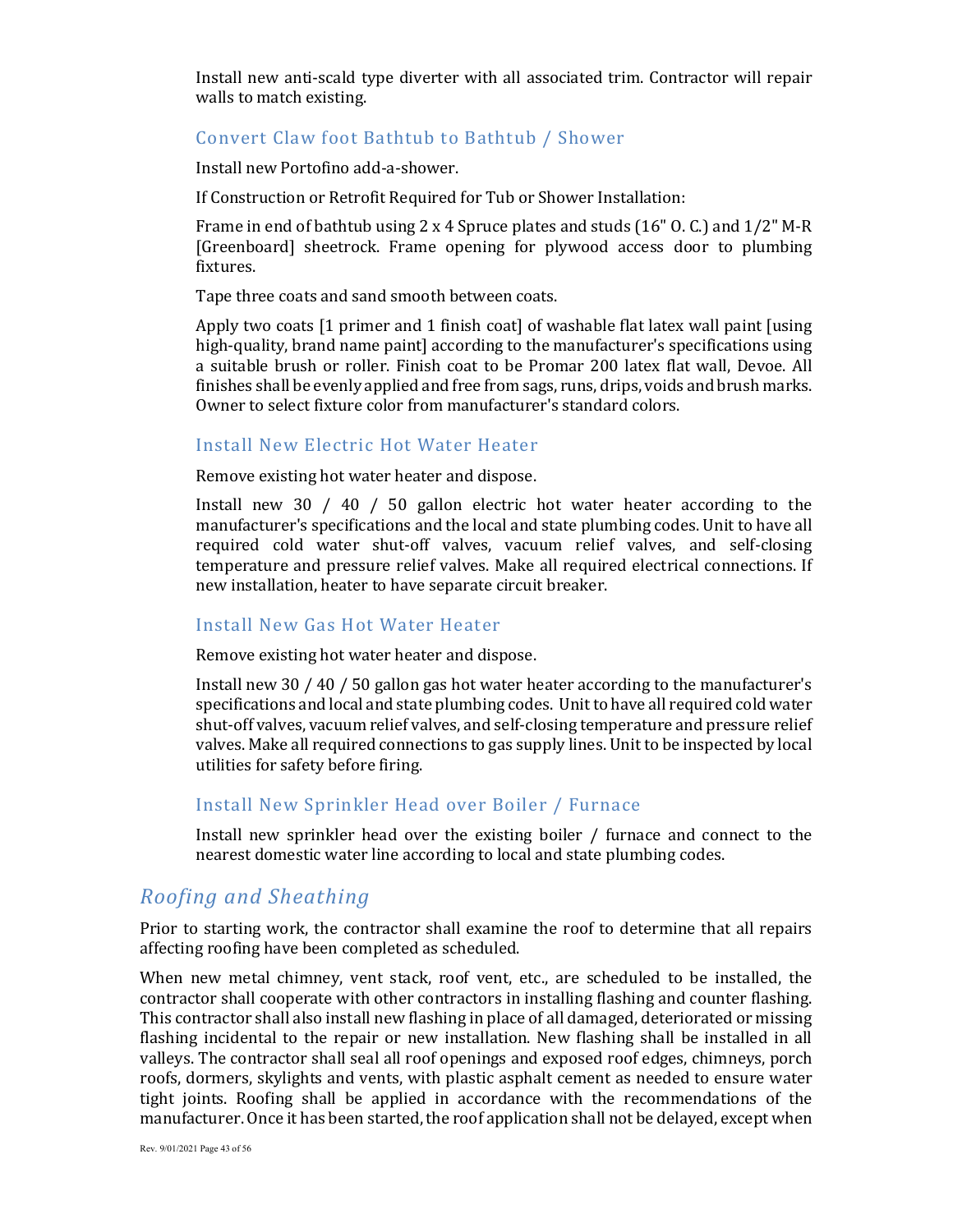absolutely necessary due to inclement weather. Each layer of roofing felt shall have been surfaced or glazed by the end of the working day. Should inclement weather arise it is the responsibility of the contractor to provide adequate protection of the structure and its contents.

When a new roof is installed, roof vents shall be installed to provide adequate ventilation in all attic areas. New roofing installation shall conform to the requirements for the Underwriter's Laboratories, Inc. Class C label; a copy of the guaranteed fire classification shall be provided to the owner. New roofing material shall have a minimum 25 year manufacturer's guarantee. When existing roofing is brittle, badly cupped, or rotted, new material shall not be placed over existing.

The quality of materials and workmanship for repairs shall meet the same standards as new installation. The contractor shall make repairs or replacements needed to roofing, flashing, drip edges, cant strips, gravel stops, etc., to provide a water proof installation and replace asphalt-saturated felt when removing damaged sections of existing roofing. Color, size and texture and type of new roofing material shall match existing as closely as possible. Roof shall be structurally sound and shall not cause leakage of roof or walls.

Other general repair standards include the use of fiberglass asphalt, 3 tab, and Class A shingles weighing at lease 200 and up to 240 lbs. with a prorated 25 year warranty with continuous ridge vent.

#### Strip Off Existing Roofing / Install New Strip Shingles

Remove existing roofing down to sheathing.

Repair defective sheathing with new sheathing [match existing boards or CDX plywood]. Allow for replacement of 10 percent of total roof area.

Lay down 15# Felt according to the manufacturer's specifications. Install 8" aluminum drip edge at eave edge and rake. Install 3' wide ice and water shield at eave edge and all valleys. Use an approximate 12" wide strip of ice and water shield under existing or new chimney flashing to counter flash chimney flashing. Install new asphalt 3-tab strip shingles-235# per square using roofing nails [staples are not to be used]. Shingles to have a 25 year warranty. Work to include all necessary metal flashing. Shingles to carry National Underwriter's class 'C' label. All valleys are to have the shingles weaved together.

#### Install New Asphalt Shingles over Existing Roof

Repair defective roof by installing new asphalt 3-tab strip shingles - 235# per square using roofing nails [staples are not to be used]. Shingles to have a 25 year warranty. Shingles to carry National Underwriter's class 'C' label. Work to include 8" aluminum drip edge, caulking with roof cement and / or replacement of all flashing.

#### Install New Tar and Gravel Roof

Repair defective flat roof by removing tar and gravel roofing down to base sheet and disposing.

Apply new three-ply tar and gravel roof over new buttoned felt base sheet using fasteners recommended by the manufacturer. Install new aluminum edge cleat. Finished surface shall be composed of three successive layers of 15#Felt impregnated with hot asphalt or hot coal tar with a final layer in which roofing gravel is imbedded. Replace all metal flashing and shoes on stacks. Approx.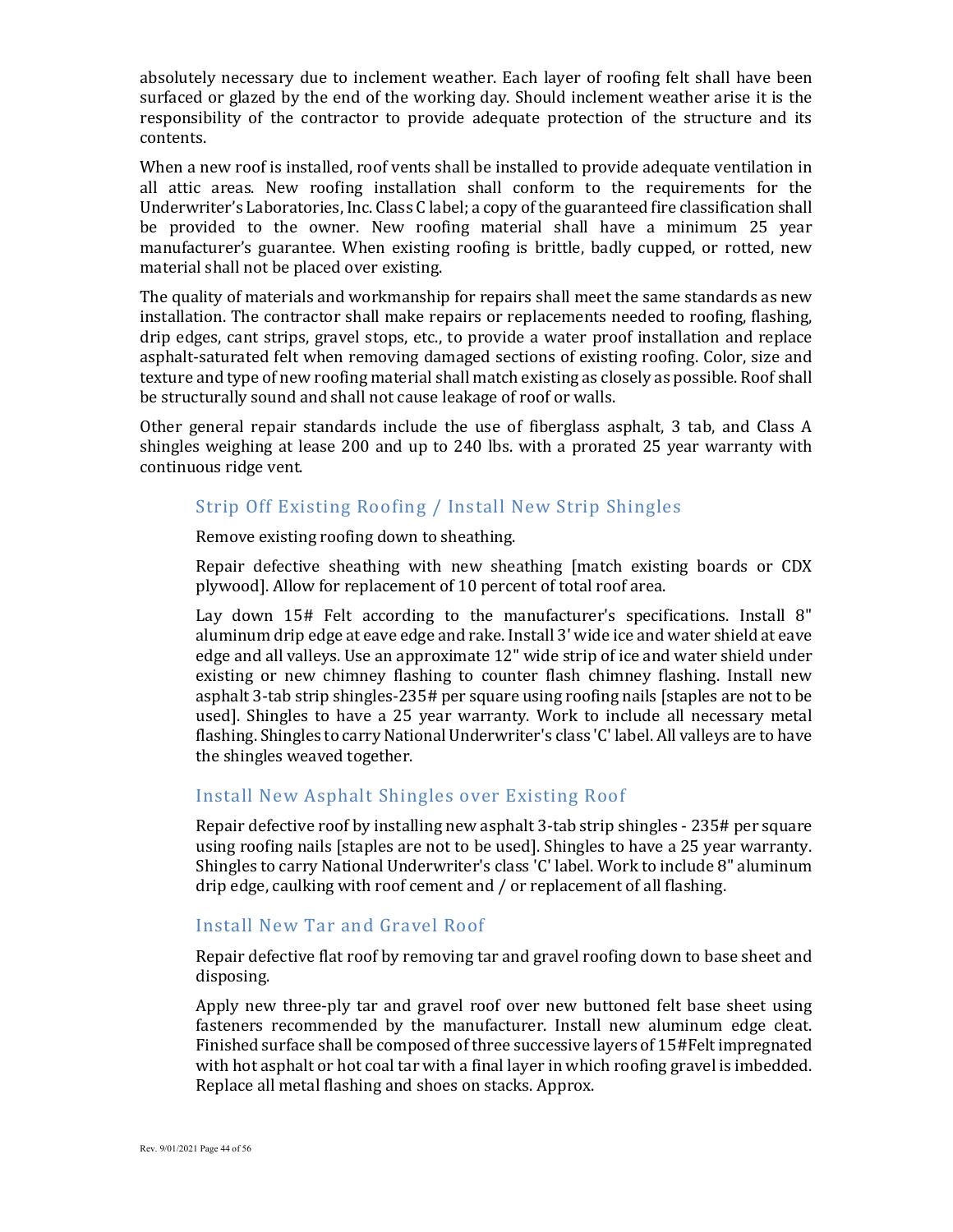#### Install New Balled Roof

Remove defective flat roof down to base sheet and dispose.

Repair all breaks and bares with patches of 15# felt nailed down with fasteners recommended by the manufacturer and sealed with hot asphalt.

Install new metal edge cleat. Apply three successive layers of 15# felt impregnated with hot asphalt. Cover entire area with flood coat of hot pitch.

## Install New Rolled Roofing over Existing \Roofing

Repair pitched roof covered with rolled roofing by applying new 90# double coverage rolled roofing over existing roofing using roofing nails [staples are not to be used]. Use new aluminum edge flashing at gutters.

Roofing material to be installed in accordance with manufacturer's specifications including roof cement and blind nailing.

#### Strip Off Existing Roofing / Install New Rolled Roofing

Remove existing roofing down to sheathing and dispose.

Replace any defective sheathing [match existing plywood or boards] using galvanized common nails. Allow for replacement of 10 percent of the total roof area.

Apply single layer of 15# Felt and new 90# double coverage Rolled Roofing; installation in accordance with manufacturer's specifications including roof cement and blind nailing with roofing nails [staples are not to be used ].

Trim roof into gutter for proper drainage.

#### Strip Off Existing Roofing / Install New Membrane Roof

Repair defective flat roof by removing roofing down to base sheet and disposing.

Install a fully adhered elastomeric sheet with membrane underlay over existing substrate. Install flashing around vents, pipes and chimney as per manufacturer's recommendations. Install new membrane to new roof drain. Replace broken pipes as necessary.

Roofing contractor shall be responsible for all work at roof area, including flexible sheet roofing system and new metal cap flashing. These systems shall be completely integrated and provide a water tight roof assembly.

Obtain primary flexible sheet roofing from a single manufacturer. Provide secondary materials as recommended by manufacturer of primary materials.

Install flexible sheet roofing in order to minimize seams and to accommodate contours of the roof deck and proper drainage across shingled laps of sheets.

Install flexible sheet roofing as per manufacturer's recommendations. Install mechanical fasteners, flashing and counter flashings and accessories at locations and as specified by manufacturer. Provide tapered cants, crickets and other areas of tapered insulation as may be required by roof manufacturer for positive drainage.

Flexible sheet roofing material shall be of high-quality not less than 60 mils.

Warranty period shall not be less than 10 years after date of substantial completion to repair / replace defective materials and workmanship, 25 years for membrane. Roofing contractor shall provide owner with certificate that the warranty has been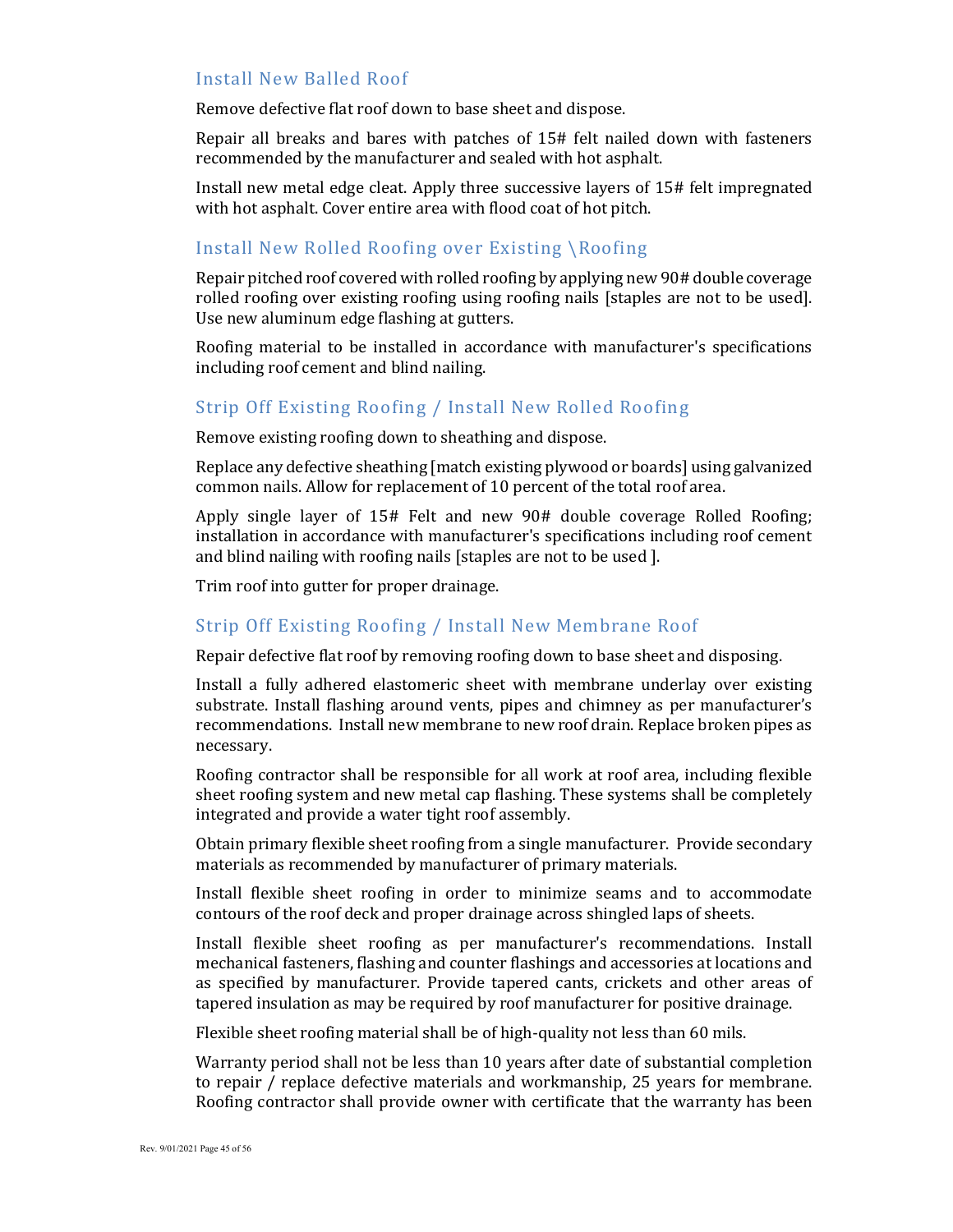purchased and that the warranty seal has been installed on the roof by the manufacturer's representative, if available.

#### Repair Flashing and Valleys

Repair pitched roof by installing new lead sheet base flashing to chimney.

Repair or renew valleys and any necessary work to put roof into first class shape.

Provide owner with one year guarantee.

#### Patch Tar and Gravel Roof

Repair flat roof by patching existing roofing by scraping to base sheet.

Apply three ply tar and gravel roof with connection to old roof.

Install new flashing where needed and any further required work. No Guarantee. Approx.

#### Strip Off Existing Roofing / Install New Metal Roofing System

Remove existing roofing down to sheathing and dispose.

Replace any defective sheathing [match existing plywood or boards] using galvanized common nails. Allow for replacement of 10 percent of the total roof area.

Panels shall be a min. of  $[18", 16",$  or  $12"$  wide with a  $[1"$  thin seam batten or  $1-1/2"$ box seam batten].

Minimum Thickness: Panel to meet all specified design loads, but not less than 0.023 inches (24 Gauge).

Metal roof panel system shall be suitable for the roof slope and the underlayment.

Design loads shall be as specified by building code, design standard or as indicated on the contract.

Install metal roofing and related components in accordance with manufacturer's printed instructions. Fasten panels with concealed metal anchor clips at each side joint that are designed to allow for thermal movement of the panels. There shall be no exposed fasteners except at panel fixing line and flashing details or as indicated on approved panel drawings.

Install trim, closures, caps and accessories as indicated or required for complete weather tight installation.

Protect surfaces in contact with cementitious materials and dissimilar metals with application of bituminous paint. Allow to dry prior to installation.

Seal and place gaskets to prevent weather penetration.

## *Siding*

#### Install New Wood Siding

Repair siding by covering all sidewalls with new siding using existing siding as an underlayment. Clapboards will be installed at 4" exposure [to the weather] and shingles will be installed at 5" exposure [to the weather]. Siding to be installed in accordance with the manufacturer's specifications using galvanized nails [aluminum or stainless steel for Red Cedar]. Lead safe practices shall be employed when disturbing painted surfaces.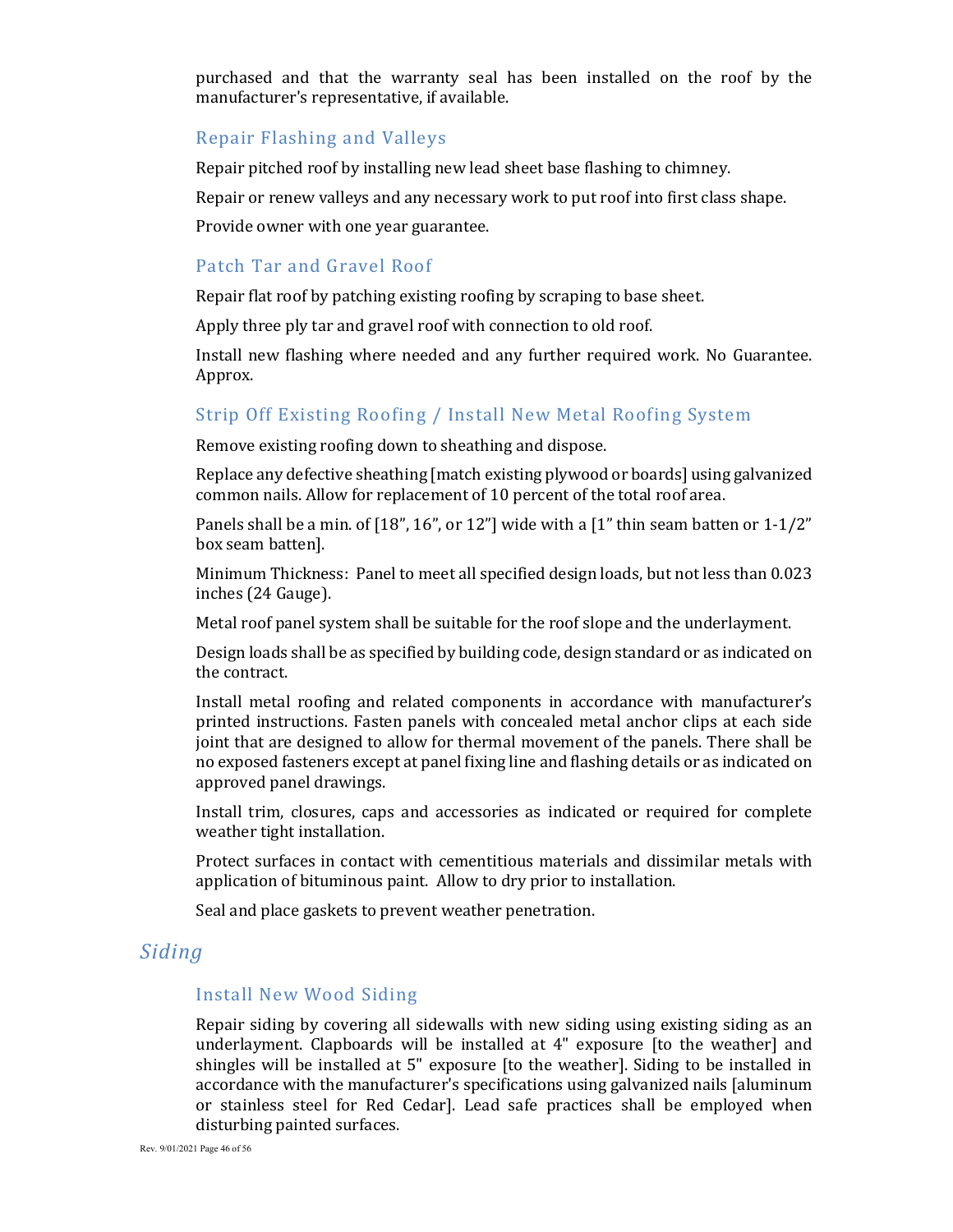Install new Pine molding [prime painted] as required.

Apply two coats [1 primer and 1 finish coat] of exterior flat paint [using only highquality, brand named paint] according to the manufacturer's specifications using a suitable brush or roller. All work to be done in accordance with the manufacturer's specifications. All finishes shall be evenly applied and free from sags, runs, drips, voids and brush marks.

Apply two coats [1 primer and 1 finish coat] of exterior solid stain [using only highquality, brand named paint]. All work to be done in accordance with the manufacturer's specifications. All finishes shall be evenly applied and free from sags, runs, drips, voids and brush marks.

#### Install New Aluminum Siding

Repair siding by installing new aluminum siding to entire structure.

Prepare walls by re-nailing existing siding to provide smooth surface.

Lead safe practices shall be employed when disturbing painted surfaces.

Install new 1/4", 3/8" fanfold underlayment extruded Polystyrene insulation according to the manufacturer's specifications. All joints will be sealed with contractor sheathing tape. All cuts at windows and doors will be cleanly cut and closely fitted.

Double four (8") or double five (10") aluminum siding shall be installed with all required trimmers in accordance with the manufacturer's specifications. Siding to be properly grounded in accordance with the National Electric Code.

#### Install New Vinyl Siding

Repair siding by installing new vinyl siding to entire structure.

Prepare walls by re-nailing existing siding to provide smooth surface. Lead safe practices shall be employed when disturbing painted surfaces.

Install new 1/4", 3/8" fanfold underlayment extruded Polystyrene insulation according to the manufacturer's specifications. All joints will be sealed with contractor sheathing tape. All cuts at windows and doors will be cleanly cut and closely fitted.

Install all required Spruce laths or starter strips.

Double four (8") or double five (10") vinyl siding shall be installed in accordance with manufacturer's specifications. Owner to select color from manufacturer's standard colors. Work to include all starter strips, J molding and corner boards.

Exterior window sills, jambs and header will be covered with white aluminum coil stock using color coordinated nails.

Install new ventilated vinyl soffit, aluminum coil stock fascia and rake to entire roof line according to the manufacturer's specifications.

#### Repair Wood Cornice and Moldings

Repair wood cornice by removing rotted/defective soffit boards, rake boards and molding and dispose. Lead safe practices shall be employed.

Install new using common galvanized nails.

Apply one coat of Shellac based sealer to all knots.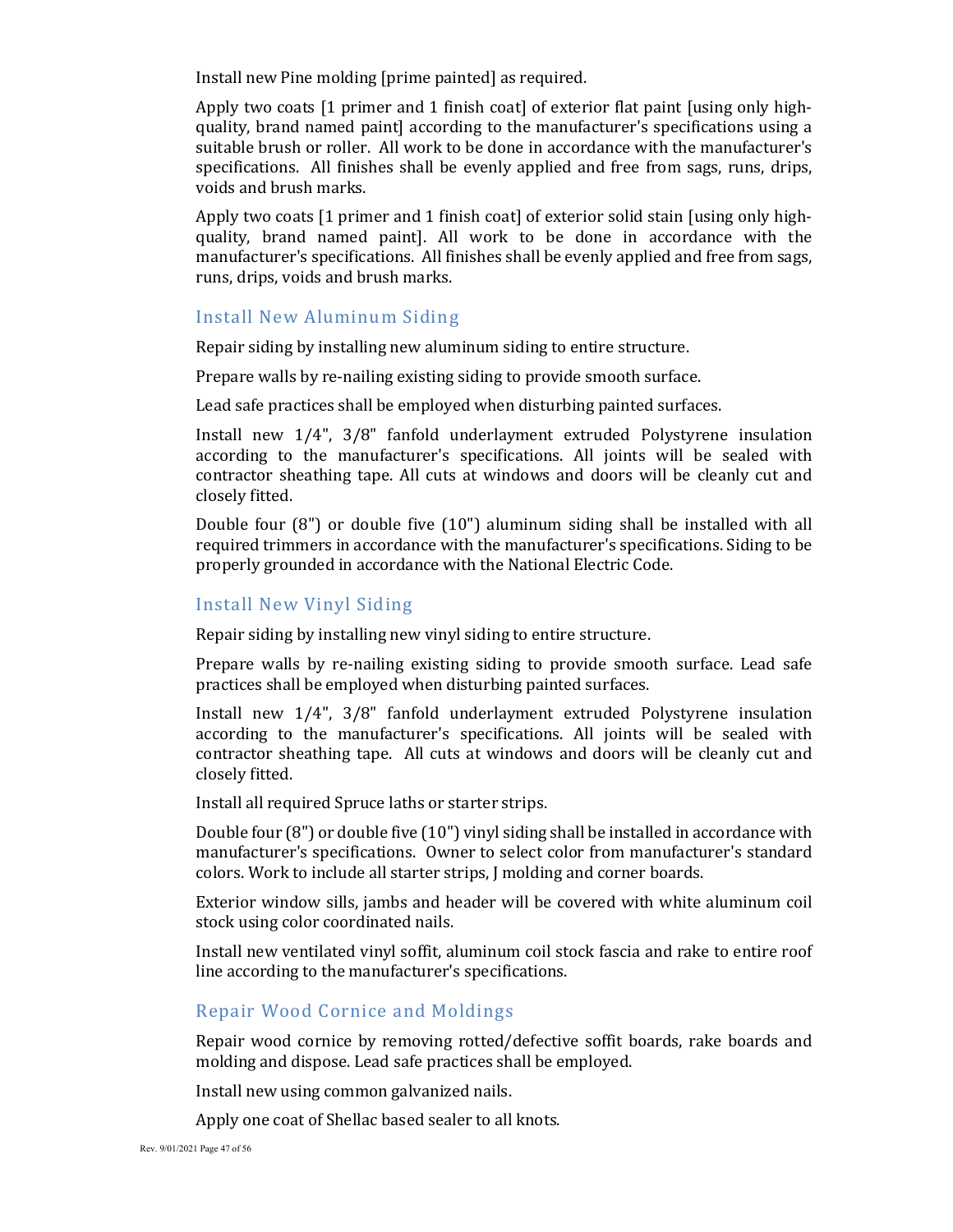Apply two coats [1 primer and 1 finish coat] of exterior flat paint according to the manufacturer's specifications using a suitable brush or roller. All work to be done in accordance with the manufacturer's specifications. All finishes shall be evenly applied and free from sags, runs, drips, voids and brush marks.

## *Stairs and Rails*

#### Install Complete New Interior Stairs

Remove existing stairs and dispose using lead safe practices if existing stairs are painted.

Install new stairs using notched 2"  $\times$  12" Spruce stringers, 1"  $\times$  8" Pine risers and 10-1/2" Hard Pine treads, set on [existing] concrete.

Install new 2" x 4" Spruce top and bottom handrail, 2" x 2" Spruce balusters spaced 5" O. C. And 2" x 4" Spruce post-anchored to solid footing.

Sand smooth edges of 2" x 4" Spruce to reduce splintering.

Apply two coats [1 primer and 1 finish coat] of interior paint [using only high-quality, brand name products] according to the manufacturer's specifications using a suitable brush or roller. All work to be done in accordance with the manufacturer's specifications. All finishes shall be evenly applied and free from sags, runs, drips, voids and brush marks.

#### Replace Railings and Balusters

Replace defective / missing railings by installing all new wood rails, balusters, and posts to provide a safe railing according to the International Building Codes.

Apply one coat [1 primer coat] of interior solid stain [using only high-quality, brand named products] according to the manufacturer's specifications using a suitable brush or roller. All work to be done in accordance with the manufacturer's specifications. All finishes shall be evenly applied and free from sags, runs, drips, holidays and brush marks.

#### Replace Defective/Missing Balusters

Repair defective / missing balusters by installing new Pine or Birch balusters-match existing as close as possible.

Apply two coats [1 primer and 1 finish coat] of interior semi-gloss paint [using only high-quality, brand named products] according to the manufacturer's specifications using a suitable brush or roller. All work to be done in accordance with the manufacturer's specifications. All finishes shall be evenly applied and free from sags, runs, drips, voids and brush marks.

#### Secure Wall Hung Railing

Repair wall hung rail at stairs by blocking framing members top properly secure brackets or install new clear Pine backing secured to framing members and re-install rail to new Pine. Apply Shellac based sealer to all knots.

Apply two coats [1 primer and 1 finish coat] of interior semi-gloss paint [using only high-quality, brand named products] according to the manufacturer's specifications using a suitable brush or roller. All work to be done in accordance with the manufacturer's specifications. All finishes shall be evenly applied and free from sags, runs, drips, voids and brush marks.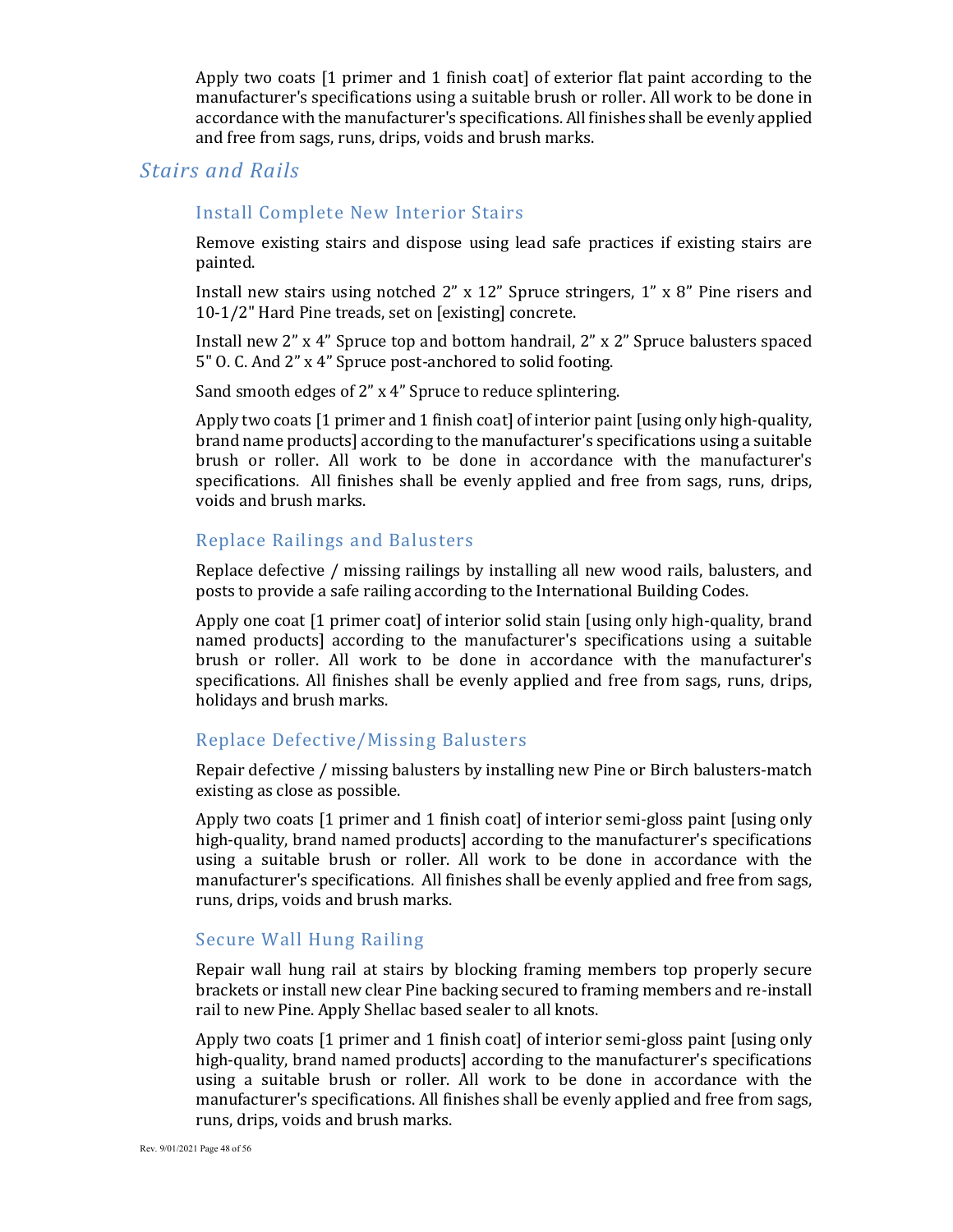#### Install New Basement Handrail

Install a new 2" x 4" Spruce [on flat] handrail and 2" x 4" Spruce post-anchored to solid footing.

Sand smooth edges of 2" x 4" spruce to reduce splintering.

Apply two coats [1 primer and 1 finish coat] of interior flat paint [using only highquality, brand named products] according to the manufacturer's specifications using a suitable brush or roller. All work to be done in accordance with the manufacturer's specifications. All finishes shall be evenly applied and free from sags, runs, drips, voids and brush marks.

#### Install New Handrail

Remove existing hand rail and dispose. Install new 1-1/2" oval Fir handrail.

Install brass handrail brackets spaced to provide adequate support.

Apply two coats [1 primer and 1 finish coat] of interior semi-gloss paint [using only high-quality, brand named products] according to the manufacturer's specifications using a suitable brush or roller. All work to be done in accordance with the manufacturer's specifications. All finishes shall be evenly applied and free from sags, runs, drips, voids and brush marks.

#### Install New Exterior Wood Steps

Remove existing wood steps and dispose. If existing steps are painted, use lead safe practices to remove and dispose.

Install new wood steps using notched 2" x 12" standard grade pressure treated stringers, 2" x 6" standard pressure treated treads and 1-1/4" x 6" standard grade pressure treated risers.

Steps to bear on concrete slab at grade.

Tread and riser ratio to conform to BOCA building code.

Install new handrail using 2" x 4" standard grade pressure treated top and bottom rails, 2" x 2" standard grade pressure treated balusters spaced 5" 0.C. and 4" x 4" standard grade pressure treated post. Post to be lag bolted to stringers to provide adequate support for post.

#### Install New Concrete Steps

Remove existing defective steps and dispose.

Excavate below frost line and pour new footings using new 3,000 psi concrete containing rebar of sufficient size [#6 minimum] to support new steps.

Construct new plywood forms and pour concrete steps using 3,000 psi concrete. Broom finish.

Tread and riser ratio to conform to BOCA building code.

#### Install / Replace Brick Steps

Remove existing steps and dispose.

Install new concrete brick steps, set on new footings using new 3,000 psi concrete containing rebar of sufficient size [#6 minimum] to support new steps and capped with new bricks. Tread and riser ratio to conform to BOCA building code.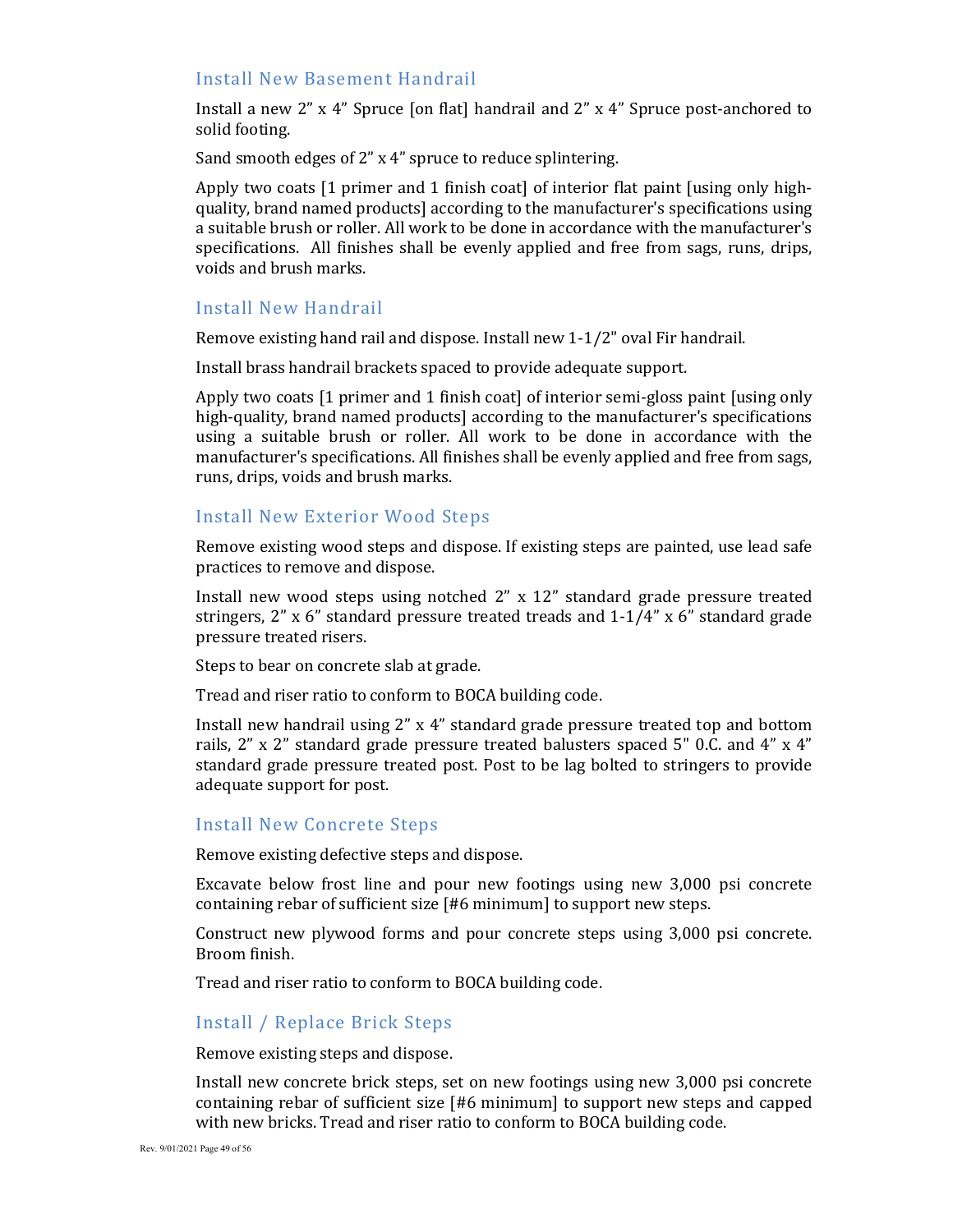Point bricks with new mortar to match existing as close as possible. Care will be taken not to use an overly hard mortar mix that will cause the bricks to break after hardening. Mortar shall conform to Brick Institute of America [B.I.A.] standard specification for Portland cement-lime mortar for brick masonry (M1-88).

Finish joints to have a concave surface [or match existing style].

#### Install New Wheel Chair Ramp

Wheel chair ramp must be installed in accordance with the American National Standards Institute (ANSI) ICC/ANSI A117.1-98 which addresses Accessible and Usable Buildings and Facilities.

Ramp runs shall have a running slope not steeper that 1:12. Exception: Ramps in or on existing buildings or facilities shall be permitted to have slopes steeper than 1:12 complying with the table below where such slopes are necessitated by space limitations.

| Slope                                                           | Maximum Rise       |
|-----------------------------------------------------------------|--------------------|
| Steeper than 1:10 but not steeper than 1:8                      | l 3 inches (75 mm) |
| Steeper than 1:12 but not steeper than 1:10   6 inches (150 mm) |                    |

A slope steeper than 1:8 shall not be permitted.

- 1. Cross slopes of ramp runs shall not be steeper than 1:48. The clear width of a ramp run shall be 36 inches (915 mm) minimum.
- 2. The rise for any ramp run shall be 30 inches (760 mm) maximum.
- 3. Ramps shall have landings at bottom and top of each run. Landings shall have a slope not steeper than 1:48 and clear width of landings shall be at least as wide as the widest ramp run leading to the landing.
- 4. Landing length shall be 60 inches (1525 mm) minimum clear. Ramps that change direction at landings shall have a 60 inch (1525 mm) minimum by 60 inch (1525 mm) minimum landing.
- 5. Ramps with a rise greater than 6 inches (150mm) shall have handrails complying with Section 505 of ICC/ANSI A117.1-98. Handrails shall not reduce the required clearances of a ramp run or landing.
- 6. Edge protection shall be provided on each side of ramp runs and at each side of ramp landings.

## *Bathroom Walls, Cabinets and Vents*

## Install New Ceramic Wall Tile

Repair walls by installing new first quality glazed ceramic wall tile to 4' around walls and 5' above top rim of tub over 1/2" M-R sheetrock, cement panel or approved equal, according to the manufacturer's specifications. Tile to be 4-1/2" x 4-1/2" with all necessary trimmers and ceramic accessories. Use thin set method. Owner to select from manufacturer's standard color selection of tile and grout.

Walls above tile will be painted. Apply two coats [1 primer and 1 finish coat] of interior semi-gloss paint [being of high-quality brand named paint] according to the manufacturer's specifications using a suitable brush or roller. All work to be done in accordance with the manufacturer's specifications. All finishes shall be evenly applied and free from sags, runs, drips, voids and brush marks.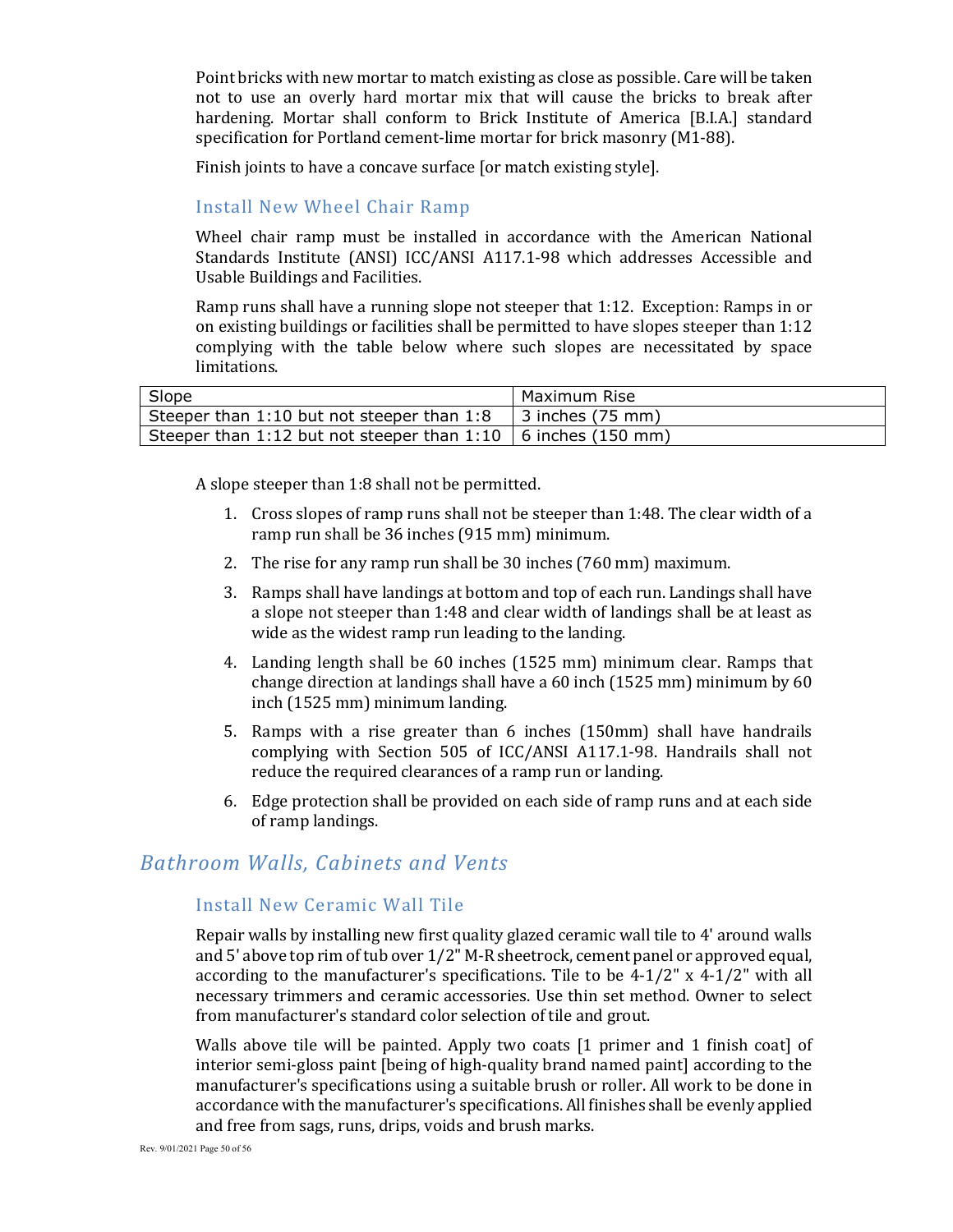#### Install New Laminated Hardboard Walls

Repair walls by installing new laminated hardboard with waterproof adhesive including all required trim. Installation to be done in accordance with manufacturer's specifications. Owner to select from manufacturer's standard color selection.

#### Install Lighted / Unlighted Medicine Cabinet (see following Note)

Remove existing medicine cabinet and dispose.

Install new surface mounted / recessed medicine cabinet with integrated incandescent / fluorescent light/ bar connected to a wall switch. Owner to have selection of cabinet up to \$225.00 allowance.

Install new surface mounted / recessed non-lighted medicine cabinet. Owner to have selection of cabinet up to \$150.00 allowance.

**Note: Generally, this type of repair is considered cosmetic. This type of repair is justified in cases such as water damage or accessibility issues.** 

#### Install New Mechanical Vent

Provide adequate bathroom ventilation by installing new mechanical ventilation fan and metal or vinyl ductwork connected to proper wall switch. Ventilation to meet requirements of local and state building codes. Unit must be vented to the exterior of the structure not into attic or crawl space.

#### *Doors*

#### Install New Exterior Door

Remove existing front / rear door, jamb and casing and dispose using lead safe work practices.

Install new pre-hung 6 panel or 9-lite metal door with metal threshold and casing both sides [1" x 4" select Pine casing on the exterior and interior]. Door to be highquality and energy efficient chosen by the homeowner from the manufacturer's standard selections.

Install fiberglass insulation between door jamb and framing and latex caulk where specified by manufacturer's instructions. Do not overstuff cavity and bind door.

Work to include key-in-knob lockset and a deadbolt.

Apply two coats [1 primer and 1 finish coat] of exterior / interior paint [being highquality, brand named paint] according to the manufacturer's specifications using a suitable brush or roller. All work to be done in accordance with the manufacturer's specifications. All finishes shall be evenly applied and free from sags, runs, drips, voids and brush marks.

#### Install New Interior Door

Remove existing interior door and dispose. Employ lead safe practices if interior door is painted.

Install new [6-panel Pine / 6-panel Masonite / flush Luan hollow core] pre-hung, split-jamb door.

1" x 4" Pine / Colonial / Clamshell casing [finger jointed material allowed] to be installed on two sides.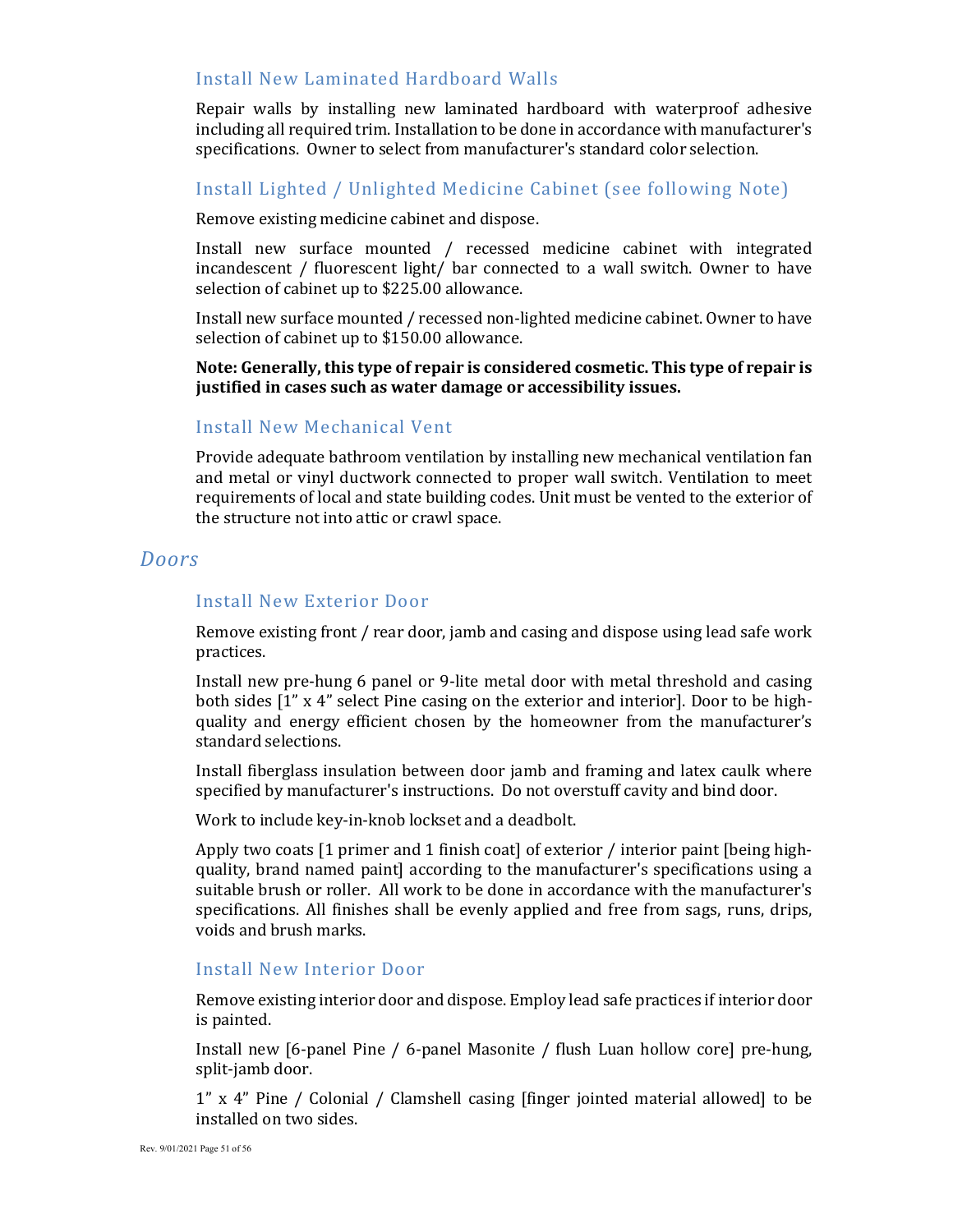Work to include lockset.

Apply two coats [1 primer and 1 finish coat] of interior semi-gloss paint [using highquality, brand named paint] according to the manufacturer's specifications using a suitable brush or roller. All finishes shall be evenly applied and free from sags, runs, drips, voids and brush marks.

#### Install New Interior Door on Existing Jamb

Remove existing interior door and dispose. Use lead safe practices if door or existing jamb is painted.

Install new wood door [style to match existing as close as possible] on new 4-1/2" x 4-1/2" hinges in existing frame. Lead safe practices shall be employed.

Work to include new lockset.

Apply two coats [1 primer and 1 finish coat] of interior semi-gloss paint [using only high-quality, brand named paint] according to the manufacturer's specifications using a suitable brush or roller. All work to be done in accordance with the manufacturer's specifications. All finishes shall be evenly applied and free from sags, runs, drips, voids and brush marks.

#### Rehang Existing Door

Repair existing door by rehanging door on new hardware  $4-1/2$ " x  $4-1/2$ " hinges. Fit and adjust door to operate properly. Lead safe practices shall be employed when rehanging door that is painted or if jamb/frame is painted.

#### Install New Hardware

Repair defective door by replacing all missing / defective hardware including lockset.

#### Install New Storm Door

Remove existing storm door and dispose.

Repair entrance to make weather tight by installing new white, vinyl clad, wood core, or solid wood self-storing storm door. Door to be selected by home owner.

#### Install New Weather Stripping

Repair front / rear door by weather stripping with exterior metal weather stripping.

#### Repair Broken / Cracked Storm Door Glass

Remove broken panes on door and clean rabbet.

Install new tempered safety glass with points and new putty or insert with rubber spline or gasket, or molding to match original. Putty to be as smooth and even as possible.

## *Miscellaneous*

#### Install New Post

Remove defective or temporary post(s). Use lead safe practices if existing post is painted.

Excavate and install new 12" x 12" x 8" concrete footing(s).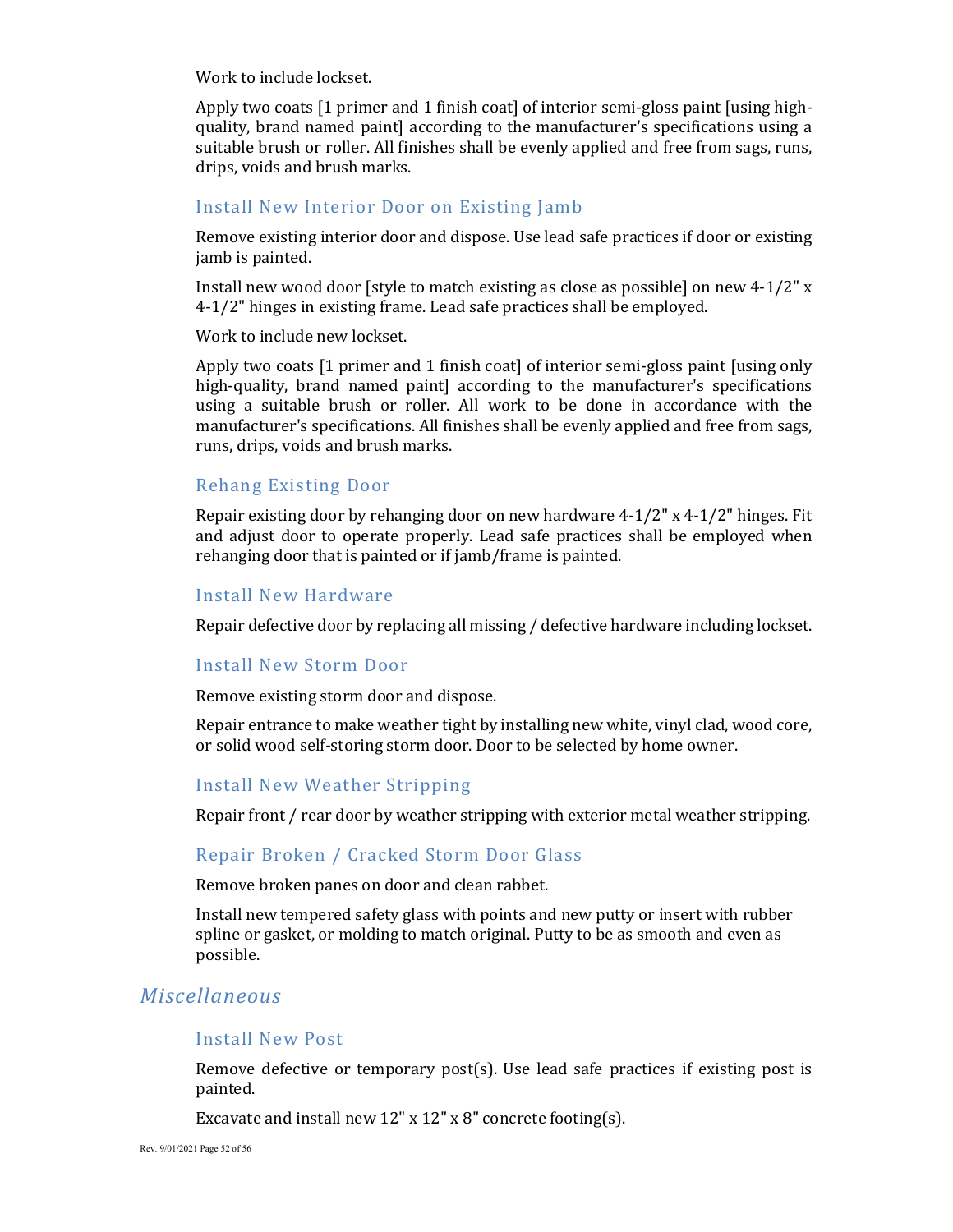Install new 3-1/2" concrete filled columns with all necessary steel plates.

#### Install New Sill(s)

Repair existing sill(s) by shoring area and remove rotted / broken members. Use lead safe practices if existing sill is painted.

Install new standard grade pressure treated sill(s).

#### Install New Center Girder

Repair defective center girder by shoring area and removing rotting / broken sections.

Install new spruce / standard grade pressure treated lumber. Joists shall bear on a minimum of 3-1/2" on new work.

#### Install New Ceiling Supports

Repair ceiling framing by installing two permanent 3-1/2" columns with all necessary steel plates on new 12" x 12" x 8" concrete footings.

Install one new 4" x 8" header using construction grade lumber.

#### Install New Wood Bulkhead

Repair defective bulkhead by rebuilding doors and frame with new pressure treated lumber and galvanized hardware.

Apply two coats [1 primer and 1 finish coat] of exterior semi-gloss paint [using only high quality, brand named paint] according to the manufacturer's specifications using a suitable brush or roller. All work to be done in accordance with the manufacturer's specifications. All finishes shall be evenly applied and free from sags, runs, drips, voids, holidays, and brush marks.

#### Install New Metal Bulkhead

Remove existing bulkhead doors, frame and curb.

Install new concrete curb [at top of existing] to fit and install new metal bulkhead according to the manufacturer's specifications.

Apply two coats [1 primer and 1 finish coat] of exterior flat paint [using only highquality, brand named paint] according to the manufacturer's specifications using a suitable brush or roller. All work to be done in accordance with the manufacturer's specifications. All finishes shall be evenly applied and free from sags, runs, drips, voids, holidays and brush marks.

#### Repair Water in Foundation / Basement-Interior

Excavate 12" x 8" trench on the inside perimeter of the foundation.

Install 4" perforated pipe tied into the floor drain.

Fill trench with crushed rock level to floor surface.

#### Repair Water in Foundation / Basement-Exterior

Excavate trench on the outside perimeter wall down to the footing.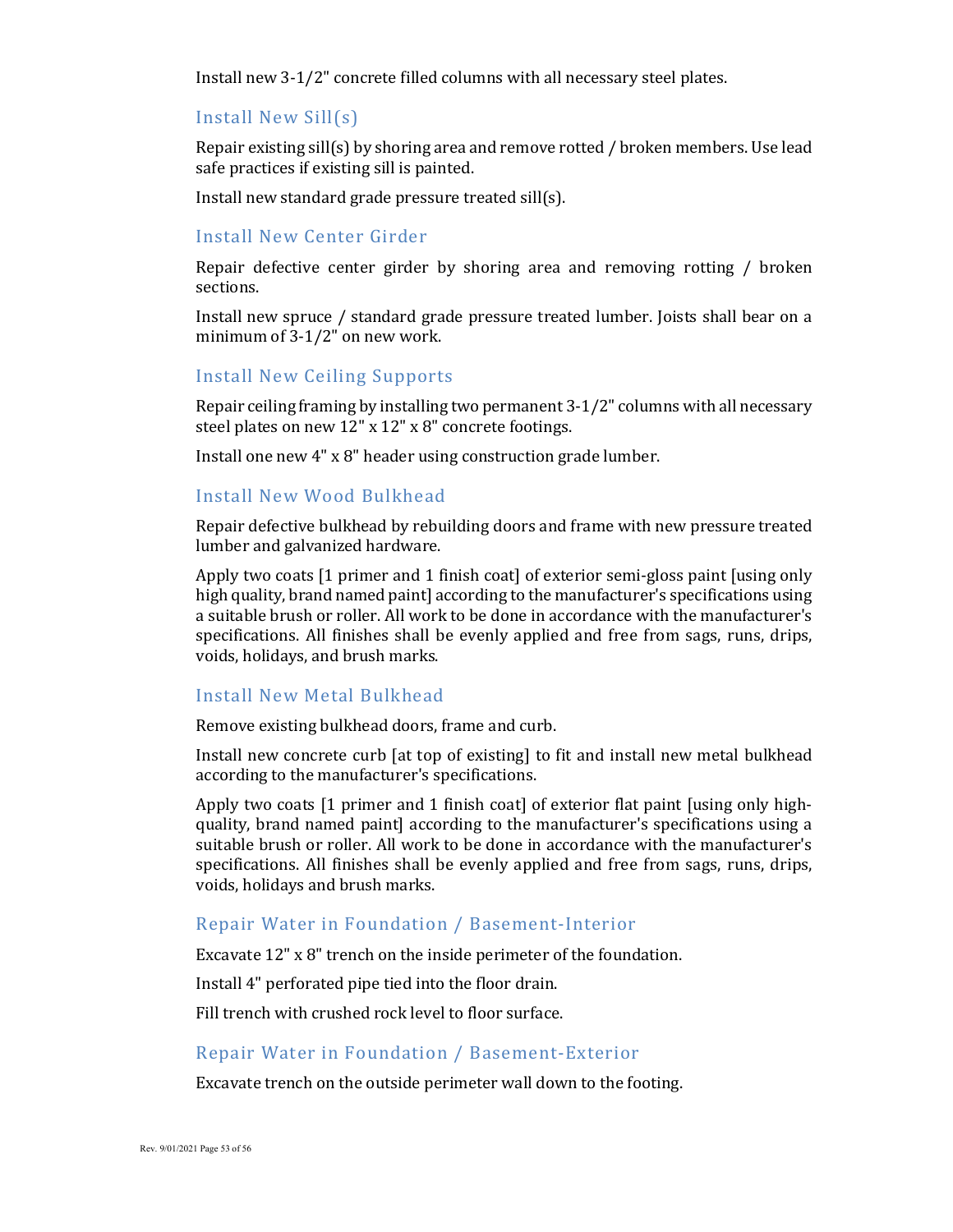Apply one coat of asphalt foundation coating to the foundation wall according to the manufacturer's specifications using a suitable brush or roller below existing grade level.

Install one layer of 6 mil black polyethylene over the new foundation coating.

Backfill trench with excavated material, compact with portable plate compactor. Additional backfill material will be compatible with existing soil conditions.

Cover with 3" of loam and rake level.

Apply new grass seed [type selected by local nursery] at a rate specified by the seed manufacturer.

#### Remove Rubbish and Debris

Remove rubbish and debris caused by rehabilitation activities from property and dispose.

Remove all unused materials and debris from worksite.

#### Driveway Paving

Excavate driveway area to a depth 9" below existing grade, as determined by grade stake along the perimeter of the driveway.

Backfill excavated area with 6" [compacted depth] of 3/4" gravel. Compact gravel with portable vibrating plate compactor or 10 ton roller. Entire drive way shall be crowned and pitched for positive drainage.

Apply an even layer of 3/4" crushed stone.

Apply 2" base coat of bituminous asphalt. Roll smooth with roller.

Apply 1" top coat of bituminous asphalt. Roll smooth with roller.

Approximately four weeks after application of finish coat, apply a coat of jet sealer to entire new driveway according to the manufacturer's specifications.

#### Locking Devices

Locking devices at doors and windows shall be as follows:

- a) Each exterior doorway and each doorway leading to garage areas, common hallways, terraces, balconies, or other areas affording easy access to the premises shall be protected by door which, if not a sliding door shall be equipped with a deadlock using either an interlocking vertical bolt and striker, a minimum of 1.2 inch throw deadbolt or a minimum ½ inch throw self-locking dead latch. Locks shall not require the use of a key for operation from the inside; and
- b) All sliding doors, first floor and basement windows and windows opening into stairways, fire escapes, porches, terraces, balconies or other areas affording easy access to the premises shall be equipped with a locking device. A sliding door used as a main or service entrance shall be equipped with a keyed locking device.

Locks shall meet or exceed the performance criteria of ANSI A156.2-89 for the series and grades as follows:

- a) Living unit entrance doors, series 4000, grade 2; and
- b) Doors within living units, series 4000, grade 3.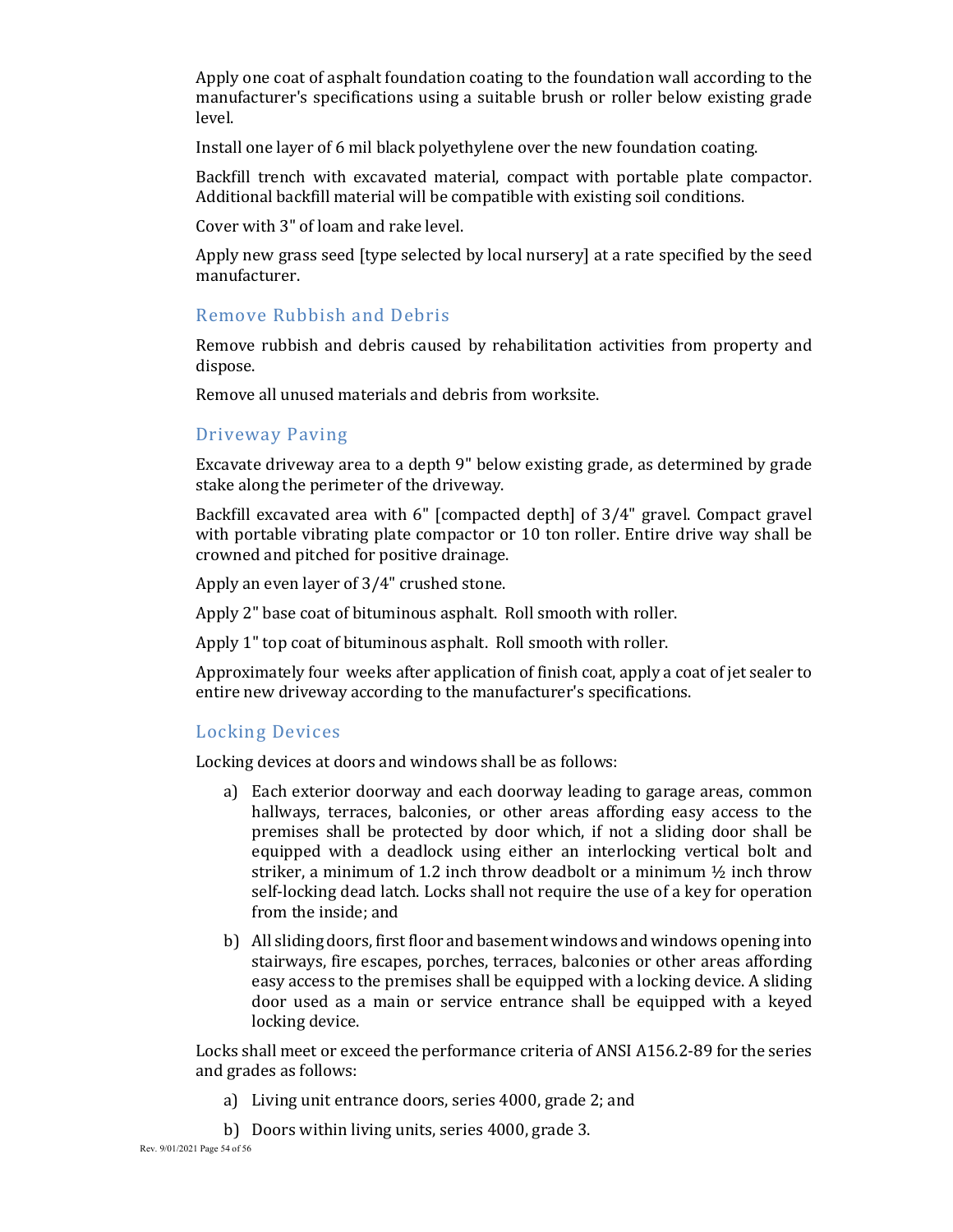Three butt hinges shall be used on all exterior doors.

#### Asbestos

#### Asbestos Removal-Basement

Pre-clean entire basement.

Remove all asbestos insulation from heating pipes and boilers.

Remove all asbestos contaminated rubbish and debris and dispose at a legal disposal site.

Work to be performed by a licensed asbestos abatement contractor according to all applicable federal, state and municipal codes. A copy of the final air quality report will be turned over to the rehab specialist.

Existing steam boilers to be removed by asbestos contractor. Units to be drained of water, all electrical disconnected and fuel oil line disconnected by plumbing contractor, prior to removal by asbestos contractor.

Asbestos contractor to nail strap hanger [provided by plumbing contractor] in place after removal of pipe covering for any or all steam pipes.

#### Air quality Testing-Asbestos Abatement

A visual inspection and air quality samples shall be taken according to current state law by an independent testing facility.

Testing facility shall coordinate testing with the asbestos contractor to minimize delays.

Testing facility shall report its results to the asbestos contractor immediately upon completion of the testing, whether the tests are positive or negative. The owner of the building will be furnished with a copy of the test results.

#### Construct New Interior non-bearing Wall

Construct new interior non-load bearing wall using 2" x 4" Spruce [#2 or better] studs and plates. Studs to be spaced 16" on center. Door opening shall be made according to the BOCA building code. Headers shall be made according to the BOCA Building Code.

#### Kitchen Cabinets

Kitchen cabinet replacement will generally be considered cosmetic and is not allowed. Only situations such as water damage, lead abatement, or accessibility issues are allowed.

#### Install new base cabinets

Remove existing base cabinets and dispose.

Install new wood base cabinets according to manufacturer's specifications. Cabinets are to be installed as plumb and level as existing conditions allow. Owner to select from manufacturer's standard flat panel cabinet line. Scribe kickboard to allow level installation. Cabinets to have a solid wood front and particle board sides.